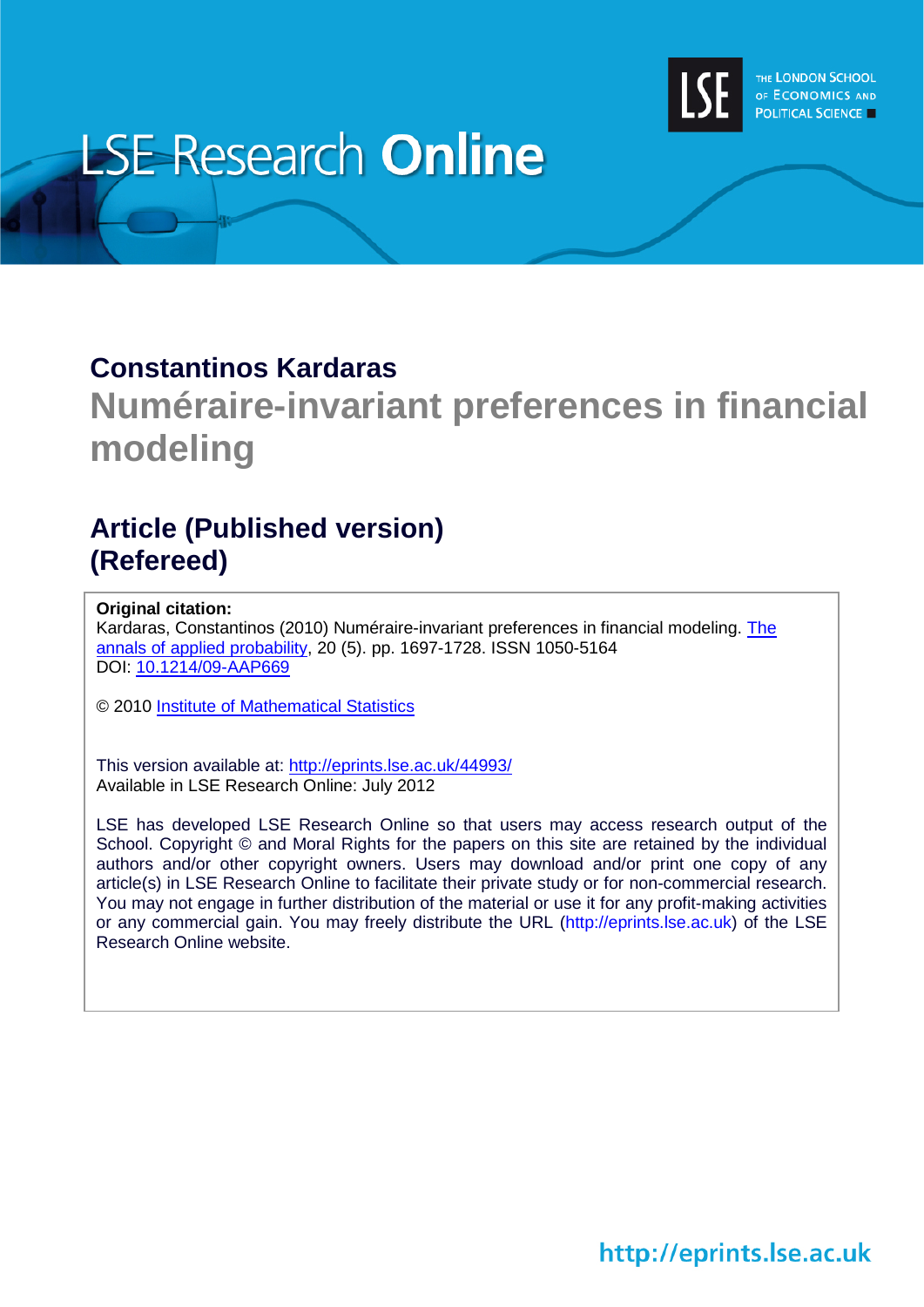[The Annals of Applied Probability](http://www.imstat.org/aap/) 2010, Vol. 20, No. 5, 1697–1728 DOI: [10.1214/09-AAP669](http://dx.doi.org/10.1214/09-AAP669) C [Institute of Mathematical Statistics,](http://www.imstat.org) 2010

#### NUMERAIRE-INVARIANT PREFERENCES IN FINANCIAL ´  $MODELING<sup>1</sup>$

By Constantinos Kardaras

#### *Boston University*

We provide an axiomatic foundation for the representation of numéraire-invariant preferences of economic agents acting in a financial market. In a static environment, the simple axioms turn out to be equivalent to the following choice rule: the agent prefers one outcome over another if and only if the expected (under the agent's subjective probability) relative rate of return of the latter outcome with respect to the former is nonpositive. With the addition of a transitivity requirement, this last preference relation has an extension that can be numerically represented by expected logarithmic utility. We also treat the case of a dynamic environment where consumption streams are the objects of choice. There, a novel result concerning a canonical representation of unit-mass optional measures enables us to explicitly solve the investment–consumption problem by separating the two aspects of investment and consumption. Finally, we give an application to the problem of optimal numéraire investment with a random time-horizon.

0. Introduction. Within the class of expected utility maximization problems in economic theory, the special case of maximizing expected *logarithmic* utility has undoubtedly attracted considerable attention. The major reason for its celebrity is the computational advantage it offers: the use of the logarithmic function allows for explicit solutions of the optimal investment– consumption problem in general semimartingale models (see [\[10\]](#page-33-0)). Furthermore, in many diverse applications, optimal portfolios stemming from expected log-utility maximization are crucial. We mention, for example, the problem of quantifying the additional utility of a trader using insider information (see [\[1](#page-33-1)] and the references therein), as well as the use of the logoptimal portfolios as benchmarks in financial theory, as is presented in [\[19](#page-34-0)].

Received March 2009; revised November 2009.

<sup>1</sup> Supported by NSF Grant DMS-09-08461.

[AMS 2000 subject classifications.](http://www.ams.org/msc/) 60G07, 91B08, 91B16, 91B28.

Key words and phrases. Preferences, choice rules, numéraire-invariance, optional measures, investment–consumption problem, random time-horizon utility maximization.

This is an electronic reprint of the original article published by the [Institute of Mathematical Statistics](http://www.imstat.org) in *[The Annals of Applied Probability](http://www.imstat.org/aap/)*, [2010, Vol. 20, No. 5, 1697–1728.](http://dx.doi.org/10.1214/09-AAP669) This reprint differs from the original in pagination and typographic detail.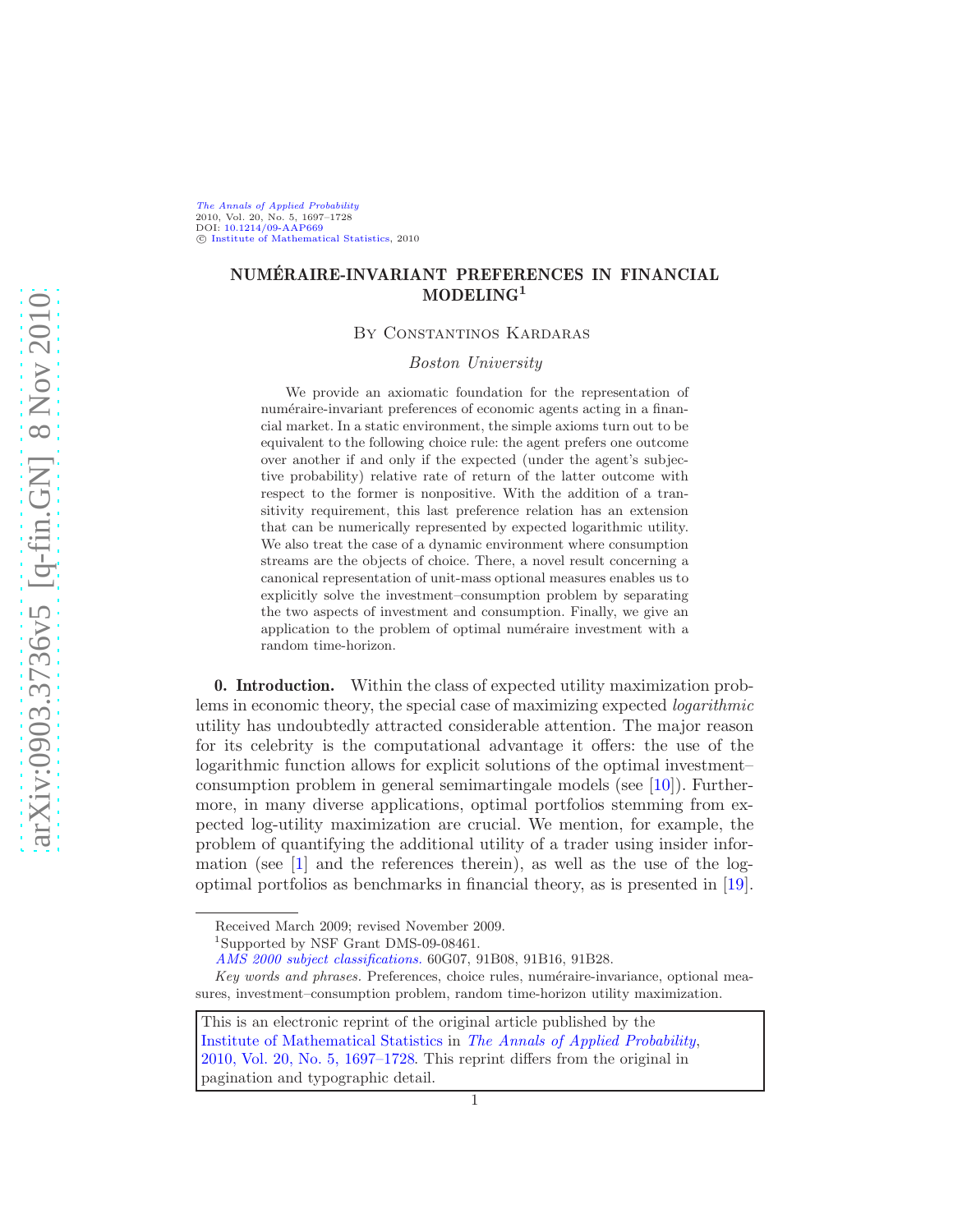The emergence of expected log-utility maximization dates as back as 1738, when Daniel Bernoulli offered a solution to the St. Petersburg paradox, which can be found in the translated manuscript  $[4]$ . Bernoulli's use of the logarithmic (and, indeed, of any other increasing and concave) utility function was ad-hoc and lacked any axiomatization based on rational agent's choice behavior. In the context of financial choice, [\[25](#page-34-1)] seems to be the first work that has proposed maximizing growth as a reasonable optimization criterion, which is exactly consistent with expected log-utility optimization. After Kelly's information-theoretical justification of using growth-optimal strategies in [\[14\]](#page-33-3), there had been further attempts to justify maximizing expected log-utility, for example, in [\[15](#page-34-2)]. Along came heavy criticism by distinguished scholars, notably by Samuelson (see [\[21\]](#page-34-3) and [\[22](#page-34-4)]). However, the interest in log-optimality has not ceased, and is even growing. Statistical or behavioral tests do not seem to uniformly favor one side or the other; for example, Long's work [\[16](#page-34-5)], which has inspired some of the recent development, fails to answer with statistical significance the question whether the log-optimal portfolio coincides with the market portfolio.

In spite of all the debate that has prolonged over the years, there has been no attempt in the realms of the theory of choice to investigate the exact behavioral axioms that, when imposed, would explain the cases where agents act as if they are maximizing expected logarithmic utility under a subjective probability measure. Of course, there has been immense work on axiomatizing agent's preferences, with [\[24](#page-34-6)] being the first example where axioms were imposed ensuring that agents act like they are maximizing expected utility over lotteries with a known statistical nature of the uncertain environment. Savage's work [\[23](#page-34-7)] provided an axiomatic framework where both the statistical views and the utility function came as a byproduct. Since then, there have been numerous successful efforts in relaxing in some direction the axioms in order to explain agents' behavior in more depth. In all these works, the representation of preferences via utilities of logarithmic shape does not appear to have any form of significance. Naturally, there are descriptive characterizations aplenty; for example, one could argue that agents that act consistently with maximizing expected log-utility have constant, and equal to unit, relative risk aversion. However, a normative characterization seems to be absent in the literature.

The purpose of this paper is to address the aforementioned issue. Certain axioms are proposed on the choice of agents amongst random outcomes that result in the following preference representation: agents act as if they were making choices based on the *expected relative rate of return* of an outcome with respect to some alternative based on a *subjective* probability measure. In particular, an outcome will be preferred over another if the expected relative rate of return of the latter with respect to the former outcome is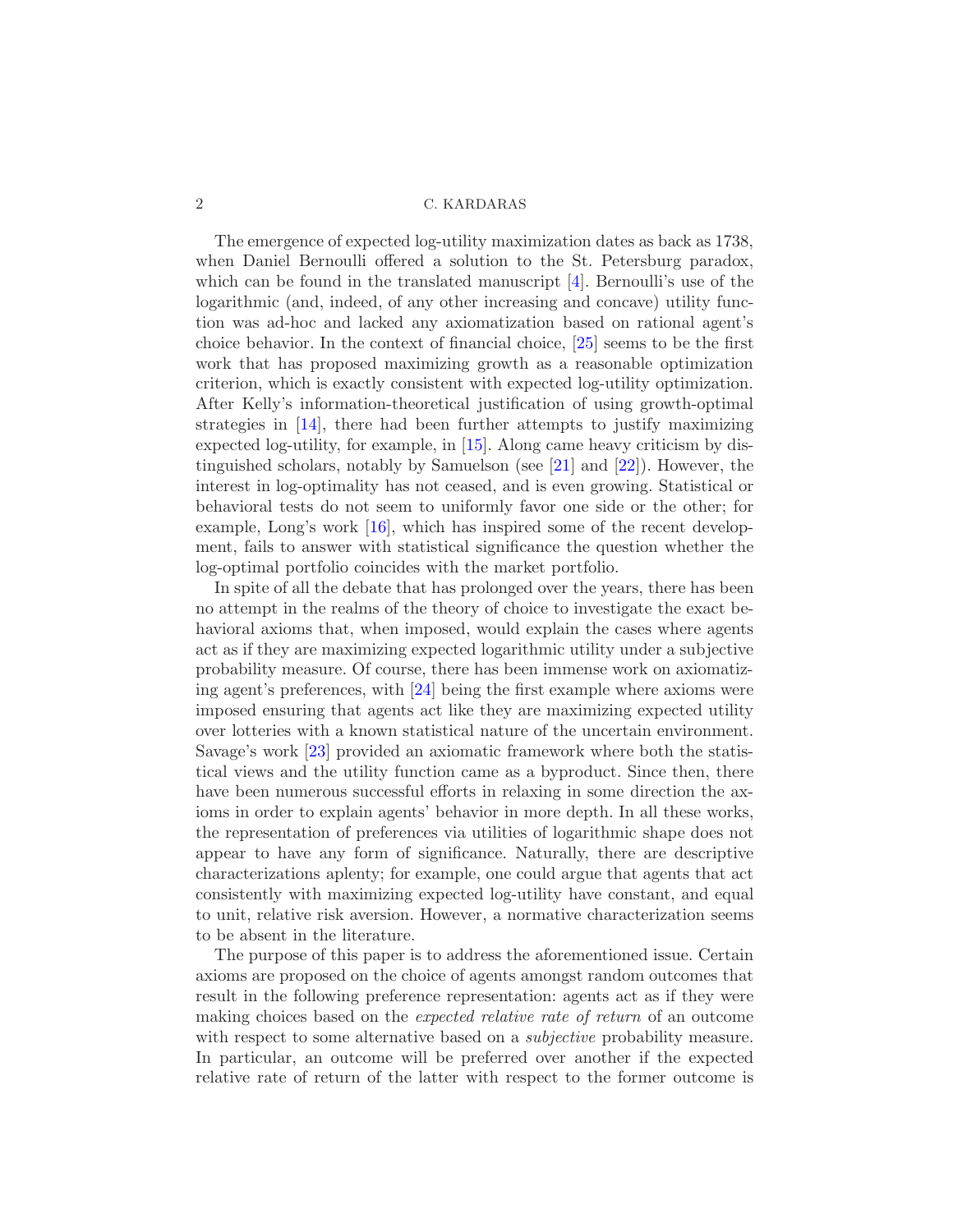nonpositive. Choices based on the previous rule are closely connected to preferences stemming from a numerical representation of expected logarithmic utility, as can be seen using first-order conditions for optimality. Actually, we shall discuss how one can extend preferences based on expected relative rates of return to preferences that have a numerical representation of expected logarithmic utility, by imposing an extra transitivity axiom. However, working with expected relative rate of return is far more appealing, as the agent is not forced to express a preference between all pairs of alternatives; in other words, the preference relation will not be complete. The agent is only required to be able to make choices from certain convex *bundle sets*; in this respect, we take a more behavioral route in formulating preferences via *choice rules*.

The key axiom that is imposed to ensure that an agent makes choices according to the intuitive way described above is the *numéraire invariance* of preferences—this simply means that the agent's comparison of one outcome to another does not depend on the units that these outcomes are denominated. This is clearly necessary if we are using expected relative rate of return as a means of comparison, as relative rates of return do not depend on the denomination. Furthermore, preferences with expected logarithmic utility representation are also numéraire invariant, as follows from the simple fact that the logarithmic function transforms multiplication to addition.

We also consider the extension of the preferences in a dynamic environment where agents make choices over *consumption streams*. The theory regarding choice is more or less a straightforward extension of the previous static case; "subjective probabilities" are now defined on a product space of states and time. The novel element is a decomposition of unit-mass optional measures on the last product space in two parts: one that has the interpretation of subjective views on the state space (the interpretation being somewhat loose, since it might involve density processes that are local martingales instead of martingales) and another that acts as an agent-specific consumption clock. This decomposition, a result that sharpens Doléans's characterization of optional measures, allows for a solution of the investment– consumption problem for an agent with numéraire-invariant preferences that separates the investment and consumption parts of Merton's problem in a general semimartingale-asset-price setting. A further application discussed in the text is a solution to the pure investment log-utility maximization problem with a time-horizon that is random but not necessarily a stopping time with respect to the agent's information flow. Such problems have lately been discussed in the context of credit risk and defaults (see, e.g., [\[6](#page-33-4)] and  $[5]$  $[5]$ .

From a mathematical point of view, the results of the present paper concern geometric and topological properties of  $\mathbb{L}^0_+$  and, in the dynamic case, of the space of adapted, right-continuous, nonnegative and nondecreasing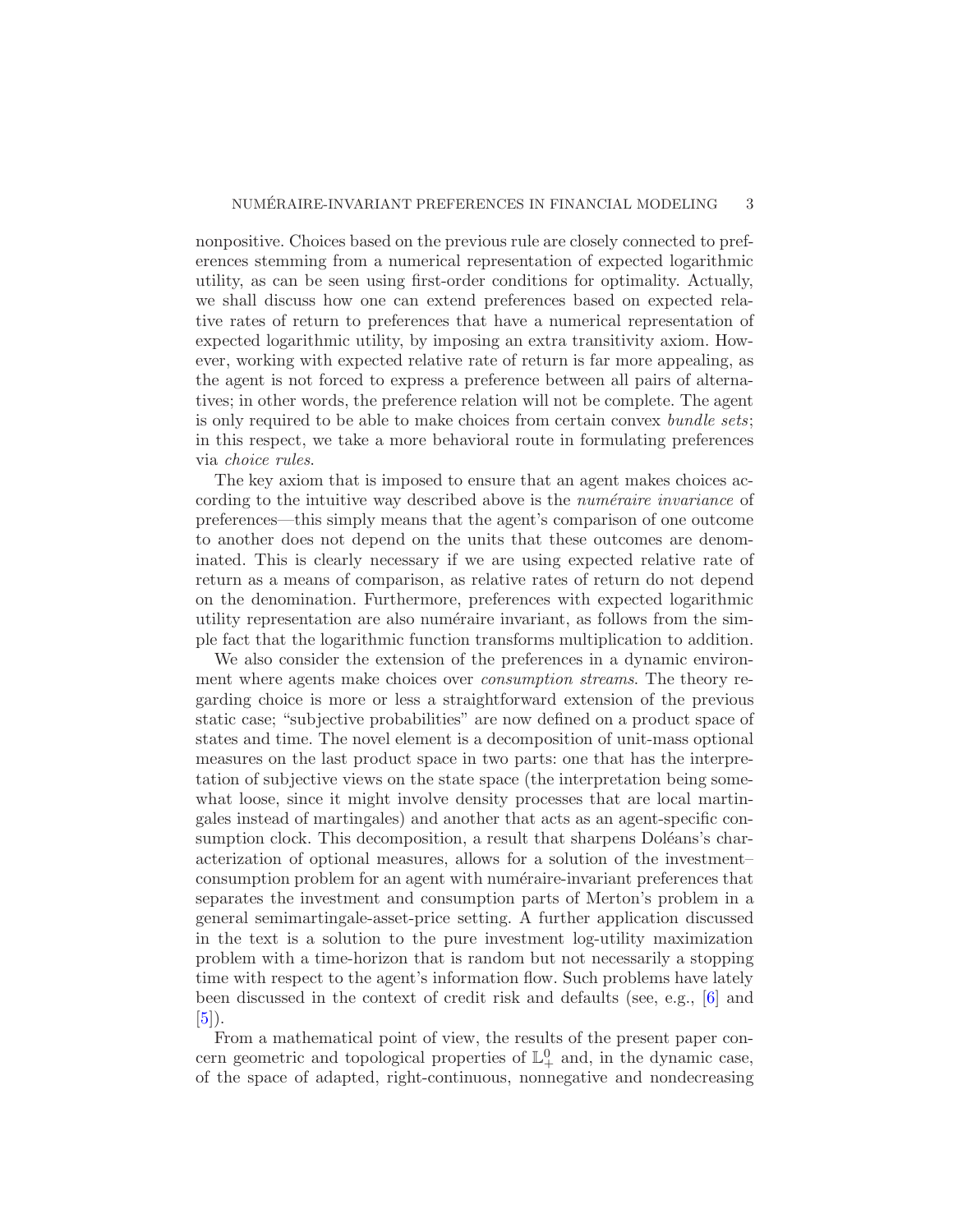processes. The rich structure of the previous very important spaces is still the subject of scrutinized study (see  $[7, 27]$  $[7, 27]$  $[7, 27]$ ); this work contributes to this line of research.

The structure of the paper is simple. Section [1](#page-4-0) contains all the foundational results for the static case, which includes in particular the axiomatization of numéraire-invariant preferences. The dynamic case is treated in Section [2,](#page-18-0) where the main focus is on a canonical representation of unit-mass optional measures and the applications it has for the numéraire-invariant investment–consumption problem, as well as for the numéraire property under random sampling.

#### <span id="page-4-0"></span>1. Numéraire-invariant preferences: The static case.

<span id="page-4-1"></span>1.1. *Definitions and notation.* Throughout,  $\mathbb{R}_+$  denotes the nonnegative real numbers and  $\mathbb{R}_{++}$  denotes the strictly positive real numbers. For  $x \in \mathbb{R}_+$ and  $y \in \mathbb{R}_+$ ,  $x/y$  is defined as usual when  $y \in \mathbb{R}_{++}$ . When  $x \in \mathbb{R}_{++}$  and  $y = 0$ , we set  $x/y = \infty$ . Finally, if  $x = y = 0$ , we set  $x/y = 1$ . This last nonconventional definition will allow for good bookkeeping in the sequel.

On the probability space  $(\Omega, \mathcal{F})$  we consider a family  $\Pi$  of all probabilities that are equivalent to some baseline probability  $\mathbb{P}$ . All probabilities in  $\Pi$  have the same sets of zero measure which we shall be calling Π*-null*. A set will be called Π*-full* if its complement is Π-null. We write "Π-a.s." to mean P-a.s. with respect to any, and then all,  $\mathbb{P} \in \Pi$ . All relationships between random variables are to be understood in the  $\Pi$ -a.s. sense: for example,  $f \leq g$  means that  $\{f \leq g\}$  is  $\Pi$ -full. The indicator function of  $A \in \mathcal{F}$  is denoted by  $\mathbb{I}_A$ ; we use simply 1 for  $\mathbb{I}_{\Omega}$ . Also, "E<sub>P</sub>" denotes expectation under the probability  $\mathbb{P} \in \Pi$ .

The vector space of equivalence classes of random variables under Π-a.s. equality is denoted by  $\mathbb{L}^0$ . Following standard practice, we do not distinguish between a random variable and the equivalence class it generates. We endow  $\mathbb{L}^0$  with the usual metric topology: a sequence  $(f^n)_{n \in \mathbb{N}}$  in  $\mathbb{L}^0$  converges to  $f \in \mathbb{L}^0$  if and only if for all  $\epsilon > 0$  we have  $\lim_{n \to \infty} \mathbb{P}[|f^n - f| > \epsilon] = 0$ , where  $\mathbb{P}$ is any probability in  $\Pi$ . Thus,  $\mathbb{L}^0$  becomes a topological vector space. Whenever we consider a topological property (e.g., limits or closedness), it will be understood under the aforementioned metric topology, unless explicitly noted otherwise. A set  $C \subseteq \mathbb{L}^0$  is called *bounded* if  $\lim_{\ell \to \infty} (\sup_{f \in C} \mathbb{P}[|f| >$  $\ell$ ) = 0 holds for some, and then for all,  $\mathbb{P} \in \Pi$ . Furthermore, a set  $\mathcal{C} \subseteq \mathbb{L}^0$ will be called *convexly compact* if it is convex, closed and bounded. The last terminology is borrowed from [\[27\]](#page-34-8), where one can find more information, particularly on explaining the appellation; convexly compact sets share lots of properties of convex and compact sets of Euclidean spaces.

We define  $\mathbb{L}^0_+ := \{f \in \mathbb{L}^0_+ \mid f \geq 0, \text{ II-a.s.}\}\$ and  $\mathbb{L}^0_{++} = \{f \in \mathbb{L}^0_+ \mid f > 0, \text{ II-} \}$ a.s.). Note that  $\mathbb{L}_{++}^0$  is the subset of  $\Pi$ -a.s. *strictly* positive random variables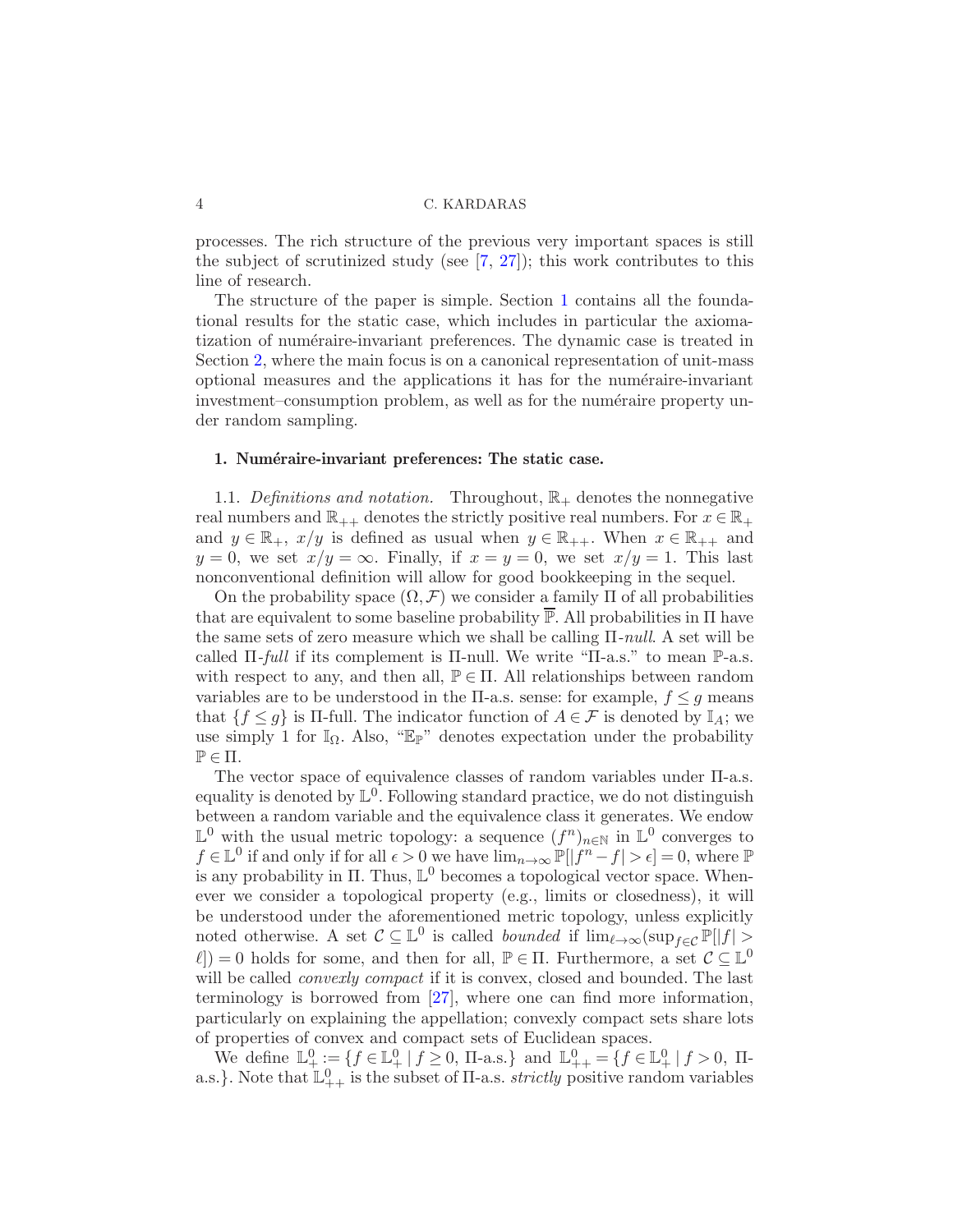and is *not* equal to  $\mathbb{L}^0_+ \setminus \{0\}$ . A set  $\mathcal{C} \subseteq \mathbb{L}^0_+$  is called *solid* if the conditions  $0 \le f \le g$  and  $g \in \mathcal{C}$  imply that  $f \in \mathcal{C}$  as well. The set  $\mathcal{C} \subseteq \mathbb{L}^0_+$  will be called *log-convex* if for all  $f \in \mathcal{C}$ , all  $g \in \mathcal{C}$  and all  $\alpha \in [0,1]$ , the geometric mean  $f^{\alpha}g^{1-\alpha}$  belongs to C as well.

1.2. *Preferences induced by expected relative rates of return.* In [\(1.1\)](#page-5-0) below and all that follows we are using the division conventions explained in the first paragraph of Section [1.1.](#page-4-1)

<span id="page-5-0"></span>Fix  $\mathbb{P} \in \Pi$  and set

(1.1) 
$$
\operatorname{rel}_{\mathbb{P}}(f|g) := \mathbb{E}_{\mathbb{P}}[f/g] - 1 \quad \text{for all } f \in \mathbb{L}^0_+ \text{ and } g \in \mathbb{L}^0_+.
$$

In words, rel<sub>P</sub>(f|g) is the expected, under P, rate of return of f in units of g; we therefore call  $rel_{\mathbb{P}}(f|g)$  the *expected relative rate of return of* f *with respect to g under*  $\mathbb{P}$ . Unless  $f = g$ , in which case  $rel_{\mathbb{P}}(g|f) = rel_{\mathbb{P}}(f|g) = 0$ , it is straightforward to see that the strict inequality  $rel_{\mathbb{P}}(g|f) > -rel_{\mathbb{P}}(f|g)$ holds. Also, if  $h \in \mathbb{L}^0_{++}$ ,  $\mathsf{rel}_{\mathbb{P}}(f/h|g/h) = \mathsf{rel}_{\mathbb{P}}(f|g)$ ; the expected relative rate of return operation is numéraire-invariant.

For  $\mathbb{P} \in \Pi$ , the *preference relation*  $\preccurlyeq_{\mathbb{P}}$  is defined to be the following binary relation on  $\mathbb{L}^0_+$ :

<span id="page-5-1"></span>(1.2) for 
$$
f \in \mathbb{L}^0_+
$$
 and  $g \in \mathbb{L}^0_+$   $f \preccurlyeq_{\mathbb{P}} g \iff \text{rel}_{\mathbb{P}}(f|g) \leq 0$ .

By our division conventions,  $f \preccurlyeq_{\mathbb{P}} g$  holds if and only if  $\{f > 0\} \subseteq \{g > 0\}$ and  $\mathbb{E}_{\mathbb{P}}[f/g \mid g > 0] \leq 1$ .

Given the preference relation  $\preccurlyeq_{\mathbb{P}}$ , the *strict* preference relation  $\preccurlyeq_{\mathbb{P}}$  is defined by requiring that  $f \prec_{\mathbb{P}} g$  if and only if  $f \preccurlyeq_{\mathbb{P}} g$  holds and  $g \preccurlyeq_{\mathbb{P}} f$  fails. It is straightforward to check that  $f \prec_{\mathbb{P}} g \iff \text{rel}_{\mathbb{P}}(f|g) < 0$ . Note also that if  $f \preccurlyeq_{\mathbb{P}} g$  and  $g \preccurlyeq_{\mathbb{P}} f$ , then  $f = g$ , that is, the equivalence classes for  $\preccurlyeq_{\mathbb{P}} f$ are singletons. [Indeed, if  $\{f \neq g\}$  were not II-null, then  $0 \leq -\text{rel}_{\mathbb{P}}(f|g)$  $rel_{\mathbb{P}}(g|f) \leq 0$ , which is impossible.

<span id="page-5-2"></span>We list some important properties of the preference relation of  $(1.2)$ .

THEOREM 1.1. *Fix*  $\mathbb{P} \in \Pi$  *and simply write*  $\preccurlyeq$  *and*  $\preccurlyeq$  *for the preference relation*  $\preccurlyeq_{\mathbb{P}}$  *on*  $\mathbb{L}^0_+$  *of* [\(1.2\)](#page-5-1) *and the induced strict preference relation*  $\preccurlyeq_{\mathbb{P}}$ *. Then:*

- (1)  $f \preccurlyeq g$  *holds if and only if*  ${f > 0}$  ⊆  ${g > 0}$  *and*  $(f/g)$   $\mathbb{I}_{\{g > 0\}}$  +  $\mathbb{I}_{\{g=0\}}$   $\preccurlyeq 1$ *.*
- (2) If  $f \leq g$ , then  $f \preccurlyeq g$ . Furthermore, if  $f \leq g$  and  $\{f = g\}$  is not  $\Pi$ -full, *then*  $f \prec g$ *.*
- (3) If  $h \in \mathbb{L}^0_+$ ,  $\{f \in \mathbb{L}^0_+ \mid f \preccurlyeq h\}$  *is convexly compact and log-convex, and*  $\{f \in \mathbb{L}^0_+ \mid h \preccurlyeq f\}$  *is convex and log-convex. If actually*  $h \in \mathbb{L}^0_{++}$ ,  $\{f \in \mathbb{L}^0_+\}$  $\mathbb{L}^0_+$  |  $h \preccurlyeq f$  *is further closed.*
- (4) If  $C \subseteq \mathbb{L}^0_+$  *is convexly compact, there exists a unique*  $\widehat{f} \in C$  *such that*  $f \preccurlyeq \widehat{f}$  *holds for all*  $f \in \mathcal{C}$ *.*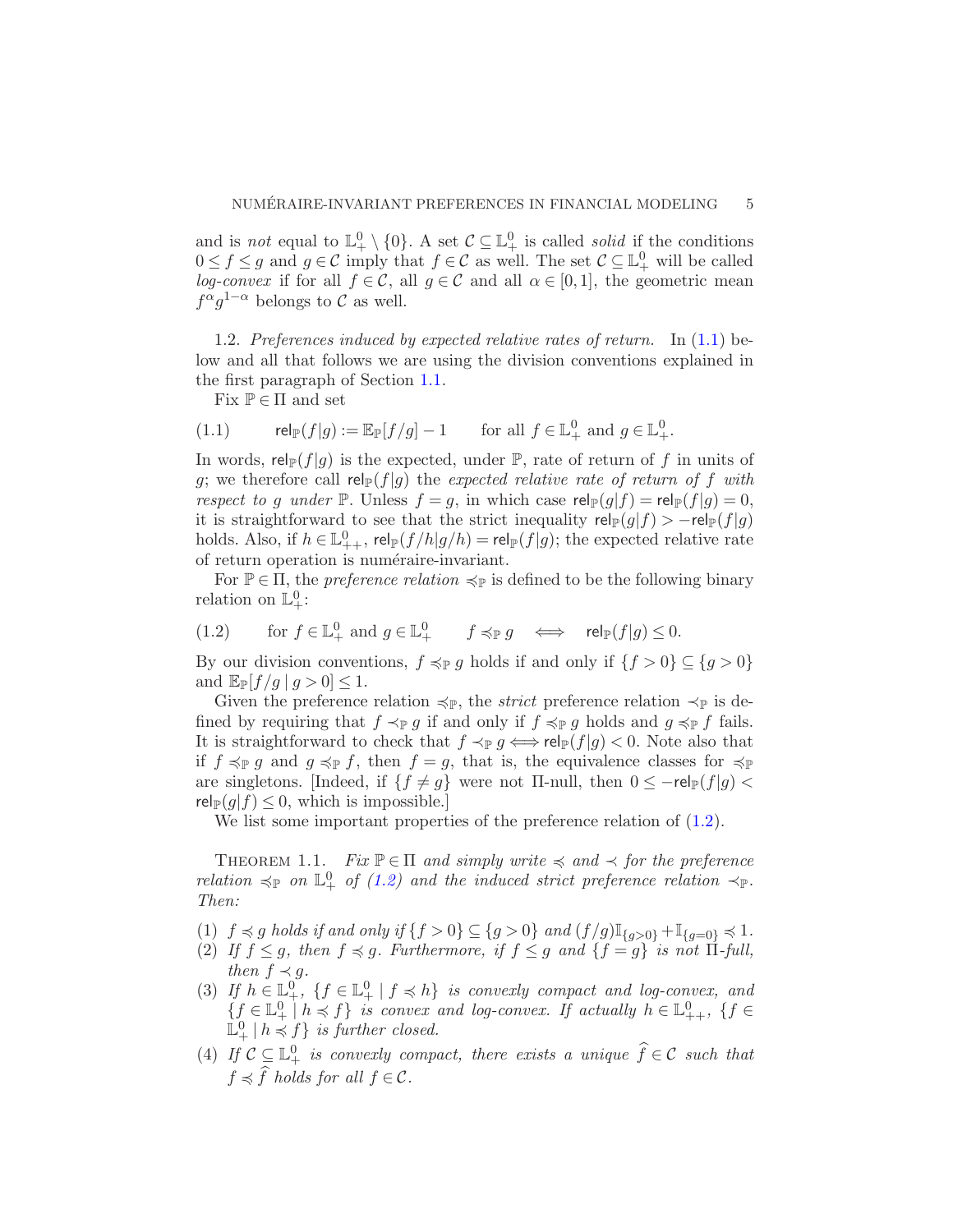PROOF. The proofs of  $(1)$  and  $(2)$  are straightforward, so we shall focus on proving (3) and (4). We hold  $\mathbb{P} \in \Pi$  fixed and drop any subscripts "P" in the sequel.

(3) Call  $\mathcal{C}^h_{\preccurlyeq} := \{ f \in \mathbb{L}^0_+ \mid f \preccurlyeq h \}.$  From the definition  $(1.1)$  of rel, it is clear that  $\mathcal{C}^h_{\preceq}$  is convex. Let  $(f^n)_{n\in\mathbb{N}}$  be a sequence in  $\mathcal{C}^h_{\preceq}$  such that  $\lim_{n\to\infty} f^n = f$ . Since  $f^n \preccurlyeq h$  for all  $n \in \mathbb{N}$ , property (1) implies that  $\{h=0\} \subseteq \{f^n=0\}$ for all  $n \in \mathbb{N}$ . Then,  $\{h=0\} \subseteq \bigcap_{n \in \mathbb{N}} \{f^n = 0\} \subseteq \{f=0\}$ . An application of Fatou's lemma gives  $\mathbb{E}[f/h \mid h > 0] \leq \liminf_{n \to \infty} \mathbb{E}[f^n/h \mid h > 0] \leq 1$  which, in view of  $\{f > 0\} \subseteq \{h > 0\}$ , is equivalent to  $rel(f|h) \leq 0$ . Therefore,  $\mathcal{C}^h_{\preccurlyeq}$  is closed. Now,  $\mathbb{E}[f/h \mid h > 0] \le 1$  for all  $f \in C^h_{\preccurlyeq}$  gives  $\sup_{f \in C^h_{\preccurlyeq}} \mathbb{P}[f/h > \ell \mid h >$  $0 \leq 1/\ell$  for all  $\ell \in \mathbb{R}_+$ . In other words,  $\{f\mathbb{I}_{\{h>0\}} \mid f \in C^h_{\preccurlyeq}\} \subseteq \mathbb{L}^0_+$  is bounded. Since  $f = f\mathbb{I}_{\{h>0\}}$  holds for all  $f \in \mathcal{C}^h_{\preccurlyeq}$ , we get that  $\mathcal{C}^h_{\preccurlyeq}$  is bounded. We have therefore established the convex compactness of  $\mathcal{C}^h_{\preccurlyeq}$ . It remains to establish log-convexity, which is an easy application of Hölder's inequality: for  $f \in \mathcal{C}_{\preccurlyeq}^h$ ,  $g \in \mathcal{C}^h_{\preccurlyeq}$  and  $\alpha \in [0, 1],$ 

$$
\mathbb{E}\left[\frac{f^{\alpha}g^{1-\alpha}}{h} \middle| h > 0\right] = \mathbb{E}\left[\left(\frac{f}{h}\right)^{\alpha}\left(\frac{g}{h}\right)^{1-\alpha} \middle| h > 0\right]
$$

$$
\leq \left(\mathbb{E}\left[\frac{f}{h} \middle| h > 0\right]\right)^{\alpha}\left(\mathbb{E}\left[\frac{g}{h} \middle| h > 0\right]\right)^{1-\alpha} \leq 1,
$$

which shows that  $(f^{\alpha}g^{1-\alpha}) \in C_{\preccurlyeq}^{h}$ .

Continuing, fix  $h \in \mathbb{L}^0_+$  and let  $\mathcal{C}^h_{\succcurlyeq} := \{ f \in \mathbb{L}^0_+ \mid h \preccurlyeq f \}.$  The convexity of  $\mathcal{C}_{\succcurlyeq}^h$  follows from the definition of rel and the convexity of the mapping  $\mathbb{R}_+ \ni x \mapsto 1/x \in \mathbb{R}_+ \cup \{\infty\}$ . Also, log-convexity of  $\mathcal{C}_{\succcurlyeq}^h$  follows similarly as logconvexity of  $\mathcal{C}^h_{\preccurlyeq}$ . If, furthermore,  $h \in \mathbb{L}^0_{++}$ , closedness of  $\mathcal{C}^h_{\succcurlyeq}$  follows directly by noticing that  $\mathcal{C}^h_{\succcurlyeq} = \{f \in \mathbb{L}^0_{++} \mid (1/f) \in \mathcal{C}^{1/h}_{\preccurlyeq}\}$  and that  $\mathcal{C}^{1/h}_{\preccurlyeq}$  $\stackrel{1}{\preccurlyeq}$  is closed.

(4) We shall be assuming throughout that  $\mathcal{C} \neq \{0\}$ ; otherwise, trivially,  $\widehat{f}= 0.$ 

We begin by showing there exists  $g \in \mathcal{C}$  such that  $\{f > 0\} \subseteq \{g > 0\}$  holds for all  $f \in \mathcal{C}$ . Indeed, let  $p := \sup\{\mathbb{P}[f > 0] \mid f \in \mathcal{C}\} > 0$ . Using the convexity and closedness of  $C$ , a standard exhaustion argument shows that there exists  $g \in \mathcal{C}$  such that  $\mathbb{P}[g > 0] = p$ . If  $\{f > 0\} \cap \{g = 0\}$  were not  $\Pi$ -null for some  $f \in \mathcal{C}$ , then, with  $h = (f + g)/2 \in \mathcal{C}$ , we have  $\mathbb{P}[h > 0] = \mathbb{P}[g > 0] + \mathbb{P}[\{f > 0\}]$  $0\} \cap \{g=0\}$  > p, which is impossible.

We claim that, in order to show (4), we may assume that  $C \cap \mathbb{L}^0_{++} \neq \emptyset$ . Indeed, with  $g \in \mathcal{C}$  as above, let  $\mathcal{C} := \{f + \mathbb{I}_{\{g=0\}} \mid f \in \mathcal{C}\}\.$  It is straightforward that  $\tilde{C}$  is convexly compact, as well as that  $\tilde{C} \cap \mathbb{L}^0_{++} \neq \emptyset$ . Furthermore,  $f \preccurlyeq \hat{f}$ holds for all  $f \in \mathcal{C}$  if and only if  $\widetilde{f} \preccurlyeq \widehat{f} + \mathbb{I}_{\{g=0\}}$  holds for all  $\widetilde{f} \in \widetilde{\mathcal{C}}$ . Therefore, changing from C to  $\tilde{C}$  if necessary, we may assume that  $C \cap \mathbb{L}^0_{++} \neq \emptyset$ .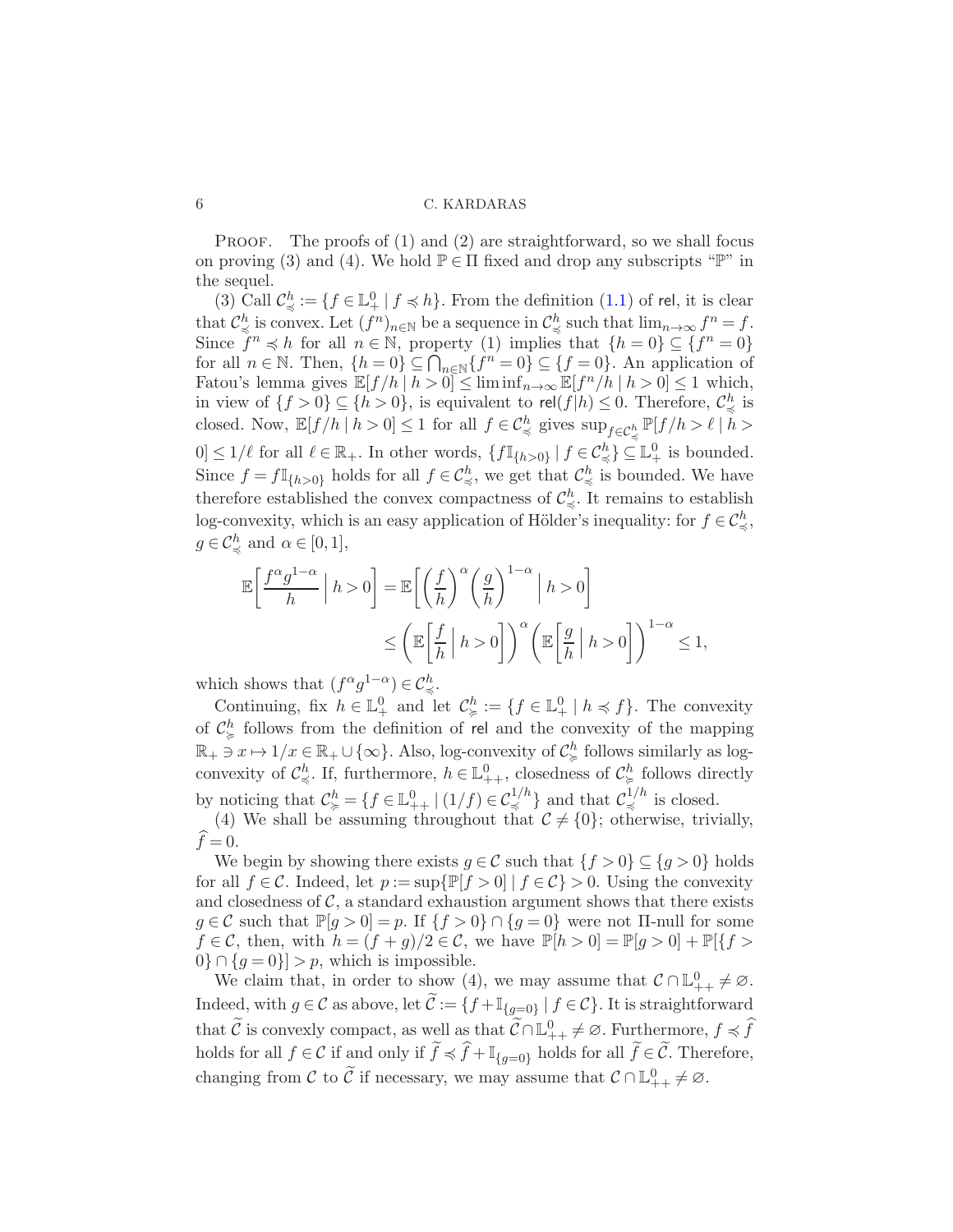Since we can assume that  $C \cap \mathbb{L}^0_{++} \neq \emptyset$ , we may additionally assume that  $1 \in \mathcal{C}$ . Indeed, otherwise, we consider  $\mathcal{C} := (1/g)\mathcal{C}$  for some  $g \in \mathcal{C} \cap \mathbb{L}^0_{++}$ . Then,  $1 \in \widetilde{\mathcal{C}}$  and  $\widetilde{\mathcal{C}}$  is still convexly compact. Furthermore,  $f \preccurlyeq \widetilde{f}$  holds for  $f \in \widetilde{\mathcal{C}}$ , then  $\hat{f}:= g\tilde{f} \in \mathcal{C}$  satisfies  $f \preccurlyeq \hat{f}$  for all  $f \in \mathcal{C}$  by the numéraire-invariance property (1).

In the sequel, assume that  $1 \in \mathcal{C}$  and that  $\mathcal{C}$  is convexly compact. We claim that we can further assume without loss of generality that  $\mathcal C$  is solid. Indeed, let  $\mathcal{C}'$  be the *solid hull* of  $\mathcal{C}$ , that is,  $\mathcal{C}' := \{f \in \mathbb{L}^0_+ \mid 0 \le f \le h$  holds for some  $h \in$ C}. Then, it is straightforward that  $1 \in \mathcal{C}'$ , as well as that  $\mathcal{C}'$  is still convex and bounded. It is also true that  $\mathcal{C}'$  is still closed. (To see the last fact, pick a C'-valued sequence  $(f^n)_{n\in\mathbb{N}}$  that converges  $\mathbb{P}\text{-a.s.}$  to  $f\in\mathbb{L}^0_+$ . Let  $(h^n)_{n\in\mathbb{N}}$ be a C-valued sequence with  $f^n \leq h^n$  for all  $n \in \mathbb{N}$ . By Lemma A.1 from [\[8](#page-33-7)], we can extract a sequence  $(\tilde{h}^n)_{n\in\mathbb{N}}$  such that, for each  $n \in \mathbb{N}$ ,  $\tilde{h}^n$  is a convex combination of  $h^n, h^{n+1}, \ldots$ , and such that  $h := \lim_{n \to \infty} \tilde{h}^n$  exists. Of course,  $h \in \mathcal{C}$  and it is easy to see that  $f \leq h$ . We then conclude that  $f \in \mathcal{C}'$ .) Suppose that there exists  $\widehat{f} \in \mathcal{C}'$  such that  $f \preccurlyeq \widehat{f}$  holds for all  $f \in \mathcal{C}'$ . Then,  $\hat{f} \in \mathcal{C}$  (since  $\hat{f}$  has to be a *maximal* element of  $\mathcal{C}'$  with respect to the order structure of  $\mathbb{L}^0$ ), and that  $f \preccurlyeq \widehat{f}$  holds for all  $f \in \mathcal{C}$  (simply because  $C \subseteq C'$ ).

To recapitulate, in the course of the proof of (4), we shall be assuming without loss of generality that  $C \subseteq \mathbb{L}^0_+$  is solid, convexly compact, as well as that  $1 \in \mathcal{C}$ .

For all  $n \in \mathbb{N}$ , let  $\mathcal{C}^n := \{f \in \mathcal{C} \mid f \leq n\}$ , which is convexly compact and satisfies  $\mathcal{C}^n \subseteq \mathcal{C}$ . Consider the following optimization problem:

<span id="page-7-0"></span>(1.3) find 
$$
f_*^n \in C^n
$$
 such that  $\mathbb{E}[\log(f_*^n)] = \sup_{f \in C^n} \mathbb{E}[\log(f)].$ 

The fact that  $1 \in \mathcal{C}^n$  implies that the value of the above problem is not  $-\infty$ . Further, since  $f \leq n$  for all  $f \in \mathcal{C}^n$ , one can use of Lemma A.1 from [\[8](#page-33-7)] in conjunction with the inverse Fatou's lemma and obtain the existence of the optimizer  $f_*^n$  of [\(1.3\)](#page-7-0). For all  $f \in \mathcal{C}^n$  and  $\epsilon \in [0, 1/2]$ , one has

<span id="page-7-1"></span>(1.4) 
$$
\mathbb{E}[\Delta_{\epsilon}(f \mid f_{*}^{n})] \leq 0
$$
  
where  $\Delta_{\epsilon}(f \mid f_{*}^{n}) := \frac{\log((1 - \epsilon)f_{*}^{n} + \epsilon f) - \log(f_{*}^{n})}{\epsilon}.$ 

Fatou's lemma will be used on [\(1.4\)](#page-7-1) as  $\epsilon \downarrow 0$ . For this, observe that  $\Delta_{\epsilon}(f \mid$  $f_*^n$ ) ≥ 0 on the event  $\{f > f_*^n\}$ . Also, the inequality  $\log(y) - \log(x) \le (y$ x $\frac{f}{x}$ , valid for  $0 < x < y$ , gives that, on  $\{f \leq f_*^n\}$ , the following lower bound holds (remember that  $\epsilon \leq 1/2$ ):

$$
\Delta_{\epsilon}(f \mid f^n_{*}) \geq -\frac{f^n_{*} - f}{f^n_{*} - \epsilon(f^n_{*} - f)} \geq -\frac{f^n_{*} - f}{f^n_{*} - (f^n_{*} - f)/2} = -2\frac{f^n_{*} - f}{f^n_{*} + f} \geq -2.
$$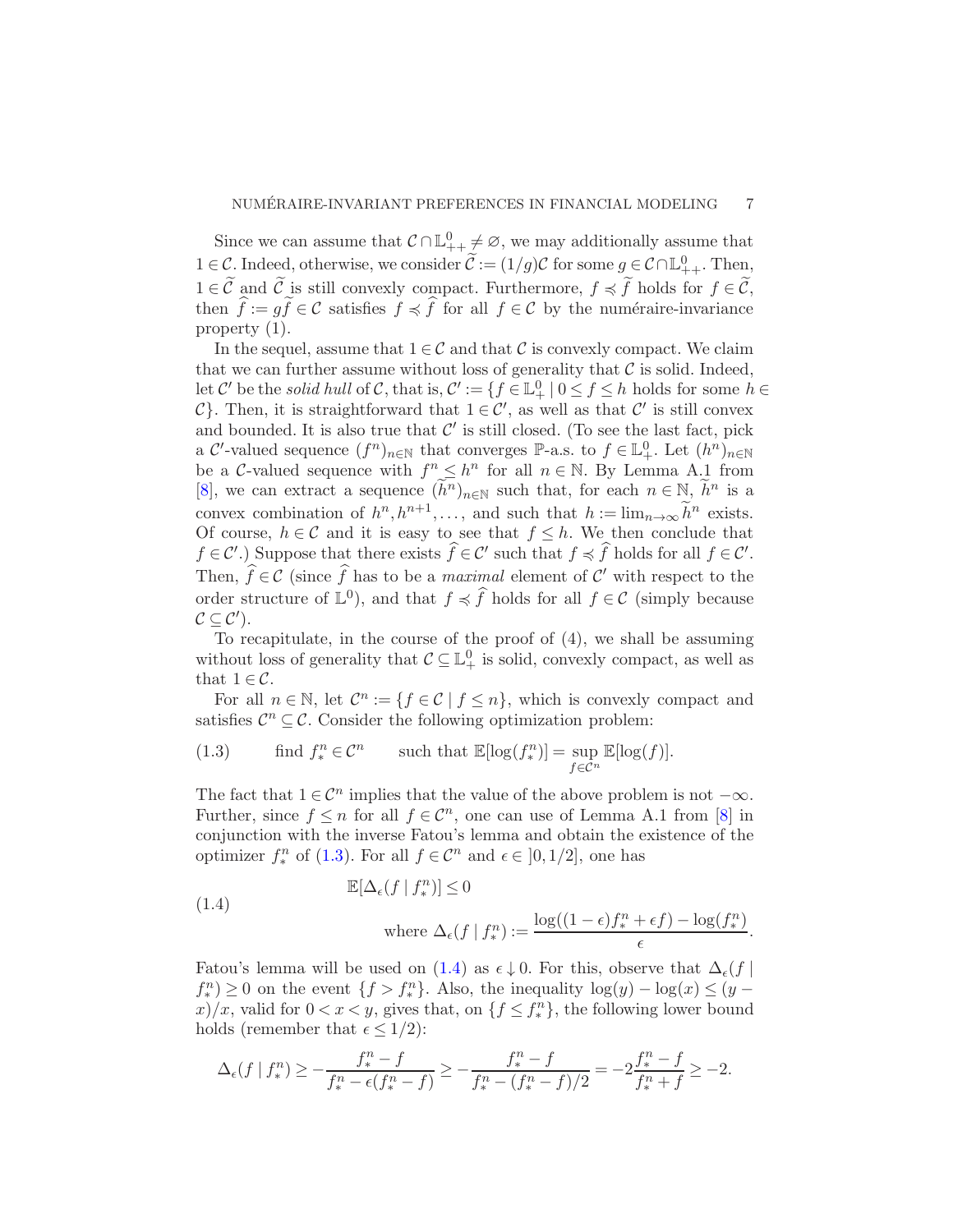Using Fatou's Lemma on [\(1.4\)](#page-7-1) gives  $\mathbb{E}[(f - f_*^n)/f_*^n] \leq 0$ , or, equivalently, that  $f \preccurlyeq f_*^n$ , for all  $f \in \mathcal{C}^n$ .

Lemma A.1 from [\[8](#page-33-7)] again gives the existence of a sequence  $(\widehat{f}^n)_{n\in\mathbb{N}}$ such that each  $\hat{f}^n$  is a finite convex combination of  $f_*^n, f_*^{n+1}, \ldots$ , and  $\hat{f} :=$  $\lim_{n\to\infty}\widehat{f}_{\lambda}^n$  exists. Since C is convex,  $\widehat{f}^n \in \mathcal{C}$  for all  $n \in \mathbb{N}$ ; therefore, since C is closed,  $\widehat{f} \in \mathcal{C}$  as well. Fix  $n \in \mathbb{N}$  and some  $f \in \mathcal{C}^n$ . For all  $k \in \mathbb{N}$  with  $k \geq n$ , we have  $f \in \mathcal{C}^k$ . Therefore,  $f \preccurlyeq f^k$ , for all  $k \geq n$ . Since  $\hat{f}^n$  is a finite convex combination of  $f^n_*, f^{n+1}_*, \ldots$ , by part (3) of Theorem [1.1](#page-5-2) which we already established, we have  $f \preccurlyeq \hat{f}^n$ , that is,  $\mathbb{E}[f / \hat{f}^n] \leq 1$ . Then, Fatou's lemma implies that for all  $f \in \bigcup_{k \in \mathbb{N}} C^k$  one has  $\mathbb{E}[f/\hat{f}] \leq 1$ . The extension of the last inequality to all  $f \in \mathcal{C}$  follows from the solidity of  $\mathcal{C}$  by an application of the monotone convergence theorem.  $\Box$ 

Our main point will be to give certain axioms on a preference relation  $\preccurlyeq$ on  $\mathbb{L}^0_+$  that will imply the representation given by  $(1.2)$  for some "subjective" probability  $\mathbb{P} \in \Pi$ . This will eventually be achieved in Theorem [1.5,](#page-14-0) and the properties obtained in Theorem [1.1](#page-5-2) above will serve as guidelines. Before that, we slightly digress in order to better understand the preference relation given by [\(1.2\)](#page-5-1), as well as to discuss a class of subsets of  $\mathbb{L}^0_+$  with a special structure that will prove important.

<span id="page-8-0"></span>1.3. On the relation  $\preccurlyeq_{\mathbb{P}}$  of [\(1.2\)](#page-5-1). For the purposes of Section [1.3,](#page-8-0) fix  $\mathbb{P} \in \Pi$  and let  $\preccurlyeq$  denote the binary relation of  $(1.2)$ , dropping the subscript "P" from  $\preccurlyeq_{\mathbb{P}}$ . We also simply use "rel" to denote "rel<sub>P</sub>" and "E" to denote expectation under  $\mathbb{P}$ . Also, throughout Section [1.3,](#page-8-0) we tacitly preclude the uninteresting case where  $\mathbb{L}^0_+$  is isomorphic to the nonnegative real line, that is, when  $\mathcal F$  is trivial modulo  $\Pi$ .

As shall soon be revealed, the relation  $\preccurlyeq$  fails to satisfy the fundamental tenets of a *rational* preference relation, namely, completeness and transitivity. We shall try nevertheless to argue that this failure is natural in the present setting.

1.3.1. *Quasi-convexity*. The convexity of the upper-contour set  $\{f \in \mathbb{L}^0_+\mid$  $h \preccurlyeq f$ , where  $h \in \mathbb{L}_{+}^{0}$ , makes  $\preccurlyeq$  a so-called *quasi-convex* preference relation. If  $\preccurlyeq$  were complete, the lower-contour sets  $\{f \in \mathbb{L}^0_+ \mid f \preccurlyeq h\}$  would fail to be convex in general. However, lower-contour sets *are* convex, according to property (3) of Theorem [1.6—](#page-16-0)this already points out that  $\preccurlyeq$  is not complete. The convexity of  $\{f \in \mathbb{L}^0_+ \mid f \preccurlyeq h\}$  is natural when one recalls the definition of the preference relation: if both  $f \in \mathbb{L}_{+}^{0}$  and  $g \in \mathbb{L}_{+}^{0}$  have nonpositive expected relative rate of return with respect to  $h$ , so does any convex combination of  $f$  and  $g$ .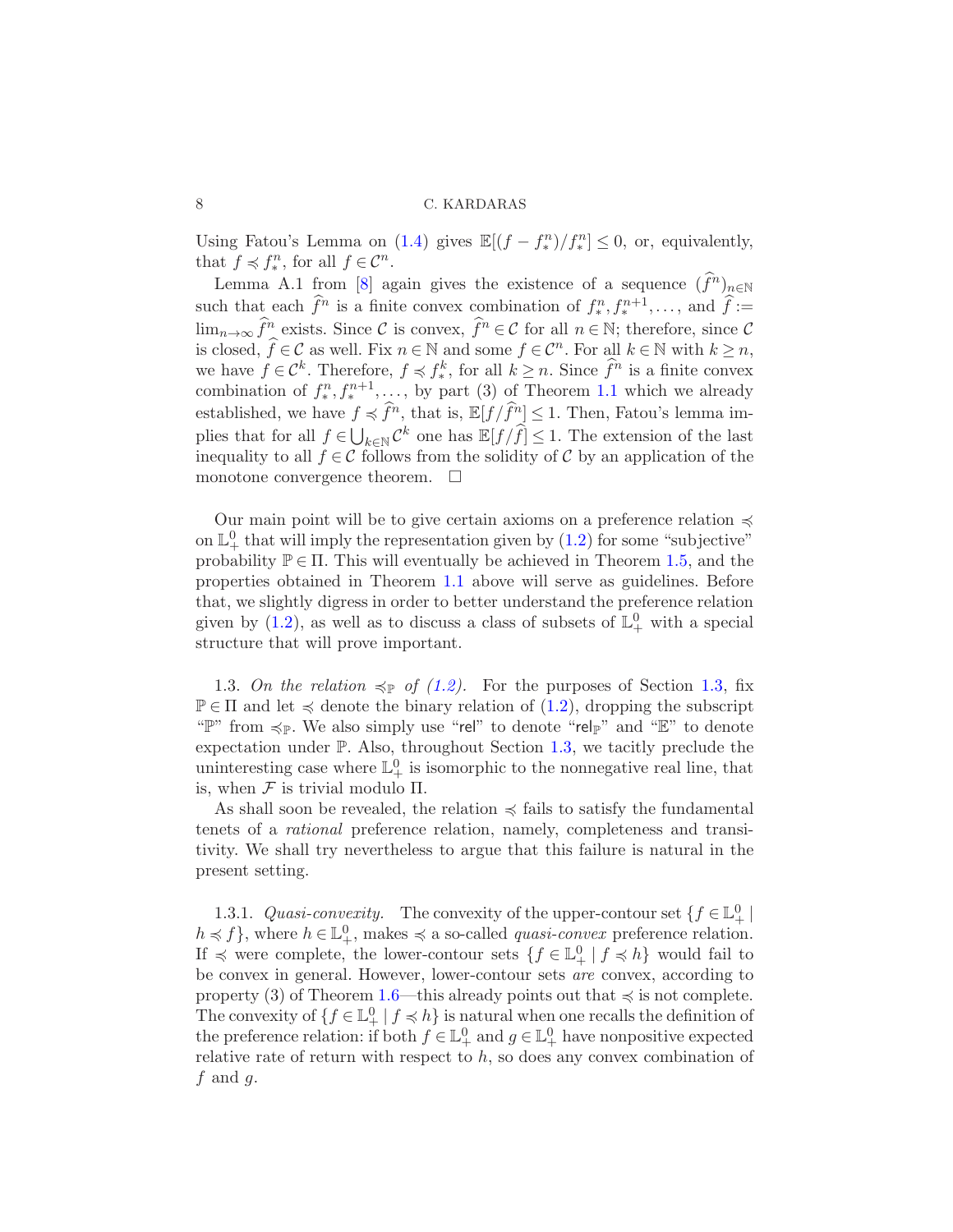1.3.2. *The relation*  $\preccurlyeq$  *is not complete.* Pick  $A \in \mathcal{F}$  with  $0 \lt \mathbb{P}[A] \lt 1$ . With  $f = \mathbb{I}_{\Omega \setminus A}$  and  $g = \mathbb{I}_A$ , we have rel $(f|g) = \infty = rel(g|f)$ ; therefore, neither  $f \preccurlyeq g$  nor  $g \preccurlyeq f$  holds. One can find more interesting examples involving elements of  $\mathbb{L}^0_{++}$ . Let  $p := \mathbb{P}[A]$ ,  $f := (1/p)\mathbb{I}_A + (1-p)\mathbb{I}_{\Omega \setminus A}$  and  $g := 1$ . Then,  $rel(f|g) = (1-p)^2 > 0$  and  $rel(g|f) = p^2 > 0$ , that is, neither  $f \preccurlyeq g$  nor  $g \preccurlyeq f$ holds.

The relation  $\preccurlyeq$  is really too strong:  $f \preccurlyeq g$  implies that g is preferred over *any* convex combination of f and g. More precisely, statement (3) of Theo-rem [1.1](#page-5-2) implies that, if  $f \preccurlyeq g$  then, for all  $\alpha \in [0,1]$  and  $\beta \in [0,1]$  with  $\alpha \leq \beta$ , we have  $(1 - \alpha)f + \alpha g \preccurlyeq (1 - \beta)f + \beta g$ . A pair of  $f \in \mathbb{L}_+^0$  and  $g \in \mathbb{L}_+^0$  will be comparable if and only if one of  $f \in \mathbb{L}^0_+$  or  $g \in \mathbb{L}^0_+$  is preferable over the whole set conv $(f, g) := \{(1 - \alpha)f + \alpha g \mid \alpha \in [0, 1]\}.$  The equivalent of the completeness property here is the following: if  $f \in \mathbb{L}_+^0$  and  $g \in \mathbb{L}_+^0$ , there exists  $h \in$  $conv(f, g)$  that dominates all elements in  $conv(f, g)$ . In both examples that were given above  $(f = \mathbb{I}_{\Omega \setminus A}$  and  $g = \mathbb{I}_A$ , as well as  $f = (1/p)\mathbb{I}_A + (1-p)\mathbb{I}_{\Omega \setminus A}$ and  $g = 1$ ), one can actually check that  $h = (1 - p)f + pg$ .

<span id="page-9-0"></span>1.3.3. *The relation*  $\preccurlyeq$  *is not transitive.* Pick  $A \in \mathcal{F}$  with  $0 < \mathbb{P}[A] < 1$ . With  $p := \mathbb{P}[A]$ , let  $f := (1/p)\mathbb{I}_A$ ,  $g := 1$  and  $h := (2p/(1+p))\mathbb{I}_A + 2\mathbb{I}_{\Omega \setminus A}$ . It is straightforward to check that  $rel(f|g) = 0$ ,  $rel(g|h) = 0$ , as well as  $rel(f|h) =$  $(1-p)/(2p) > 0$ . In other words, we have  $f \preccurlyeq g$  and  $g \preccurlyeq h$ , but  $f \preccurlyeq h$  fails.

Whereas failure of completeness of preference relations is not considered dramatic, and is indeed welcome in certain cases, transitivity is a more or less unquestionable requirement. The reason for its failure in the present context does not have to do with irrationality of agents making choices according to  $\preccurlyeq$ . Recall that  $f \preccurlyeq g$  and  $g \preccurlyeq h$  mean that g is the best choice from the set conv $(f, g)$  and h the is best choice amongst conv $(g, h)$ . However, when an agent is presented with the set of alternatives  $conv(f, h)$ , some strict convex combination of f and h might be preferable to h, especially when f pays off considerably better on an event where h does not.

Although  $f \preccurlyeq h$  fails in the example above, one expects that  $h \preccurlyeq f$  fails as well, and this is indeed the case. In general, even though transitivity does not hold, we have a weaker "chain" property holding. For  $n \in \mathbb{N}$ , let  $f^0, \ldots, f^n$ be elements of  $\mathbb{L}^0_+$  satisfying  $f^{i-1} \preccurlyeq f^i$  for  $i \in \{1, ..., n\}$  and  $f^0 = f^n$ . Then, actually,  $f^i = f^0$  holds for all  $i \in \{1, ..., n\}$ . Indeed, let  $\phi^i := f^{i-1}/f^i$  for  $i \in \{1, \ldots, n\}$ . We wish to show that  $\phi^i = 1$  for all  $i \in \{1, \ldots, n\}$ . Suppose the contrary. Since  $\mathbb{E}[\phi^i] \leq 1$  holds for all  $i \in \{1, ..., n\}$ , the strict convexity of the mapping  $\mathbb{R}^n_{++} \ni (x^1, \ldots, x^n) \mapsto \prod_{i=1}^n (1/x^i)$ , combined with the fact that  $\mathbb{P}[\phi^i=1]<1$  holds for some  $i\in\{1,\ldots,n\}$  and a use of Jensen's inequality gives  $\mathbb{E}[\prod_{i=1}^n (1/\phi^i)] > 1$ . However,  $\prod_{i=1}^n (1/\phi^i) = 1$ , which is a contradiction.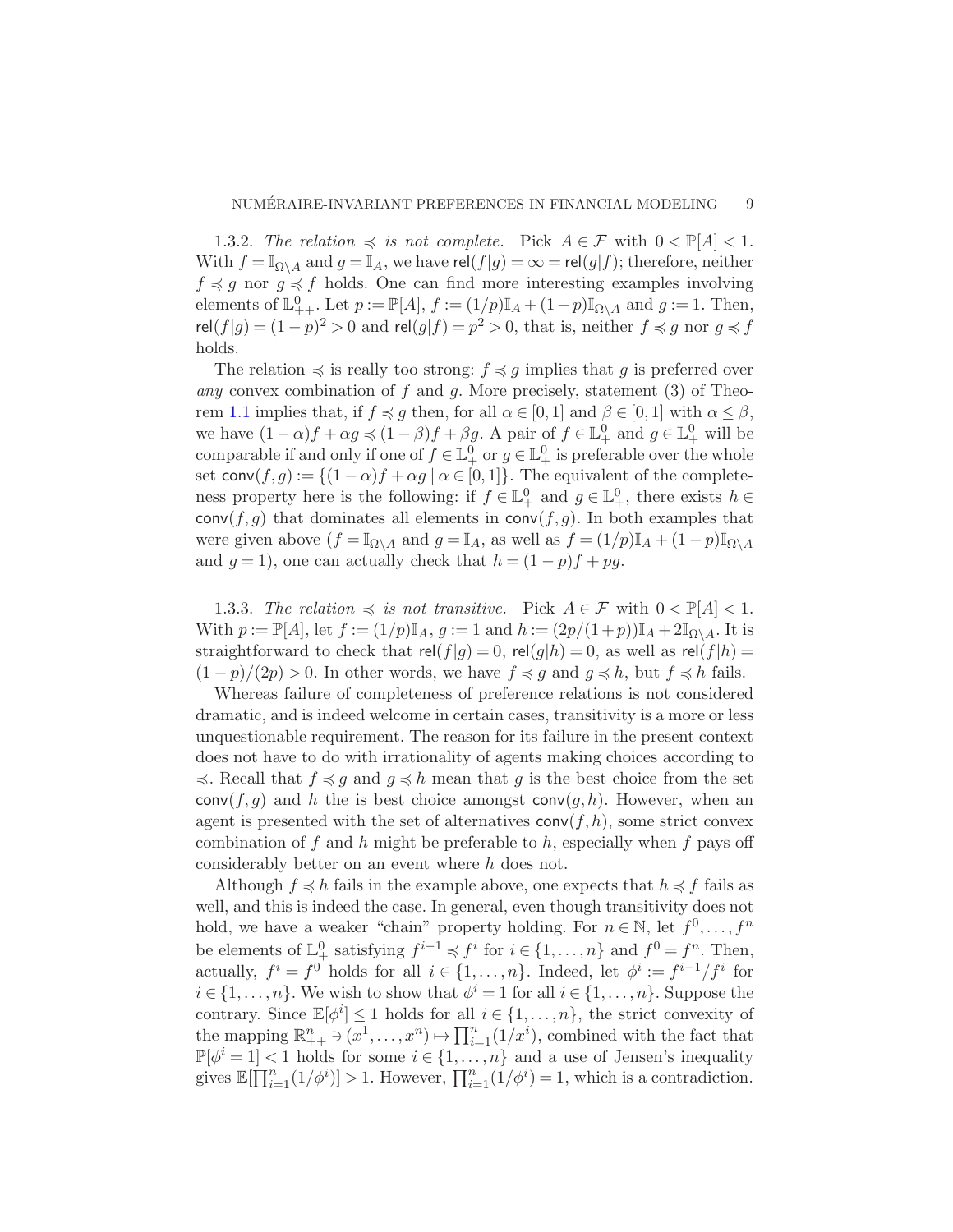1.3.4. *The relation*  $\preccurlyeq$  *does not respect addition.* Pick  $A \in \mathcal{F}$  such that  $0 \lt \mathbb{P}[A] \le 1/2$ . With  $p := \mathbb{P}[A]$ , let  $f := p^2 \mathbb{I}_A + (1+p)^2 \mathbb{I}_{\Omega \setminus A}$  and  $g := p\mathbb{I}_A +$  $(1+p)\mathbb{I}_{\Omega\setminus A}$ . Observe that  $f=g^2$ ,  $f\neq g$  and  $\mathbb{E}[g]=1$ . Then,  $\text{rel}(f|g)=0$ , so  $f \prec g$ . However,

$$
\begin{split} \text{rel}(1+g|1+f) = \mathbb{E}\bigg[ \frac{g(1-g)}{1+g^2} \bigg] = \frac{p(1-p)}{1+p^2}p + \frac{(1+p)(-p)}{1+(1+p)^2}(1-p) \\ = \frac{p(1-p)(p^2+p-1)}{(1+p^2)(1+(1+p)^2)} < 0, \end{split}
$$

the last fact following from  $p^2 + p - 1 < 0$ , which holds in view of  $p \leq 1/2$ . Therefore,  $1 + g \prec 1 + f$ . Even though initially g was preferred to f, as soon as the agent is endowed with an extra unit of account, the choice completely changes. Note that f pays off very close to zero on  $A$ ; even though f pays off more than g on  $\Omega \setminus A$ , a risk-averse agent will prefer g. However, once the risk associated with the outcome  $A$  is reduced by the assurance that a unit of account will be received in any state of the world,  $f$  is preferred.

In fact, regardless of whether  $f \prec g$  holds or not, if the event  $\{g \prec f\}$  is not II-null, one can find  $h \in \mathbb{L}^0_+$  such that  $g + h \prec f + h$ . The proof of this is based on the aforementioned simple idea: a sufficiently large "insurance" h on  $\{f \leq g\}$  will make  $f + h$  better than  $g + h$ . Indeed, for  $n \in \mathbb{N}$ ,

$$
\mathrm{rel}(g+ng\mathbb{I}_{\{f\leq g\}}|f+ng\mathbb{I}_{\{f\leq g\}})=\mathbb{E}\bigg[\frac{g-f}{f}\mathbb{I}_{\{g
$$

The first summand of the right-hand side is strictly negative and the second one tends to zero as  $n \to \infty$  by the monotone convergence theorem. Therefore, there exists some large enough  $N \in \mathbb{N}$  such that, with  $h := Ng\mathbb{I}_{\{f \leq g\}}$ ,  $rel(g+h|f+h) < 0$ , which completes the argument.

1.4. *Full simplices in*  $\mathbb{L}^0_+$ . We shall describe here a special class of convexly compact sets, which are the equivalents of simplices with nonempty interior in finite-dimensional spaces. These sets will turn out to be crucial in our statement of Theorem  $1.5$  on the axiomatic definition of numéraireinvariant preferences. The results presented here concern the structure of  $\mathbb{L}^0_+$ ; as such, they are of independent interest.

For  $C \subseteq \mathbb{L}^0_+$ , define  $C^{\max}$  to be the subset of C containing all the *maximal elements* of C, that is,  $f \in \mathcal{C}^{\max}$  if and only if  $f \in \mathcal{C}$  and the relationships  $f \leq g$  and  $g \in \mathcal{C}$  imply that  $f = g$ .

<span id="page-10-0"></span>For a measure  $\mu$  on  $(\Omega, \mathcal{F})$ , we shall write  $\mu \sim \Pi$  if  $\mu[A] = 0$  holds for all Π-null A ∈ F.

THEOREM 1.2. Let  $\mathcal{B} \subseteq \mathbb{L}^0_+$ . Then, the following statements are equiva*lent:*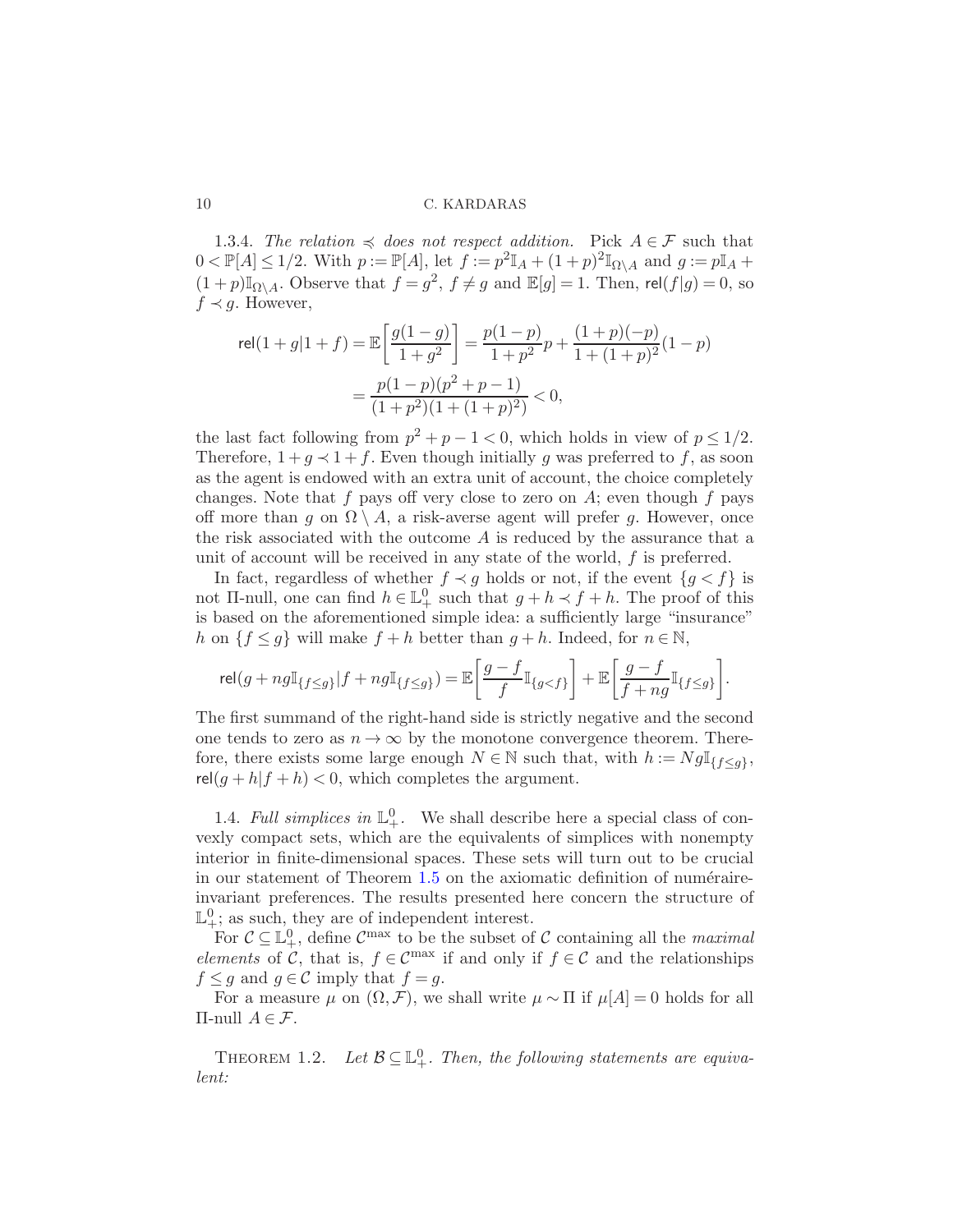- (1) B *is closed and solid,*  $B \cap \mathbb{L}^0_{++} \neq \emptyset$ ,  $B^{\max}$  *is convex, and*  $B = \bigcup_{a \in [0,1]} aB^{\max}$ .
- (2) *For any*  $\mathbb{P} \in \Pi$ , there exists  $\hat{f} = \hat{f}(\mathbb{P}) \in \mathcal{B} \cap \mathbb{L}^0_{++}$  such that  $\mathcal{B} = \{f \in \mathbb{L}^0_+ \mid$  $f \preccurlyeq_{\mathbb{P}} f$ .
- (3) *There exists a*  $\sigma$ -finite measure  $\mu \sim \Pi$  such that  $\mathcal{B} = \{f \in \mathbb{L}^0_+ \mid \int_{\Omega} f d\mu \leq$ 1}*.*

PROOF. We first prove the easy implications  $(2) \Rightarrow (3)$  and  $(3) \Rightarrow (1)$ ; then,  $(1) \Rightarrow (2)$  will be tackled.

 $(2) \Rightarrow (3)$ . Let  $\mathbb{P} \in \Pi$  and  $\widehat{f} \in \mathcal{B} \cap \mathbb{L}^0_{++}$  be such that  $\mathcal{B} = \{f \in \mathbb{L}^0_+ \mid \mathbb{E}_{\mathbb{P}}[f/\widehat{f}] \leq \mathbb{E}_{\Pi}^0\}$ 1}. Define  $\mu$  via  $\mu[A] = \mathbb{E}_{\mathbb{P}}[\hat{f} \mathbb{I}_A]$  for all  $A \in \mathcal{F}$ . With  $A^n := \{\hat{f} \leq n\}$  for  $n \in \mathbb{N}$ we have  $\mu[A^n] < \infty$  and  $\lim_{n \to \infty} \mathbb{P}[A^n] = 1$ ; therefore,  $\mu$  is  $\sigma$ -finite. Furthermore,  $\widehat{f} \in \mathbb{L}_{++}^0$  implies that  $\mu \sim \Pi$ . The equality  $\mathcal{B} = \{f \in \mathbb{L}_+^0 \mid \int_{\Omega} f d\mu \leq 1\}$ holds by definition.

(3) ⇒ (1). Suppose that  $\mathcal{B} = \{f \in \mathbb{L}^0_+ | \int_{\Omega} f d\mu \le 1\}$  for some  $\sigma$ -finite  $\mu \sim$ Π. Closedness of B follows from Fatou's lemma and solidity is obvious from the monotonicity of the Lebesgue integral. As  $\mu$  is  $\sigma$ -finite, there exists  $f \in$  $\mathbb{L}_{++}^0$  such that  $\int_{\Omega} f d\mu < \infty$ ; therefore,  $(1/\int_{\Omega} f d\mu) f \in \mathcal{B} \cap \mathbb{L}_{++}^0$ , which shows that  $\mathcal{B} \cap \mathbb{L}^0_{++} \neq \emptyset$ . It is straightforward that  $\mathcal{B}^{\max} = \{f \in \mathbb{L}^0_+ \mid \int_{\Omega} f d\mu = 1\},$ which implies that  $\mathcal{B}^{\max}$  is convex by the linearity of Lebesgue integral. For  $f \in \mathcal{B} \setminus \{0\}$ , set  $a := \int_{\Omega} f d\mu \in (0, 1]$ . Then,  $f = ag$ , where  $g := (1/a)f \in \mathcal{B}^{\max}$ . Therefore,  $\mathcal{B} = \bigcup_{a \in [0,1]} a \mathcal{B}^{\max}$ .

(1) ⇒ (2). We start by showing that *any*  $\mathcal{B} \subseteq \mathbb{L}^0_+$  *satisfying the requirements of statement* (1) *of Theorem [1.2](#page-10-0) is convexly compact.* Since  $\beta$  is closed, only convexity and boundedness of  $\beta$  have to be established. We start with convexity. Let  $f \in \mathcal{B}$ ,  $g \in \mathcal{B}$ , and  $\lambda \in [0,1]$ . We know that there exist  $a \in [0,1]$ ,  $b \in [0,1], f' \in \mathcal{B}^{\max}$  and  $g' \in \mathcal{B}^{\max}$  such that  $f = af'$  and  $g = bg'$ . Then,

$$
(1 - \lambda)f + \lambda g = ((1 - \lambda)a + \lambda b)\left(\frac{(1 - \lambda)a}{(1 - \lambda)a + \lambda b}f' + \frac{\lambda b}{(1 - \lambda)a + \lambda b}g'\right),
$$

and the last element belongs to  $\beta$  due to the fact that  $\beta^{\max}$  is convex and  $((1 - \lambda)a + \lambda b) \in [0, 1]$ . We have shown that  $\mathcal{B} \subseteq \mathbb{L}_{+}^{0}$  is convex, solid and closed. If it were not bounded, it would follow from Lemma 2.3 in [\[7](#page-33-6)] that there existed a non- $\Pi$ -null  $A \in \mathcal{F}$  such that  $\{x \mathbb{I}_A \mid x \in \mathbb{R}_+\} \subseteq \mathcal{B}$ . But in that case  $\mathcal{B}^{\max}$  would not contain any element of  $\{x\mathbb{I}_A \mid x \in \mathbb{R}_+\}$ , and therefore the property  $\mathcal{B} = \bigcup_{a \in [0,1]} a\mathcal{B}^{\text{max}}$  would be violated. It follows then that  $\mathcal{B}$ has to be bounded.

Continuing, fix  $\mathbb{P} \in \Pi$ . Since  $\mathcal{B}$  is convexly compact and  $\mathcal{B} \cap \mathbb{L}^0_{++} \neq \emptyset$ , by Theorem [1.1\(](#page-5-2)4) there exists  $\hat{f} \in \mathcal{B} \cap \mathbb{L}^0_{++}$  such that  $\mathbb{E}_{\mathbb{P}}[f/\hat{f}] \leq 1$  holds for all  $f \in \mathcal{B}$ . Let  $\widehat{\mathcal{B}} := (1/\widehat{f})\mathcal{B}$ . Then,  $\widehat{\mathcal{B}}$  also satisfies the requirements of statement (1) of Theorem [1.2,](#page-10-0)  $1 \in \widehat{\mathcal{B}}^{\max}$  and  $\widehat{\mathcal{B}} \subseteq \{f \in \mathbb{L}^0_+ \mid \mathbb{E}_{\mathbb{P}}[f] \leq 1\} =: \mathcal{B}_{\mathbb{P}}^1$ . We shall argue that  $\mathcal{B}_\mathbb{P}^1 \subseteq \widehat{\mathcal{B}}$ , therefore establishing that  $\widehat{\mathcal{B}} = \mathcal{B}_\mathbb{P}^1$  and completing the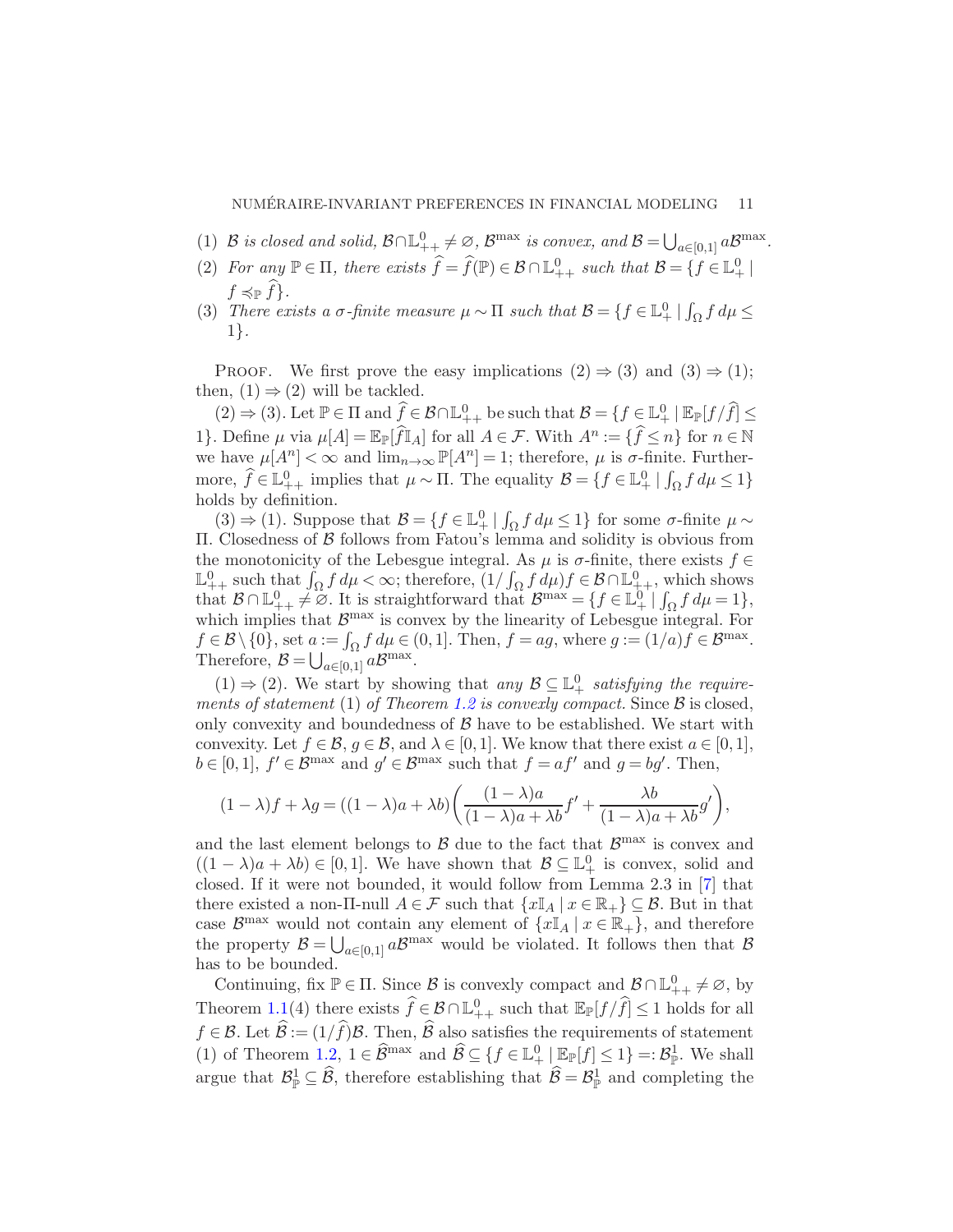proof. Assume by way of contradiction that there exists  $g \in \mathcal{B}^1_{\mathbb{P}} \setminus \widehat{\mathcal{B}}$ . Since  $\widehat{\mathcal{B}}$ is closed and solid, it follows that  $(g \wedge M) \notin \widehat{\mathcal{B}}$  for large enough  $M \in \mathbb{R}_+$ ; of course,  $(g \wedge M) \in \mathcal{B}_{\mathbb{P}}^1$  also holds, since  $\mathcal{B}_{\mathbb{P}}^1$  is solid. In other words, we may suppose that there exists  $g \in (\mathcal{B}^1_{\mathbb{P}} \setminus \widehat{\mathcal{B}}) \cap \mathbb{L}^{\infty}_+$ . Since  $\widehat{\mathcal{B}} = \bigcup_{a \in [0,1]} a \widehat{\mathcal{B}}^{\max}$ ,  $1 \in \widehat{\mathcal{B}}$ ,  $\widehat{\mathcal{B}}$  is solid and  $g \in \mathbb{L}_+^{\infty}$  does *not* belong to  $\widehat{\mathcal{B}}$ , there exists  $a \in (0,1)$  such that  $\widetilde{g} := ag \in \widehat{\mathcal{B}}^{\text{max}}$ . We shall now establish the following claim (we use  $|\cdot|_{\mathbb{L}^{\infty}}$ will denote the usual  $\mathbb{L}^{\infty}$ -norm):  $(1 + \epsilon - \epsilon \widetilde{g}) \in \widehat{\mathcal{B}}^{\text{max}}$  *holds whenever*  $0 < \epsilon <$  $1/|\widetilde{g}|_{\mathbb{L}^{\infty}}$ . First of all, observe that  $(1+\epsilon-\epsilon\widetilde{g})\in \mathbb{L}^{\infty}_{+}$  whenever  $0<\epsilon<1/|\widetilde{g}|_{\mathbb{L}^{\infty}}$ . Therefore, since  $\widehat{\mathcal{B}} = \bigcup_{a \in [0,1]} a \widehat{\mathcal{B}}^{\text{max}}, 1 \in \widehat{\mathcal{B}}$ , and  $\widehat{\mathcal{B}}$  is solid, there exists  $b \in \mathbb{R}_+$ such that  $b(1 + \epsilon - \epsilon \tilde{g}) \in \hat{\mathcal{B}}^{\text{max}}$ . Since  $\hat{\mathcal{B}}^{\text{max}}$  is convex and  $\tilde{g} \in \hat{\mathcal{B}}^{\text{max}}$ , we have

$$
\widehat{\mathcal{B}}^{\max} \ni \left( \frac{b\epsilon}{1+b\epsilon} \widetilde{g} + \frac{1}{1+b\epsilon} b(1+\epsilon-\epsilon \widetilde{g}) \right) = \frac{b+b\epsilon}{1+b\epsilon}.
$$

The last element is a real multiple of  $1 \in \widehat{\mathcal{B}}^{\max}$ . Therefore,  $1 = (b + b\epsilon)/(1 +$ b $\epsilon$ ), which gives  $b = 1$  and establishes that  $(1 + \epsilon - \epsilon \tilde{g}) \in \hat{\mathcal{B}}^{\text{max}}$  whenever  $0 < \epsilon < 1/\lvert \widetilde{g} \rvert_{\mathbb{L}^{\infty}}$ . But then, with fixed  $\epsilon \in \mathbb{R}_+$  such that  $0 < \epsilon < 1/\lvert \widetilde{g} \rvert_{\mathbb{L}^{\infty}}$ , we have  $\mathbb{E}_{\mathbb{P}}[1+\epsilon-\epsilon \tilde{g}]=1+\epsilon(1-a\mathbb{E}_{\mathbb{P}}[g])>1$ , the last strict inequality holding because  $a \in (0,1)$  and  $\mathbb{E}_{\mathbb{P}}[g] \leq 1$ . In other words,  $(1 + \epsilon - \epsilon \tilde{g}) \notin \mathcal{B}_{\mathbb{P}}^1$ , which is a contradiction to  $\widehat{\mathcal{B}} \subseteq \mathcal{B}_{\mathbb{P}}^1$ . We conclude that  $\widehat{\mathcal{B}} = \mathcal{B}_{\mathbb{P}}^1$ , which finishes our argument.  $\square$ 

DEFINITION 1.3. A set  $\mathcal{B} \subseteq \mathbb{L}^0_+$  satisfying any of the equivalent state-ments of Theorem [1.2](#page-10-0) will be called a *full simplex in*  $\mathbb{L}^0_+$ .

The description of a full simplex  $\mathcal{B}$  of  $\mathbb{L}^0_+$  given by (1) in Theorem [1.2](#page-10-0) is structural. The convex set  $\mathcal{B}^{\max}$  is the "outer face" of  $\mathcal{B}$ , and one can create the whole set  $\beta$  by contracting this face "inward" toward zero. This way one actually obtains a convexly compact set, though this is not completely trivial to show. Note that the idea of maximality in  $\mathbb{L}^0_+$  was utilized in order to describe the "outer face"  $\mathcal{B}^{\text{max}}$  of  $\mathcal{B}$ . Theorem [1.2](#page-10-0) shows immediately why characterizations using topological boundaries would be useless. Indeed, consider the  $\sigma$ -finite measure  $\mu \sim \Pi$  such that  $\mathcal{B} = \{f \in \mathbb{L}^0_+ \mid \int_{\Omega} f d\mu \leq 1\}.$ Suppose that  $\mathbb{L}^0$  is infinite-dimensional, which is equivalent to the existence of a sequence  $(h^n)_{n\in\mathbb{N}}$  of elements of  $\mathbb{L}^0_+$  with  $\int_{\Omega} h^n d\mu > 1$  for all  $n \in \mathbb{N}$ and  $\lim_{n\to\infty} h^n = 0$ . Then, the closure of  $\mathbb{L}^0_+ \setminus \mathcal{B} = \{f \in \mathbb{L}^0_+ \mid \int_{\Omega} f d\mu > 1\}$ is actually equal to  $\mathbb{L}^0_+$ ; this is straightforward once one notices that  $f = 0$ belongs in this closure. Therefore, the topological boundary of the closed set  $\mathcal B$  is  $\mathcal B$  itself.

A preference-theoretic characterization of a full simplex in  $\mathbb{L}^0_+$  is provided in statement (2) of Theorem [1.2.](#page-10-0) For any probability  $\mathbb{P} \in \Pi$ , there exists an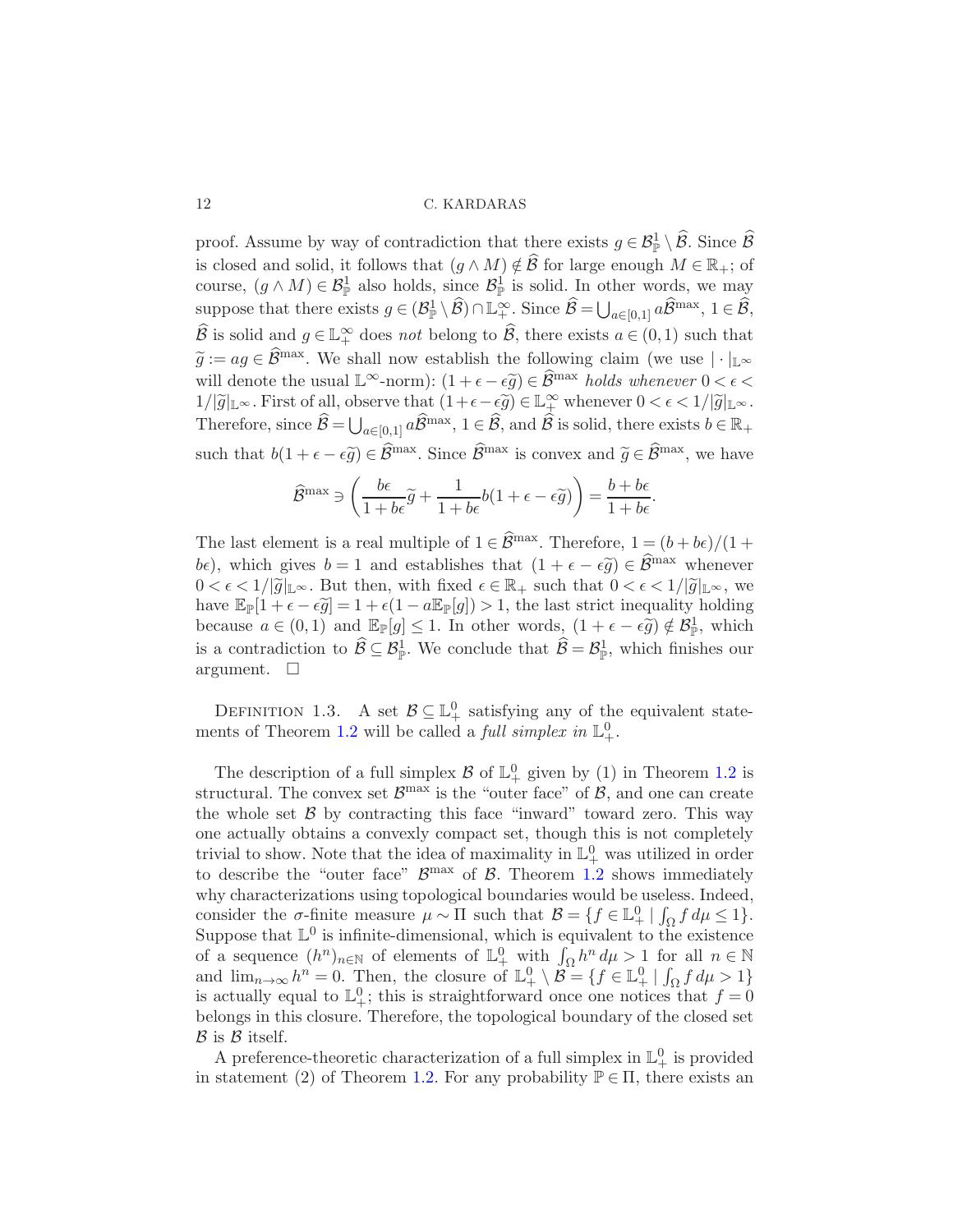optimal choice  $\hat{f} \in \mathcal{B}$  for  $\preccurlyeq_{\mathbb{P}}$ , depending on  $\mathbb{P}$ , that makes  $\mathcal{B}$  exactly equal to the lower contour set of  $f$ .

Statement (3) of Theorem [1.2](#page-10-0) describes a full simplex  $\mathcal{B}$  of  $\mathbb{L}^0_+$  in a geometric way, loosely as the intersection of  $\mathbb{L}^0_+$  with a half-space. Observe, however, that the mappings  $\mathbb{L}^0_+ \ni f \mapsto \int_{\Omega} f d\mu$  for a  $\sigma$ -finite measure  $\mu \sim \Pi$ are in general extended-real-valued and not continuous in  $\mathbb{L}^0_+$ . From the perspective of economic theory,  $\beta$  is the budget set associated with an agent with unit endowment, when prices of bundles in  $\mathbb{L}^0_+$  are given in a linear way by  $\mu$ : the price of  $f \in \mathbb{L}^0_+$  is simply  $\int_{\Omega} f d\mu$ .

The concept of a full simplex naturally incorporates numéraire-invariance. If B is a full simplex in  $\mathbb{L}^0_+$  and  $f \in \mathbb{L}^0_{++}$ , then  $(1/f)\mathcal{B}$  is also a full simplex in  $\mathbb{L}^0_+$ . In fact, and in view of the characterization given in statement (3) of Theorem [1.2,](#page-10-0) starting from a full simplex  $\mathcal{B}$  in  $\mathbb{L}^0_+$ , the class of sets of the form  $(1/f)\mathcal{B}$ , where f ranges in  $\mathbb{L}^0_{++}$ , coincides with the class of *all* the full simplices in  $\mathbb{L}^0_+$ . Therefore, the class of full simplices in  $\mathbb{L}^0_+$  has the same cardinality as  $\mathbb{L}^0_{++}$ .

To further get a feeling for the "fullness" of full simplices, we mention the following result. Apart from its independent interest, it will be crucial in proving the axiomatic characterization of numéraire-invariant choices given in Theorem [1.5.](#page-14-0)

<span id="page-13-0"></span>PROPOSITION 1.4. Let B be a full simplex in  $\mathbb{L}^0_+$  and C be a convex *subset of*  $\mathbb{L}^0_+$  *such that*  $\mathcal{B} \subseteq \mathcal{C}$  *and*  $\mathcal{B}^{\max} \cap \mathcal{C}^{\max} \cap \mathbb{L}^0_{++} \neq \emptyset$ . Then, actually,  $\mathcal{B} = \mathcal{C}$ .

PROOF. Pick  $h \in \mathcal{B}^{\max} \cap \mathcal{C}^{\max} \cap \mathbb{L}^0_{++}$ . Replacing  $\beta$  and  $\mathcal{C}$  with  $(1/h)\beta$ and  $(1/h)\mathcal{C}$ , respectively, we may assume that  $\mathcal{C} \subseteq \mathbb{L}^0_+$  is convex,  $\mathcal{B} \subseteq \mathcal{C}$ ,  $\mathcal{B}$ is a full simplex in  $\mathbb{L}^0_+$  and  $1 \in \mathcal{B}^{\max} \cap \mathcal{C}^{\max}$ . Furthermore, we can assume that C is solid, replacing it if necessary with  $\{f \in \mathbb{L}^0_+ \mid f \leq g \text{ for some } g \in C\}$ , since all the above properties will still hold. By Theorem [1.2,](#page-10-0) there exists a  $\sigma$ -finite measure  $\mu \sim \Pi$  such that  $\mathcal{B} = \{f \in \mathbb{L}^0_+ \mid \int_{\Omega} f d\mu \leq 1\}$ . As  $1 \in \mathcal{B}^{\max}$ , it is easy to see that  $\mu$  has to actually be a probability, which we then denote by  $\mathbb{P}$ ; that is,  $\mathcal{B} = \{f \in \mathbb{L}^0_+ \mid \mathbb{E}_{\mathbb{P}}[f] \leq 1\}$ . All the previous assumptions and notation will be in force in the sequel. We have to show that  $B = C$ .

For  $n \in \mathbb{N}$ , define a convexly compact set  $E^n$  as the closure of  $C \cap \{f \in$  $\mathbb{L}^0_+ \mid f \leq n$ . With  $\preccurlyeq_{\mathbb{P}}$  defined via  $(1.2)$ , for each  $n \in \mathbb{N}$  let  $h^n \in E^n$  satisfy  $f \preccurlyeq_{\mathbb{P}} h^n$  for all  $f \in E^n$ . If  $h^n = 1$  for all  $n \in \mathbb{N}$ , then  $\mathbb{E}_{\mathbb{P}}[f] \leq 1$  for all  $\mathcal{C} \cap \mathbb{L}^\infty_+$ and, by Fatou's lemma and the solidity of C,  $\mathbb{E}_{\mathbb{P}}[f] \leq 1$  for all C; therefore,  $\mathcal{C} \subseteq \mathcal{B}$  and there is nothing left to prove. By way of contradiction, assume that  $\mathbb{P}[h^n = 1] < 1$  for some  $n \in \mathbb{N}$ ; then, a fortiori,  $n \geq 2$ . Note then that  $\mathbb{E}_{\mathbb{P}}[h^n] > 1$ , that is,  $h^n \notin \mathcal{B}$ , which follows from the facts that  $\mathbb{E}_{\mathbb{P}}[1/h^n] \leq 1$ (since  $1 \in E^n$ ) and  $\mathbb{P}[h^n = 1] < 1$ . From now onward, fix  $n \in \mathbb{N}$  with  $n \geq 2$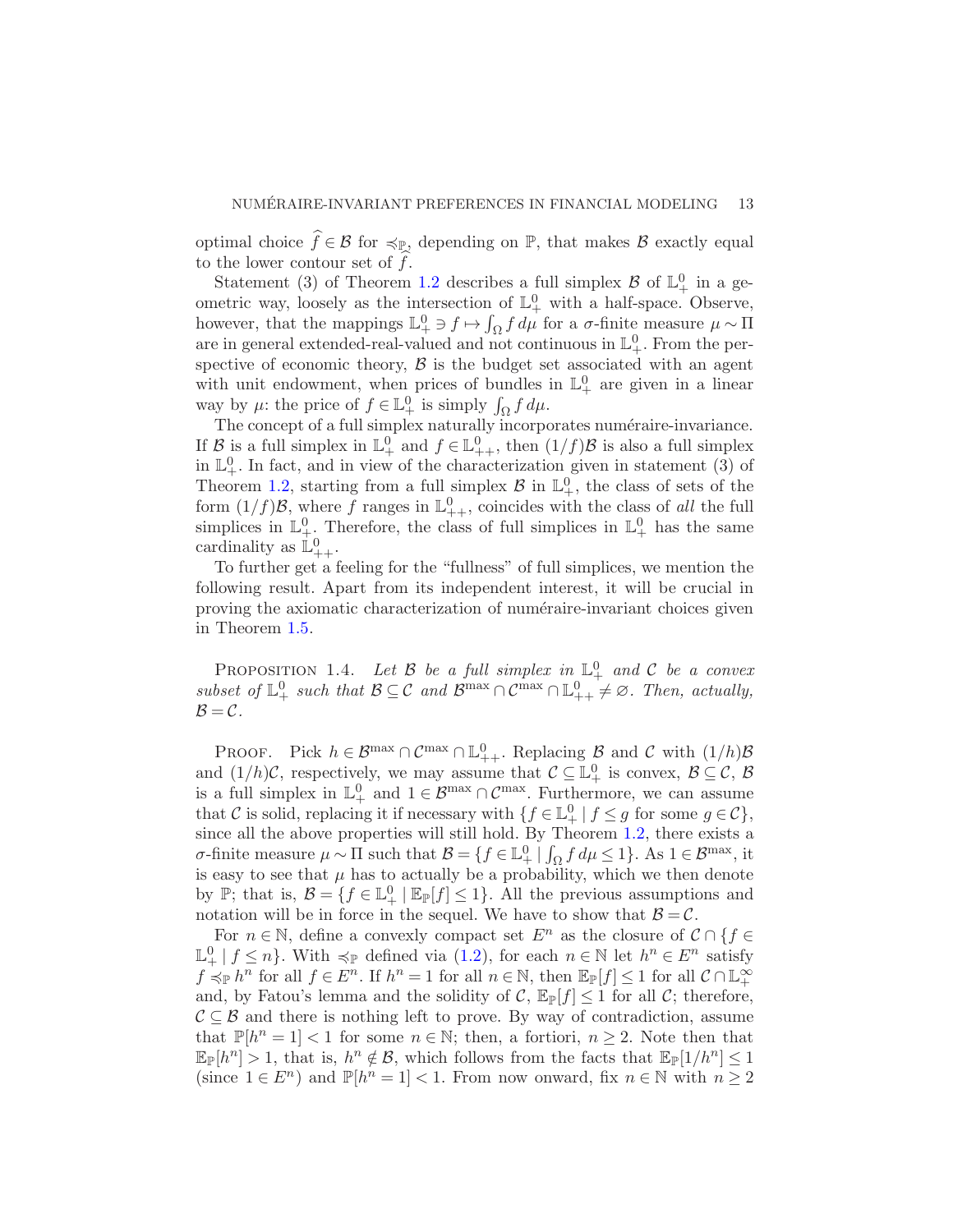such that  $h^n$  has the previous property, and we drop the superscript "n" from everywhere for typographical convenience. Let also  $D:=\mathcal{B}\cap\{f\in\mathbb{L}^0_+\mid$  $f \leq n$ . Remember throughout that the elements of D and E are included in the  $\mathbb{L}^{\infty}$ -ball of radius *n*, that  $D \subseteq E$ , and that  $h \in E \setminus D$ .

Let  $\pi$  be the  $\mathbb{L}^2(\mathbb{P})$ -projection of h on D—observe that this is well defined since all elements of E (and therefore also of  $D \subseteq E$ ) belong to  $\mathbb{L}^{\infty} \subseteq \mathbb{L}^{2}(\mathbb{P})$ and D is convex and  $\mathbb{L}^2(\mathbb{P})$ -closed. Also, let  $\nu := h - \pi$ . Since  $h \notin D$ ,  $\mathbb{P}[\nu =$ 0] < 1. Define  $\pi' := \pi \mathbb{I}_{\{\nu \geq 0\}} + h \mathbb{I}_{\{\nu < 0\}}$ . Since  $h < \pi$  on  $\{\nu < 0\}$ , we have  $\pi' \leq \pi$ , which implies in particular that  $\pi' \in D$ . Also, since  $\{\pi' < \pi\} = \{\nu <$ 0},  $\mathbb{P}[\nu < 0] > 0$  would imply  $\mathbb{E}_{\mathbb{P}}[|\pi' - h|^2] = \mathbb{E}_{\mathbb{P}}[|\pi - h|^2 \mathbb{I}_{\{\nu \ge 0\}}] < \mathbb{E}_{\mathbb{P}}[|\pi - h|^2]$  $|h|^2$ , which contradicts the fact that  $\pi$  is the  $\mathbb{L}^2(\mathbb{P})$ -projection of h on D. Therefore,  $\nu \in \mathbb{L}_+^{\infty}$ .

Define

$$
\delta:=\min\left\{\frac{\mathbb{E}_{\mathbb{P}}[h]-1}{\mathbb{E}_{\mathbb{P}}[\nu]},1\right\}\in(0,1]
$$

as well as

$$
\zeta := 1 + \frac{1}{n} - \frac{1}{n}(h - \delta \nu) = 1 + \frac{1}{n} - \frac{1}{n}(\pi + (1 - \delta)\nu).
$$

The above definition of  $\delta$  ensures that  $\mathbb{E}_{\mathbb{P}}[\zeta] \leq 1$ . Also,  $0 \leq \pi = h - \nu \leq$  $h - \delta \nu \leq h \leq n$ , which implies that  $\mathbb{P}[1/n \leq \zeta \leq 1 + 1/n] = 1$ , and, therefore, that  $\zeta \in D$ , since  $n \geq 2$ . If  $\zeta \in E$ , then also  $1 + \delta \nu/(n+1) = ((n/(n+1))\zeta +$  $(1/(n+1))h \in E$ , which is impossible in view of  $1 \in E^{\max}$   $(1 \in E \subseteq \mathcal{C}$  and  $1 \in \mathcal{C}^{\max}$ ). We obtain that  $\zeta \in D \setminus E$ , which is a contradiction to the fact that  $D \subseteq E$ . The last contradiction implies that  $\mathbb{P}[h \neq 1] > 0$  is impossible, which concludes the proof.  $\square$ 

#### <span id="page-14-0"></span>1.5. *Axiomatic characterization of numéraire-invariant choices.*

1.5.1. *The characterization result.* We are ready to give the main result of this section.

THEOREM 1.5. Let  $\leq$  be a binary relation on  $\mathbb{L}^0_+$  that satisfies the fol*lowing properties:*

- (A1)  $f \preccurlyeq g$  *holds if and only if*  $\{f > 0\} \subseteq \{g > 0\}$  *and*  $(f/g) \mathbb{I}_{\{g > 0\}} + \mathbb{I}_{\{g=0\}} \preccurlyeq$ 1*.*
- (A2) *If*  $f \leq 1$ *, then*  $f \preccurlyeq 1$ *. Furthermore, if*  $f \leq 1$  *and*  $\{f \leq 1\}$  *is not*  $\Pi$ *-null, then*  $f \prec 1$ *.*
- (A3) *The lower-contour set*  $\{f \in \mathbb{L}^0_+ | f \preccurlyeq 1\}$  *is convex.*
- (A4) For some full simplex  $\mathcal{B}$  of  $\mathbb{L}^0_+$ , there exists  $\widehat{f} \in \mathcal{B}$  such that  $f \preccurlyeq \widehat{f}$  holds *for all*  $f \in \mathcal{B}$ *.*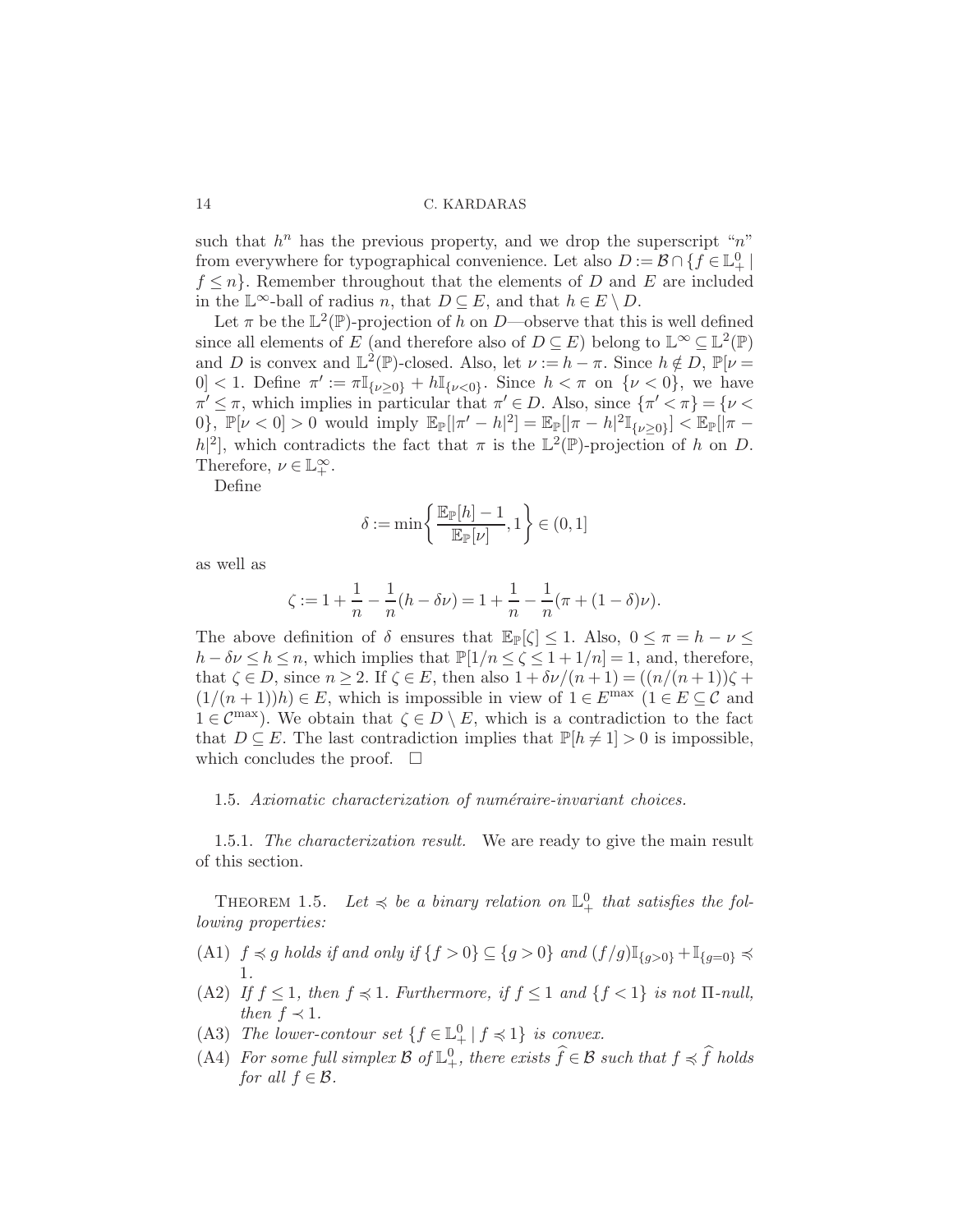*Then, there exists a unique*  $\mathbb{P} \in \Pi$  *that generates*  $\preccurlyeq$ *, in the sense that*  $\preccurlyeq$  *is exactly the relation*  $\preccurlyeq_{\mathbb{P}}$  *of* [\(1.2\)](#page-5-1)*.* 

PROOF. For  $any \mathbb{Q} \in \Pi$ , let  $\mathcal{B}_{\mathbb{Q}}^1 := \{f \in \mathbb{L}_+^0 \mid \mathbb{E}_{\mathbb{Q}}[f] \leq 1\}$ . Also let  $\mathcal{C}_{\preccurlyeq}^1 :=$  ${f \in \mathbb{L}_+^0 \mid f \preccurlyeq 1}.$  By the numéraire-invariance axiom (A1), proving Theorem [1.5](#page-14-0) amounts to finding  $\mathbb{P} \in \Pi$  such that  $\mathcal{B}_{\mathbb{P}}^1 = \mathcal{C}^1_{\preccurlyeq}$ .

A combination of (A1) and (A4) imply that for *any* full simplex  $\mathcal{B}$  of  $\mathbb{L}^0_+$ , there exists  $\widehat{f} \in \mathcal{B}$  such that  $f \preccurlyeq \widehat{f}$  holds for all  $f \in \mathcal{B}$ . Fix  $\mathbb{Q} \in \Pi$ . By Theorem [1.2,](#page-10-0)  $\mathcal{B}^1_{\mathbb{Q}}$  is a full simplex in  $\mathbb{L}^0_+$ ; therefore, there exists  $g \in \mathcal{B}^1_{\mathbb{Q}}$  such that  $f \preccurlyeq g$ holds for all  $f \in \mathcal{B}^1_{\mathbb{Q}}$ . We claim that  $g \in \mathbb{L}^0_{++}$ , as well as  $\mathbb{E}_{\mathbb{Q}}[g] = 1$ . Indeed,  $g \in \mathbb{L}^0_{++}$  follows from the fact  $\mathcal{B}^1_{\mathbb{Q}} \ni 1 \preccurlyeq g$ , since  $(A1)$  implies that in this case  $\Omega = \{1 > 0\} \subseteq \{g > 0\}$ . Also, if  $\mathbb{E}_{\mathbb{Q}}[g] < 1$ , then  $h := (\mathbb{E}_{\mathbb{Q}}[g])^{-1}g \in \mathcal{B}_{\mathbb{Q}}^1$  with  $\mathbb{P}[g \lt h] = 1$ , which means that  $g \lt h$  by (A2) and contradicts the fact that  $h \preccurlyeq g$  for  $h \in \mathcal{B}^1_{\mathbb{Q}}$ .

Define  $\mathbb{P} \in \Pi$  via  $\mathbb{P}[A] := \mathbb{E}_{\mathbb{Q}}[g\mathbb{I}_A]$  for all  $A \in \mathcal{F}$ . Observe that  $f \in \mathcal{B}_{\mathbb{P}}^1$ if and only if  $(fg) \in \mathcal{B}_{\mathbb{Q}}^1$ , and in that case we have  $fg \preccurlyeq g$ , or  $f \preccurlyeq 1$  in view of axiom (A1). In other words,  $\mathcal{B}^1_{\mathbb{P}} \subseteq \mathcal{C}^1_{\preccurlyeq}$ . Since  $\mathcal{C}^1_{\preccurlyeq}$  is convex by (A3), and  $1 \in (\mathcal{B}_{\mathbb{P}}^1)^{\max} \cap (\mathcal{C}_{\preccurlyeq}^1)^{\max} \cap \mathbb{L}_{++}^0$ , where  $1 \in (\mathcal{C}_{\preccurlyeq}^1)^{\max}$  follows from  $(A2)$ , an application of Proposition [1.4](#page-13-0) gives  $\mathcal{B}^1_{\mathbb{P}} = \mathcal{C}^1_{\preccurlyeq}$ .

We finally discuss the uniqueness of the representative  $\mathbb{P} \in \Pi$ . If  $\mathbb{P}' \in \Pi$ also generates  $\preccurlyeq$ , then  $\mathcal{B}_{\mathbb{P}}^1 = \mathcal{C}_{\preccurlyeq}^1 = \mathcal{B}_{\mathbb{P}'}^1$  should hold, which implies that  $\mathbb{P} = \mathbb{P}',$ and completes the proof.  $\square$ 

A comparison with the statement of Theorem [1.1](#page-5-2) is in order. Axioms (A1) and (A2) of Theorem [1.5](#page-14-0) are really the same as statements (1) and (2) of Theorem [1.1—](#page-5-2)it is enough to deal with the case  $q = 1$  in axiom (A2) of Theorem  $1.5$  because of the numéraire-invariance axiom  $(A1)$ . The first surprise comes from the simplicity of axiom (A3) of Theorem [1.5,](#page-14-0) where we *only* require convexity of the lower contour set. This should be compared to the very rich structure that is given in statement (3) of Theorem [1.1](#page-5-2) for both the lower-contour and upper-contour sets. The numéraire-invariance axiom (A1) is strong enough so that *no* closedness or even risk-aversion axiom is needed. Also, axiom (A4) of Theorem [1.5](#page-14-0) is significantly weaker than statement (4) of Theorem [1.1,](#page-5-2) as it only asks that an optimal choice exists for *some* full simplex of  $\mathbb{L}^0_+$ , and not for *all* convexly compact subsets of  $\mathbb{L}^0_+$ . Although, in view of (A1), (A4) actually implies that an optimal choice exists for *all* full simplices of  $\mathbb{L}^0_+$ ; this class is still much smaller than the class of all convexly compact sets.

1.5.2. *Subjective probability and risk aversion*. The probability  $\mathbb{P} \in \Pi$ that generates the relation  $\preccurlyeq$  satisfying the axioms of Theorem [1.5](#page-14-0) should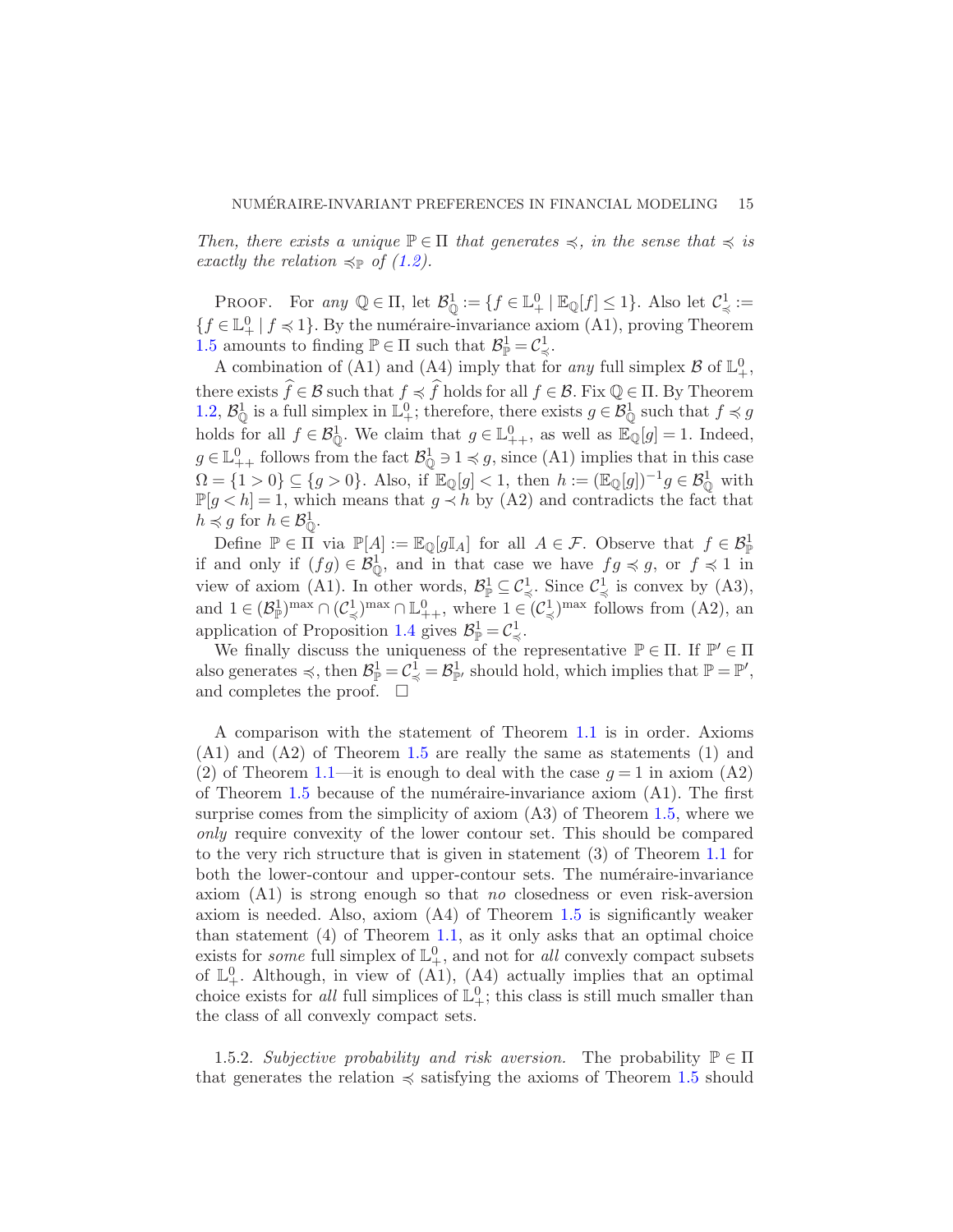be thought as the subjective probability of the agent whose choices are represented by  $\leq$ , as it corresponds to the idea of "agent risk aversion." If the agent's subjective probability is  $\mathbb{Q} \in \Pi$ , risk aversion would translate into  $f \preccurlyeq \mathbb{E}_{\mathbb{Q}}[f]$  holding for all  $f \in \mathbb{L}_+^{\infty}$ . Let  $\mathbb{P} \in \Pi$  generate  $\preccurlyeq$ . Then,  $\mathbb{P}[A]/\mathbb{Q}[A] = \mathbb{E}_{\mathbb{P}}[(1/\mathbb{E}_{\mathbb{Q}}[\mathbb{I}_A])\mathbb{I}_A] \leq 1$ , that is,  $\mathbb{P}[A] \leq \mathbb{Q}[A]$ , holds for all nonnull  $A \in \mathcal{F}$ . Therefore,  $\mathbb{Q} = \mathbb{P}$ .

1.5.3. *Choice rules.* A more behavioral-based alternative to modeling preferences via binary relations is to model the *choice rules* of an agent; for a quick introduction and the material we shall need here, see Chapter 1 of [\[17\]](#page-34-9). For all  $C \subseteq \mathbb{L}^0_+$ , define  $\varepsilon_\preccurlyeq(C) := \{ g \in C \mid f \preccurlyeq g$ , for all  $f \in C \}$ . This way we get a *choice function*  $\varepsilon = \varepsilon_{\preccurlyeq}$ . Forgetting that  $\varepsilon$  came from  $\preccurlyeq$ , we can define the *revealed* preference  $\preccurlyeq_{\varepsilon}$  from  $\varepsilon$  as follows:  $f \preccurlyeq_{\varepsilon} g$  if and only if there exists  $\mathcal{C} \subseteq \mathbb{L}^0_+$  such that  $f \in \mathcal{C}$  and  $g \in \varepsilon(\mathcal{C})$ . Then, it can be shown that  $\preccurlyeq_{\varepsilon}$  coincides with  $\preccurlyeq$  on  $\mathbb{L}^0_+$ . Furthermore, the axioms of Theorem [1.5](#page-14-0) can be expressed directly in terms of the choice rule  $\varepsilon$ ; therefore, this can be viewed as as the starting point of axiomatization, which will then induce the preference structure  $\preccurlyeq$ .

1.6. *Extending the preference structure.* As noted in Section [1.3.3,](#page-9-0) one of the "drawbacks" of a preference relation that satisfies the axioms of Theorem [1.5](#page-14-0) is that it fails to be transitive. We shall extend  $\preccurlyeq$  to a preference relation  $\leq$  that is transitive and satisfies some extremely weak continuity properties. To avoid unnecessary technicalities, we shall work on  $\mathbb{L}^0_{++}$ . As it will turn out,  $\leq$  *almost* has a numerical representation given by expected logarithmic utility under the probability  $\mathbb{P} \in \Pi$  that generates  $\preccurlyeq$ . We shall discuss the previous use of the word "almost" after stating and proving Theorem [1.6](#page-16-0) below.

<span id="page-16-0"></span>As with any preference relation,  $f \triangleleft g$  will mean that  $f \triangleleft g$  holds, whereas  $g \leq f$  fails to hold. Also, for  $x \in \mathbb{R}_{++}$ , we set  $\log_+(x) = \max{\log(x), 0}$ .

THEOREM 1.6. Let  $\leq$  denote a binary relation on  $\mathbb{L}^0_+$  satisfying the *axioms of Theorem [1.5.](#page-14-0) Then, there exists a (not necessarily unique) binary relation*  $\leq$  *on*  $\mathbb{L}^0_{++}$  *such that:* 

- (1) If  $f \in \mathbb{L}_{++}^0$  and  $g \in \mathbb{L}_{++}^0$ ,  $f \leq g$  holds if and only if  $(f/g) \leq 1$ .
- (2) For  $f \in \mathbb{L}^0_{++}$ ,  $f \prec 1$  *implies*  $f \lhd 1$ .
- $(3) \triangleleft$  *is transitive.*
- (4) For  $f \in \mathbb{L}^0_{++}$ ,  $f \leq 1$  *is implied by either of the conditions below:* (a)  $af \leq 1$  *holds for all*  $a \in (0,1)$ *.* 
	- (b)  $f \geq \epsilon$  *for some*  $\epsilon \in \mathbb{R}_{++}$ *, and*  $f \wedge n \leq 1$  *holds for all*  $n \in \mathbb{N}$ *.*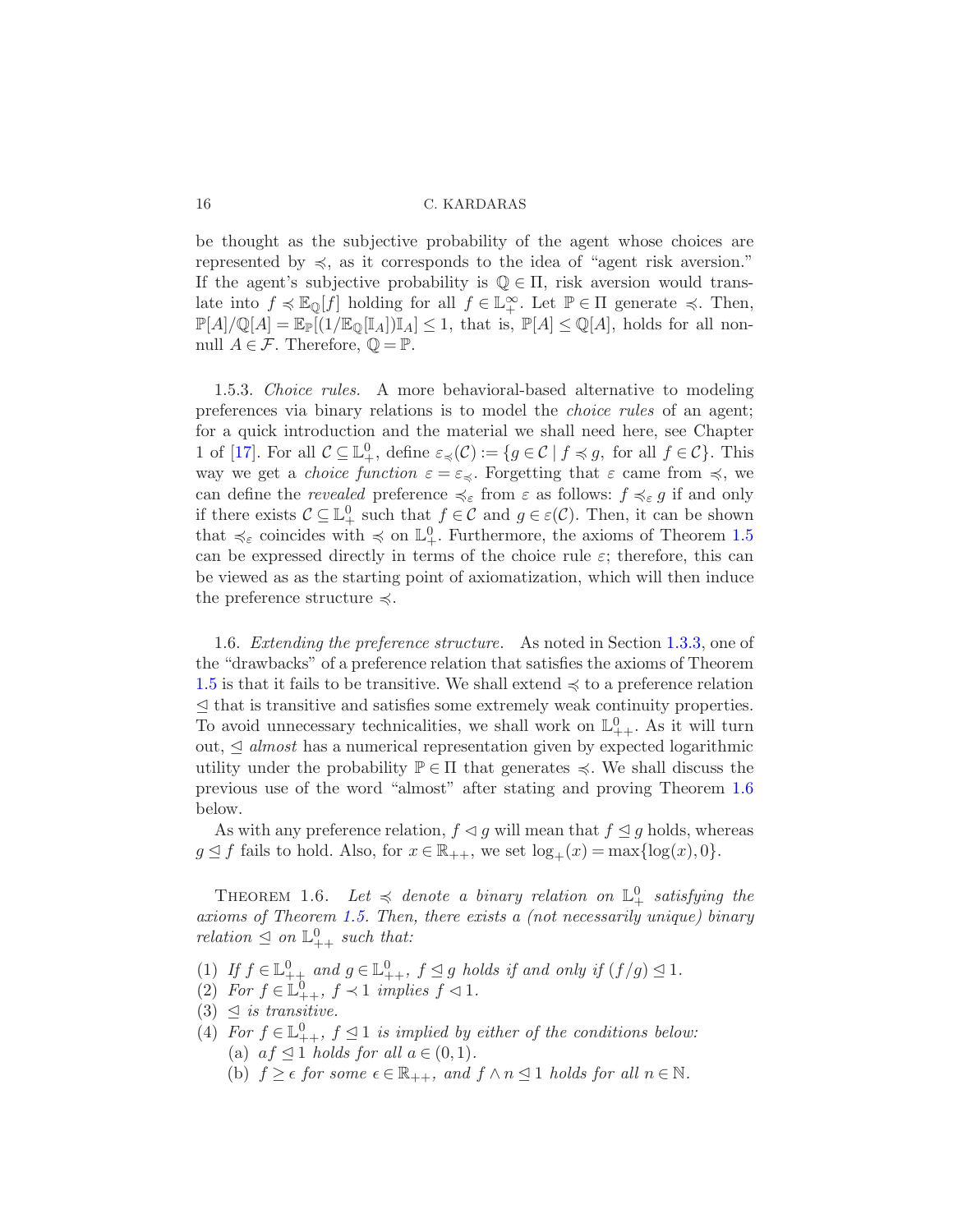*In this case, and with*  $\mathbb{P} \in \Pi$  *generating*  $\preccurlyeq$ , the following holds: for any  $f \in \Pi$  $\mathbb{L}^0_{++}$  and  $g \in \mathbb{L}^0_{++}$  with  $\mathbb{E}_{\mathbb{P}}[\log_+(f/g)] < \infty$ , we have

<span id="page-17-0"></span>(1.5) 
$$
f \leq g \iff \mathbb{E}_{\mathbb{P}}\left[\log\left(\frac{f}{g}\right)\right] \leq 0.
$$

As a corollary, the restriction of any binary relation  $\leq$  *satisfying (1), (2)*, (3) and (4) above on  $\mathcal{L}_{\mathbb{P}} := \{f \in \mathbb{L}^0_{++} \mid \mathbb{E}_{\mathbb{P}}[|\log f|] < \infty\}$  is uniquely defined *via the numerical representation*

*for*  $f \in \mathcal{L}_{\mathbb{P}}$  *and*  $g \in \mathcal{L}_{\mathbb{P}}$   $f \leq g \iff \mathbb{E}_{\mathbb{P}}[\log(f)] \leq \mathbb{E}_{\mathbb{P}}[\log(g)].$ 

*In particular,*  $\triangleleft$  *is complete on*  $\mathcal{L}_{\mathbb{P}}$ *.* 

PROOF. We shall first establish the existence of a binary relation  $\leq$  on  $\mathbb{L}_{++}^0$  that satisfies the requirements (1), (2), (3) and (4) of Theorem [1.6.](#page-16-0) We use the following definition: for  $f \in \mathbb{L}^0_{++}$  and  $g \in \mathbb{L}^0_{++}$ , we set  $f \leq g$  if *and only if*  $\mathbb{E}_{\mathbb{P}}[\log_+(f/g)] < \infty$  *and*  $\mathbb{E}_{\mathbb{P}}[\log(f/g)] \leq 0$  *hold*. The numéraireinvariance property (1) and the transitivity property (3) are straightforward. For property (2), note that if  $f \prec 1$ , that is,  $\mathbb{E}_{\mathbb{P}}[f] < 1$ , for  $f \in \mathbb{L}_{++}^0$ , Jensen's inequality implies that  $\mathbb{E}_{\mathbb{P}}[\log(f)] < 0 = \mathbb{E}_{\mathbb{P}}[\log(1)]$ , that is,  $f \leq 1$ . Finally, property (4a) is trivial to check, while property (4b) follows from the monotone convergence theorem.

Conversely, consider *any* binary relation that satisfies all the requirements of Theorem [1.6.](#page-16-0) First of all, we claim that  $f \triangleleft 1$  and  $q \triangleleft 1$  imply that  $fq \triangleleft 1$ . Indeed,  $q \leq 1$  is equivalent to  $1 \leq 1/q$  by the numéraire-invariance property (1), and then the transitivity property (3) gives  $f \leq 1/g$ . The numéraireinvariance property (1) applied once again gives  $f \circ \mathcal{A}$  1.

We now show that  $f \lhd g$  and  $g \lhd h$  imply  $f \lhd h$ . We already know that  $f \leq h$  from the transitivity property (3). If  $h \leq f$ , then  $h/f \leq 1$  and  $g/h \leq 1$ would imply  $(h/f)(g/h) \leq 1$ , or  $g/f \leq 1$ , or again equivalently that  $g \leq f$ , which is false. Therefore,  $f \triangleleft h$ .

Pick  $f \in \mathbb{L}^0_{++}$  such that  $f \leq M$  for some  $M \in \mathbb{R}_+$  and  $\mathbb{E}_{\mathbb{P}}[\log(f)] < 0$ . Define  $\ell^n := n(f^{1/n} - 1)$  for all  $n \in \mathbb{N}$ . Then,  $\downarrow \lim_{n \to \infty} \ell^n = \log(f)$  and  $\ell^n \leq$  $\ell^1 \leq M-1$  for all  $n \in \mathbb{N}$ . Therefore, the monotone convergence theorem gives that  $\mathbb{E}_{\mathbb{P}}[\ell^n] < 0$  for some large enough  $n \in \mathbb{N}$ . This means that  $\mathbb{E}_{\mathbb{P}}[f^{1/n}] \leq 1$ . As  $f \neq 1$  (which follows from  $\mathbb{E}_{\mathbb{P}}[\log(f)] < 0$ ), we have  $f^{1/n} \prec 1$ , that is,  $f^{1/n} \triangleleft 1$  by the extension property (2), and therefore,  $f \triangleleft 1$  by the results of the preceding paragraphs.

Pick  $f \in \mathbb{L}^0_{++}$  with  $\mathbb{E}_{\mathbb{P}}[\log(f)] < 0$ . Choose  $\epsilon \in \mathbb{R}_{++}$  such that  $\mathbb{E}_{\mathbb{P}}[\log(f +$  $\epsilon$ )] < 0. Then,  $\mathbb{E}_{\mathbb{P}}[\log((f+\epsilon) \wedge M)]$  < 0 holds for all  $M \in \mathbb{R}_{++}$ ; therefore, (f +  $\epsilon) \wedge M \leq 1$  holds for all  $M \in \mathbb{R}_{++}$  by the result of the preceding paragraph. Since  $f + \epsilon \geq \epsilon$ , the weak continuity property (4b) gives  $(f + \epsilon) \leq 1$ . Finally, since  $f \prec f + \epsilon$ , we have  $f \prec f + \epsilon$  by the extension property (2), which combined with  $(f + \epsilon) \leq 1$  gives  $f \leq 1$ .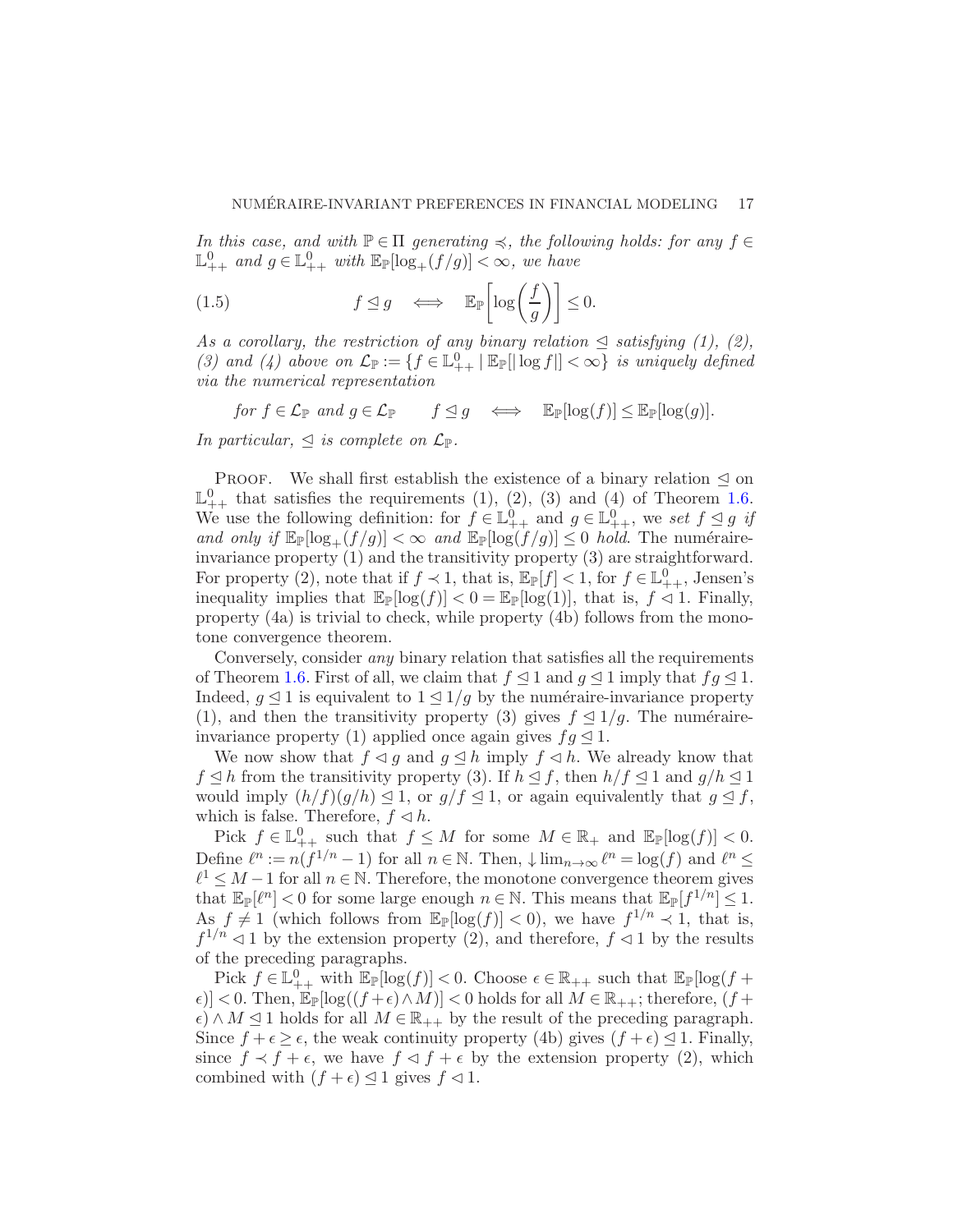Up to now, we have shown that  $f \in \mathbb{L}^0_{++}$  with  $\mathbb{E}_{\mathbb{P}}[\log(f)] < 0$  implies  $f \leq 1$ . Pick  $f \in \mathbb{L}^0_{++}$  with  $\mathbb{E}_{\mathbb{P}}[\log(f)] \leq 0$ . Then, for all  $a \in (0,1)$  we have  $\mathbb{E}_{\mathbb{P}}[\log(af)] < 0$ ; therefore,  $af \leq 1$ . The continuity property (4a) gives  $f \leq 1$ . Therefore,  $f \in \mathbb{L}^0_{++}$  with  $\mathbb{E}_{\mathbb{P}}[\log(f)] \leq 0$  implies  $f \leq 1$ .

Finally, pick  $f \in \mathbb{L}^0_{++}$  with  $\mathbb{E}_{\mathbb{P}}[\log_+(f)] < \infty$ , and assume that  $f \leq 1$ . Then, we claim that we must have  $\mathbb{E}_{\mathbb{P}}[\log(f)] \leq 0$ . Suppose on the contrary that  $\mathbb{E}_{\mathbb{P}}[\log(f)] > 0$ ; this would imply that  $1 \leq f$ , which is impossible. Therefore, for  $f \in \mathbb{L}^0_{++}$  with  $\mathbb{E}_{\mathbb{P}}[\log_+(f)] < \infty$  we have that  $f \leq 1$  if and only if  $\mathbb{E}_{\mathbb{P}}[\log(f)] \leq 0$ , which is exactly what we needed to show.  $\Box$ 

The special relation  $\leq$  constructed in the first paragraph of the proof of Theorem [1.6](#page-16-0) is the *minimal* way to construct a binary relation on  $\mathbb{L}^0_{++}$ that satisfies the requirements  $(1), (2), (3)$  and  $(4)$  of Theorem [1.6;](#page-16-0) any other such relation has to be an extension of the one described there. Observe that if  $\mathbb{L}^0$  is finite-dimensional,  $\mathcal{L}_{\mathbb{P}} = \mathbb{L}^0_{++}$  and therefore in this case we obtain the uniqueness of  $\leq$  that satisfies the requirements (1), (2), (3) and (4) of Theorem [1.6.](#page-16-0)

Theorem [1.6](#page-16-0) remains silent on how to define the relation between  $f \in$  $\mathbb{L}^0_{++}$  and  $g \in \mathbb{L}^0_{++}$  when both  $\mathbb{E}_{\mathbb{P}}[\log_+(f/g)] = \infty$  and  $\mathbb{E}_{\mathbb{P}}[\log_+(g/f)] = \infty$ hold. (When  $\mathbb{L}^0$  is infinite-dimensional, one can always find pairs like this.) Note that, for  $f \in \mathbb{L}^0_{++}$  such that  $\mathbb{E}_{\mathbb{P}}[\log_+(f)] < \infty$ ,  $\mathbb{E}_{\mathbb{P}}[\log_+(1/f)] = \infty$ implies  $f \leq 1$  by [\(1.5\)](#page-17-0). One would be tempted to define  $f \leq 1$  whenever  $\mathbb{E}_{\mathbb{P}}[\log_+(1/f)] = \infty$ , claiming that there is too much "downside risk" in f. However, with this understanding, if  $f \in \mathbb{L}^0_{++}$  is such that  $\mathbb{E}_{\mathbb{P}}[\log_+(f)] =$  $\mathbb{E}_{\mathbb{P}}[\log_+(1/f)] = \infty$ , we would get  $f \leq 1$  and  $1/f \leq 1$ , or equivalently that  $f \leq 1$  and  $1 \leq f$ , which would make all  $f \in \mathbb{L}^0_{++}$  such that  $\mathbb{E}_{\mathbb{P}}[\log_+(f)] =$  $\mathbb{E}_{\mathbb{P}}[\log_+(1/f)] = \infty$  belong to the same equivalence class. This is impossible: if  $f \in \mathbb{L}_{++}^0$  is such that  $\mathbb{E}_{\mathbb{P}}[\log_+(f)] = \mathbb{E}_{\mathbb{P}}[\log_+(1/f)] = \infty$ , then 2f has the same property, but  $f \lhd 2f$ . We may simply opt to leave the relation of f and g when  $\mathbb{E}_{\mathbb{P}}[\log_+(f/g)] = \mathbb{E}_{\mathbb{P}}[\log_+(g/f)] = \infty$  undefined, implicitly claiming that they are too risky relatively to each other to be compared. It remains an *open question* whether one can extend  $\leq$  to make it complete on  $\mathbb{L}^0_{++}$ , still having the properties of Theorem [1.6](#page-16-0) holding, when  $\mathbb{L}^0$ is infinite-dimensional.

#### <span id="page-18-0"></span>2. Numéraire-invariant preferences in a dynamic environment.

2.1. *Notation and terminology.* All stochastic processes in the sequel are defined on a filtered probability space  $(\Omega, (\mathcal{F}_t)_{t \in \mathbb{R}_+}, \mathbb{P})$ . Here, the probability  $\mathbb P$  on  $(\Omega, \mathcal F_{\infty})$ , where  $\mathcal F_{\infty} := \bigvee_{t \in \mathbb{R}_+} \mathcal F_t$  will be fixed and we shall be using "E" for the expectation of  $\mathcal{F}_{\infty}$ -measurable random variables under P. The filtration  $(\mathcal{F}_t)_{t\in\mathbb{R}_+}$  is assumed to be right-continuous and  $\mathcal{F}_0$  is assumed  $\mathbb{P}$ trivial. The optional  $\sigma$ -algebra on  $\Omega \times \mathbb{R}_+$  is denoted by  $\mathcal{O}$ . A set  $A \in \mathcal{O}$  is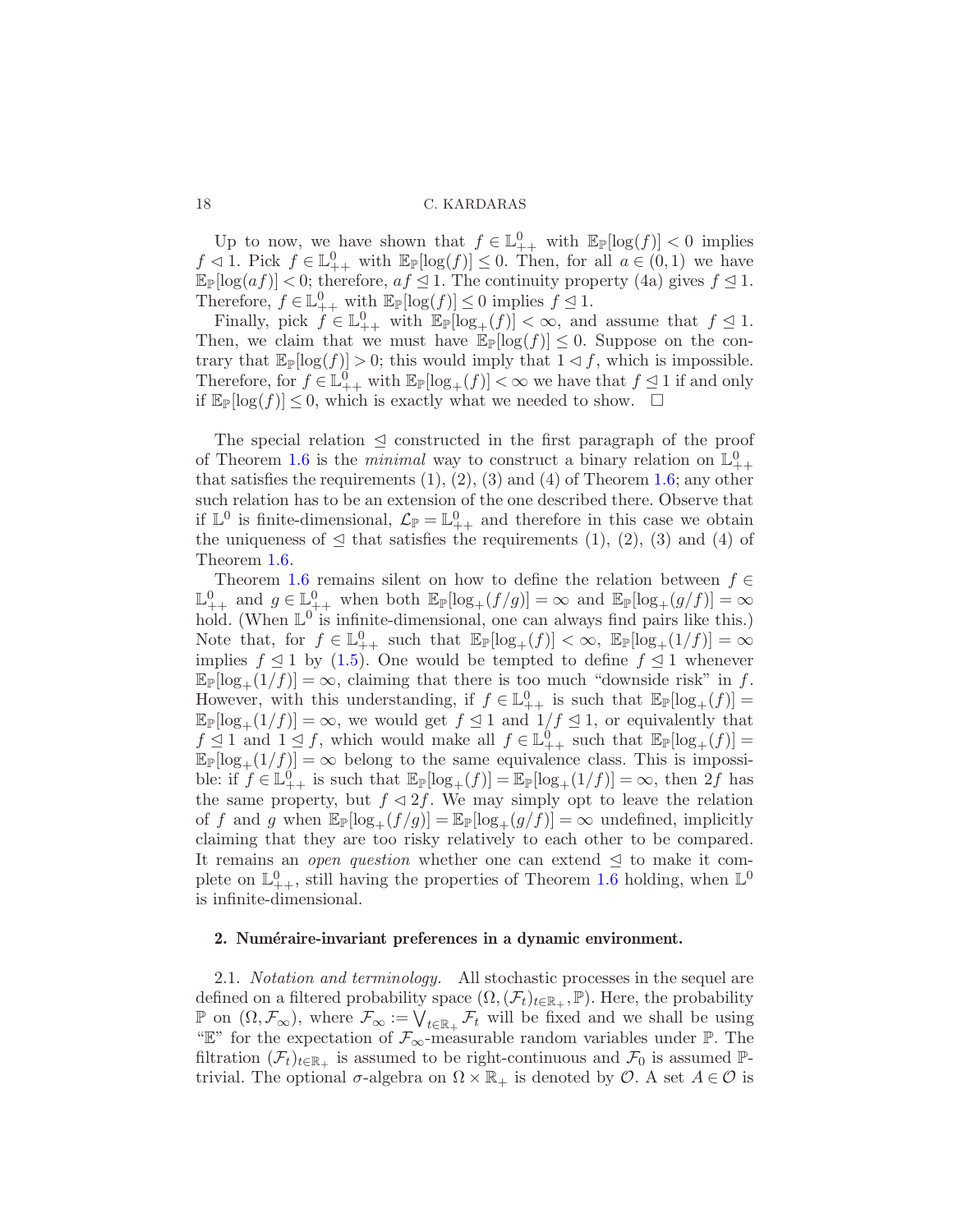called *evanescent* if the random set  $\Omega \ni \omega \mapsto \{t \in \mathbb{R}_+ \mid (t, \omega) \in A\}$  is  $\mathbb{P}\text{-a.s.}$ empty; an optional process V is evanescent if  ${V \neq 0} \in \mathcal{O}$  is an evanescent set. For  $A \in \mathcal{O}$  and  $t \in \mathbb{R}_+$ , we set  $A_t := \{ \omega \in \Omega \mid (\omega, t) \in A \} \in \mathcal{F}_t$ .

For a càdlàg process X we define the process  $X_ - = (X_{t-})_{t \in \mathbb{R}_+}$  by  $X_{0-} = 0$ , and  $X_t$  being the left-limit of X at  $t \in \mathbb{R}_{++}$ . Also, we let  $\Delta X := X - X_-\$ . Every predictable process H is supposed to satisfy  $H_0 = 0$ . Whenever H and X are d-dimensional processes such that X is a semimartingale to be used as an integrator, and  $H$  can be used as integrand with respect to X, we denote by  $\int_{[0,1]} \langle H_t, dX_t \rangle$  the integral process, where " $\langle \cdot, \cdot \rangle$ " is used to (sometimes, formally) denote the usual inner product in  $\mathbb{R}^d$ . We as-sume vector stochastic integration (see, e.g., [\[12\]](#page-33-8)). Note that  $\int_{\{0\}} \langle H_t, dX_t \rangle =$  $\langle H_0, \Delta X_0 \rangle = \langle H_0, X_0 \rangle$ ; therefore, if H is predictable,  $\int_{\{0\}} \langle H_t, dX_t \rangle = 0$ . We also define  $\int_{(0,1]} \langle H_t, dX_t \rangle := \int_{[0,1]} \langle H_t, dX_t \rangle - \int_{\{0\}} \langle H_t, dX_t \rangle = \int_{[0,1]} \langle H_t, dX_t \rangle \langle H_0, X_0 \rangle$ .

2.2. *A canonical representation of unit-mass optional measures.* The natural space to define "subjective probabilities" of agents in the dynamic case is  $(\Omega \times \mathbb{R}_+, \mathcal{O})$ . We begin with a result regarding the structure of nonnegative measures on  $(\Omega \times \mathbb{R}_+, \mathcal{O})$  with unit total mass.

<span id="page-19-0"></span>THEOREM 2.1. *On*  $(\Omega \times \mathbb{R}_+, \mathcal{O})$ *, consider a measure p such that*  $p[\Omega \times$  $\mathbb{R}_+|=1$  *and*  $p[A]=0$  *for every evanescent set*  $A \in \mathcal{O}$ *. Then, there exists a pair of processes* (L,K) *such that:*

- (1) L *is a nonnegative local martingale with*  $L_0 = 1$ .
- (2) K *is adapted, right-continuous, nondecreasing, and*  $0 \le K \le 1$ *.*
- (3)  $\int_{\Omega\times\mathbb{R}_+} V dp = \mathbb{E}[\int_{\mathbb{R}_+} V_t L_t dK_t]$  holds for all nonnegative optional process V *.*
- (4)  $L = \int_{[0, \cdot]} \mathbb{I}_{\{K_t = \cdot 1\}} dL_t$  and  $K = \int_{[0, \cdot]} \mathbb{I}_{\{L_t > 0\}} dK_t$ .

*Furthermore,*  $\{L_{\infty} > 0\} \subseteq \{K_{\infty} = 1\}$  *holds.* 

*A pair* (L,K) *that satisfies the above requirements is essentially unique, in the following sense: if*  $(K', L')$  *is another pair that satisfies the above requirements, then*  $K = K'$  *up to evanescence, while*  $L_t = L'_t$  *for all*  $t \in \mathbb{R}_+$ *holds on*  $\{K_{\infty} > 0\}.$ 

DEFINITION 2.2. For a measure p on  $(\Omega \times \mathbb{R}_+, \mathcal{O})$  with  $p[\Omega \times \mathbb{R}_+] = 1$ and  $p[A] = 0$  holding for every evanescent set  $A \in \mathcal{O}$ , a pair of processes  $(L,K)$  that satisfies requirements  $(1), (2), (3)$  and  $(4)$  of Theorem [2.1](#page-19-0) will be called a *canonical representation pair for* p.

<span id="page-19-1"></span>REMARK 2.3. Let  $p \in \Pi$  with canonical representation pair  $(L, K)$ , and suppose that L is the density process of a probability  $\mathbb Q$  with respect to  $\mathbb P$ ; for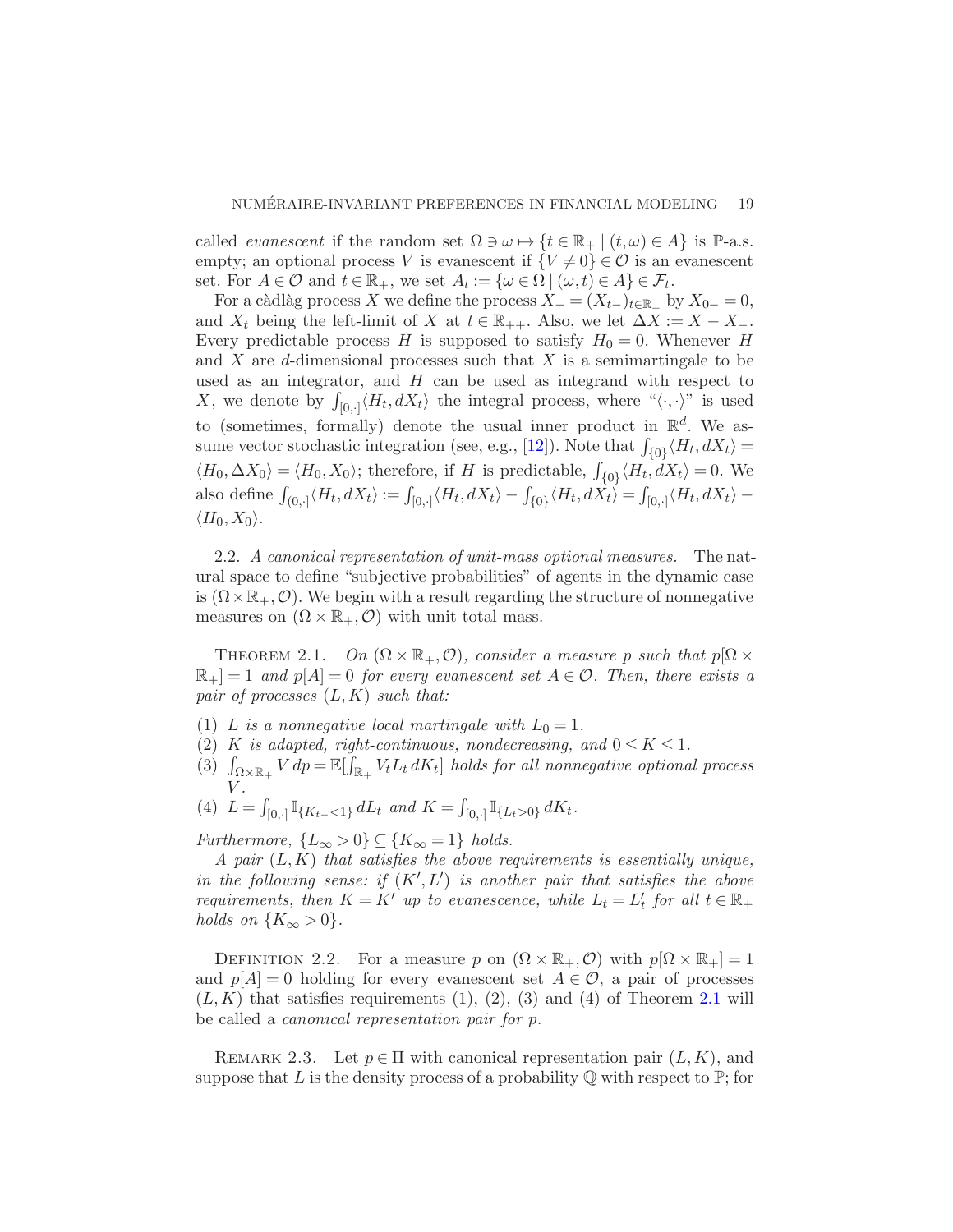this, it is necessary that L is a martingale and sufficient that L is a uniformly integrable martingale. For all  $t \in \mathbb{R}_+$  and  $A \in \mathcal{F}_t$ ,  $\mathbb{Q}[A] = \mathbb{E}[L_t \mathbb{I}_A]$ , that is, Q is locally absolutely continuous with respect to P. Furthermore, using integration-by-parts and a standard localization argument, it is straightforward to check that  $\int_{\Omega\times\mathbb{R}_+} V dp = \mathbb{E}_{\mathbb{Q}}[\int_{\mathbb{R}_+} V_t dK_t]$  holds for all nonnegative optional process V. Since  $p[\Omega \times \mathbb{R}_+] = 1$  and  $\mathbb{Q}[K_{\infty} \leq 1] = 1$  hold, it must be the case that  $\mathbb{Q}[K_{\infty} = 1] = 1$ .

As it turns out, however, the above special case is not exhaustive. It may happen that  $L$  is a *strict* local martingale in the sense of  $[9]$ , which precludes it from being a density process of some probability Q with respect to P. (Nevertheless, at least in the case of finite time-horizon, one is able to interpret L as the density process of a *finitely* additive probability with respect to P, that is only locally countably additive (for more information, see [\[26\]](#page-34-10)).) It might also happen that  ${K_{\infty} < 1}$  is not P-null; actually, it can even happen that  $\mathbb{P}[K_{\infty} < 1] = 1$ . The previous are illustrated in Example [2.5](#page-24-0) later on in the text.

<span id="page-20-0"></span>2.3. *Existence of a canonical representation pair in Theorem [2.1.](#page-19-0)* Doléans's representation of optional measures (see, e.g., Section VI.20 of [\[20](#page-34-11)]) implies the existence of an adapted, right-continuous, nonnegative and nondecreasing process H such that  $\int_{\Omega\times\mathbb{R}_+} V d\rho = \mathbb{E}[\int_{\mathbb{R}_+} V_t dH_t]$  for all nonnegative optional processes  $V$ . We shall establish below that any adapted, rightcontinuous, nonnegative and nondecreasing process H with  $\mathbb{E}[H_{\infty}] = 1$  can be decomposed as  $H = \int_{[0, \cdot]} L_t dK_t$  for a pair  $(L, K)$  satisfying  $(1), (2)$ , and (4) of Theorem [2.1.](#page-19-0) The question of essential uniqueness of the pair  $(L, K)$ satisfying properties  $(1), (2), (3)$  and  $(4)$  of Theorem [2.1](#page-19-0) will be tackled in Section [2.6.](#page-30-0)

Consider the nonnegative càdlàg martingale M that satisfies  $M_t = \mathbb{E}[H_{\infty}]$  $\mathcal{F}_t$  for all  $t \in \mathbb{R}_+$ . Then, define the supermartingale  $Z := M - H$ ; Z is nonnegative since  $Z_t = \mathbb{E}[H_{\infty} - H_t | \mathcal{F}_t]$  holds for all  $t \in \mathbb{R}_+$ . The expected total mass of H over  $\mathbb{R}_+$  is  $M_0 = \mathbb{E}[H_\infty] = 1$ . If  $\mathbb{P}[H_\infty > 1] = 0$ , in which case  $\mathbb{P}[H_{\infty} = 1] = 1$ , defining  $K := H$  and  $L := 1$  would suffice for the purposes of Theorem [2.1.](#page-19-0) However, it might happen that  $\mathbb{P}[H_{\infty} > 1] > 0$  as is il-lustrated in Example [2.5.](#page-24-0) In this case, we shall construct the pair  $(K, L)$ from H. Before going to the technical details, we shall provide some intuition on the definition of  $(K, L)$ . For  $t \in \mathbb{R}_+$ ,  $Z_t + \Delta H_t = \mathbb{E}[H_{\infty} - H_{t-} | \mathcal{F}_t]$ is the expected total remaining "life" of H on  $[t, \infty],$  conditional on  $\mathcal{F}_t$ ; then, formally,  $dH_t/(Z_t + \Delta H_t)$  is the "fraction of remaining life spent" at t. The equivalent "fraction of remaining life spent" for  $K$ , assuming that  $K_{\infty} = 1$ , would be  $dK_t/(1 - K_{t-})$ . We shall ask that K formally satisfies  $dK_t/(1 - K_{t-}) = dH_t/(Z_t + \Delta H_t)$  for  $t \in \mathbb{R}_+$ . To get a feeling of how L should be defined, observe that  $\Delta K = (1 - K_-)\Delta H/(Z + \Delta H)$  implies that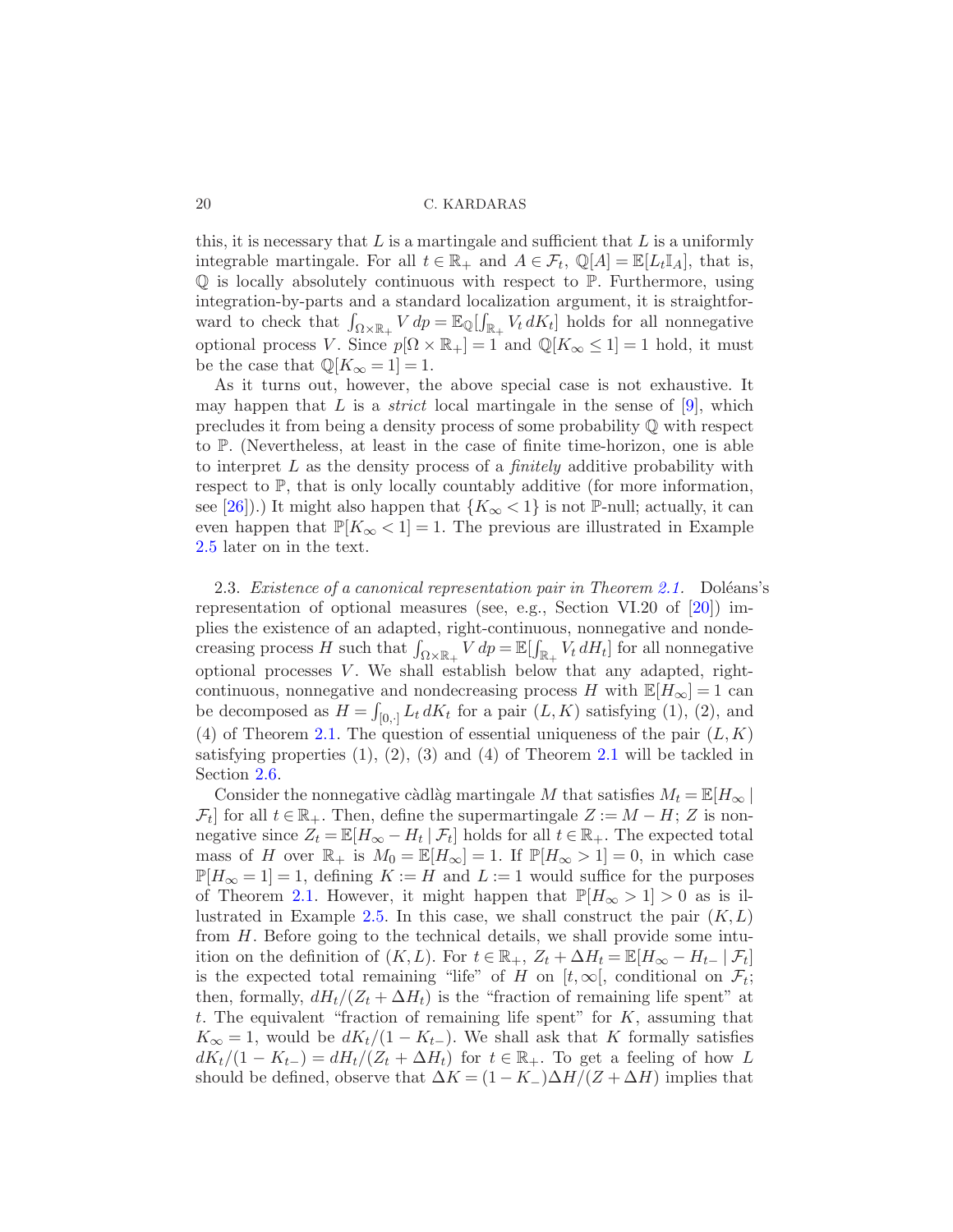$(1-K)/Z = (1-K_-)/(Z+\Delta H)$ ; therefore, formally,  $dK_t/(1-K_t) = dH_t/Z_t$ holds for  $t \in \mathbb{R}_+$ . Since  $H = \int_{[0,1]} L_t dK_t$  has to hold in view of property (3) in Theorem [2.1,](#page-19-0) we obtain  $L(1 - K) = Z$ , which will be the defining equation for L as long as  $K < 1$ . We shall use the previous intuition to define the pair  $(K, L)$  rigorously below.

We proceed with our development, first assuming that  $\mathbb{P}[H_t < H_\infty | \mathcal{F}_t] =$ 1 holds for all  $t \in \mathbb{R}_+$ —later, this assumption will be removed. Under the previous assumption on H, it is straightforward to see that  $Z > 0$  (and, since Z is a supermartingale, also  $Z > 0$ ) holds. We define K as the unique solution of the stochastic integral equation

$$
K = H_0 + \int_{(0,\cdot]} \left( \frac{1 - K_{t-}}{Z_t + \Delta H_t} \right) dH_t,
$$

the latter being the rigorous equivalent of " $dK_t/(1-K_t) = dH_t/(Z_t+\Delta H_t)$ ." The solution to the last equation is given by

<span id="page-21-0"></span>(2.1)  

$$
K = 1 - (1 - H_0) \exp\left(-\int_{(0, \cdot]} \frac{dH_t}{Z_t + \Delta H_t}\right)
$$

$$
\times \prod_{t \in (0, \cdot]} \left(\left(1 - \frac{\Delta H_t}{Z_t + \Delta H_t}\right) \exp\left(\frac{\Delta H_t}{Z_t + \Delta H_t}\right)\right),
$$

which is an adapted, nondecreasing process with  $0 \leq K < 1$ , the latter strict inequality holding due to our assumption on H. Set  $L := Z/(1 - K)$ , which is well defined in view of  $K < 1$ ; L is nonnegative and  $L_0 = Z_0/(1 - K_0)$  $(1 - H_0)/(1 - H_0) = 1$ . Actually, L is a local martingale. To see this, first observe that a use of  $(2.1)$  in reciprocal form gives

$$
\frac{1}{1-K} = \frac{1}{1-H_0} + \int_{(0,\cdot]} \frac{dH_t}{(1-K_{t-})Z_t}.
$$

Then, the integration-by-parts formula gives

$$
L = \frac{Z}{1 - K} = 1 + \int_{(0, \cdot]} \frac{dZ_t}{1 - K_{t-}} + \int_{(0, \cdot]} Z_t d\left(\frac{1}{1 - K_t}\right)
$$
  
=  $1 + \int_{(0, \cdot]} \frac{dZ_t}{1 - K_{t-}} + \int_{(0, \cdot]} Z_t \frac{dH_t}{(1 - K_{t-})Z_t}$   
=  $1 + \int_{(0, \cdot]} \frac{dM_t}{1 - K_{t-}}$   
=  $1 + \int_{(0, \cdot]} L_{t-} \frac{dM_t}{Z_{t-}}.$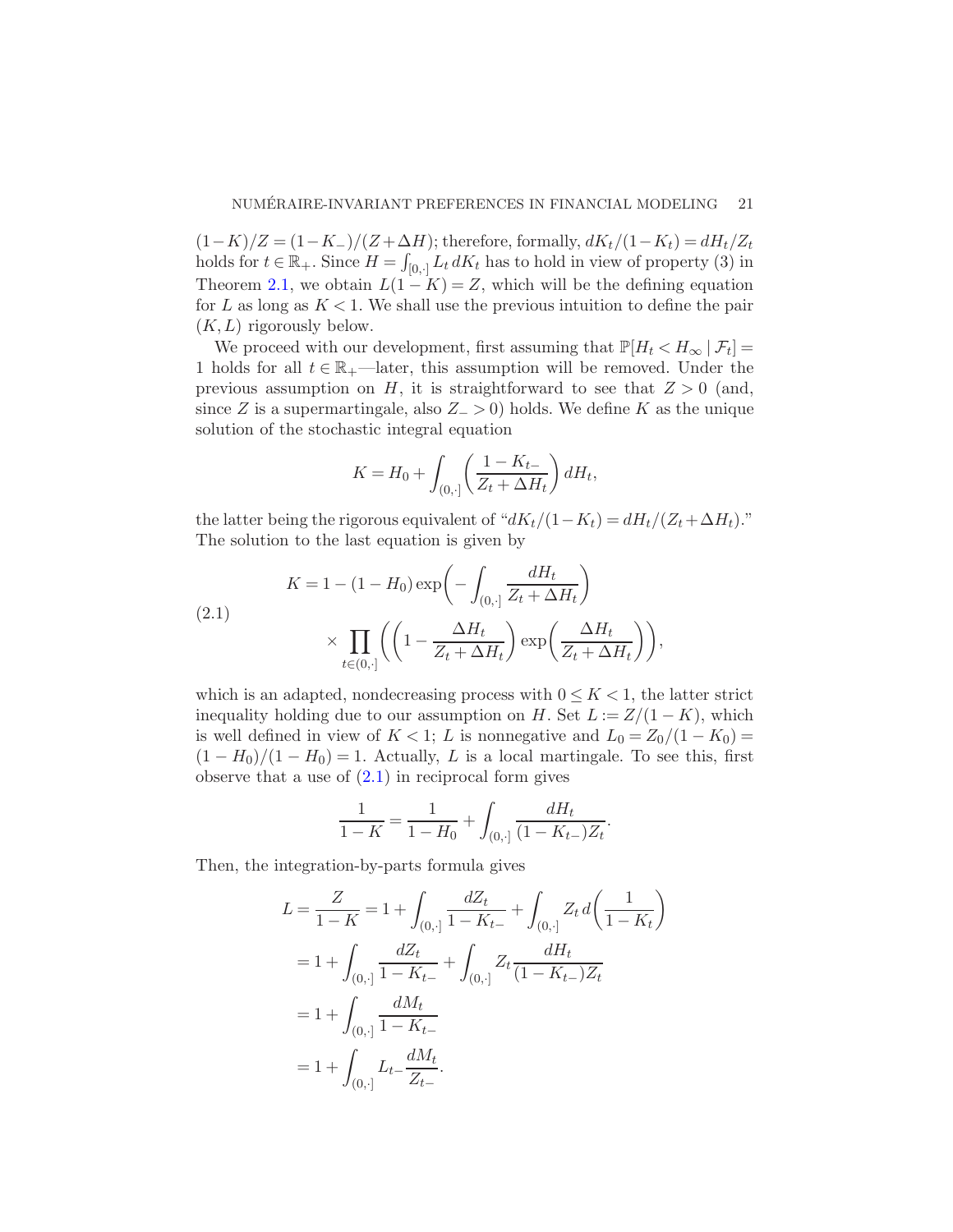The above string of equalities gives that  $L$  is a local martingale, and that it is actually equal to the stochastic exponential of the local martingale  $\int_{(0,\cdot]}(dM_t/Z_{t-}).$ 

Now, drop the simplifying assumption  $\mathbb{P}[H_t < H_\infty | \mathcal{F}_t] = 1$  for all  $t \in \mathbb{R}_+$ . Then,  $Z > 0$  is no longer necessarily true and more care has to be given in the definition of K and L. For each  $n \in \mathbb{N}$ , consider the stopping time  $\tau^n :=$  $\inf\{t \in \mathbb{R}_+ \mid Z_t \leq 1/n\}$ , and define the predictable set  $\Theta := \bigcup_{n \in \mathbb{N}} [0, \tau^n]$ . Then,  $\Theta \subseteq \{Z_>0\}$ . Furthermore, with  $\tau^{\infty} := \inf\{t \in \mathbb{R}_+ \mid Z_{t-} = 0 \text{ or } Z_t = 0\}$ 0}, we have  $\uparrow \lim_{n \to \infty} \tau^n = \tau^{\infty}$ , as well as  $[\![ \tau^{\infty}, \infty ]\!] = \{Z = 0\} \supseteq \{H = H_{\infty}\}.$ 

Define K via  $(2.1)$ , and observe that K is well defined: our division conventions imply that  $Z/(Z+\Delta H)=1$  on  $\{Z=0\}$ , in view of the fact that H is constant on  $\{Z=0\}$ . It is clear that K is adapted, right-continuous, nondecreasing and  $0 \le K \le 1$ . Furthermore,  $K = \int_{[0,1]} \mathbb{I}_{\Theta_t} dK_t$  and  $\Theta \subseteq \{K_- < 1\}$ . We shall also consider the nonnegative local martingale  $L$  that formally satisfies  $dL_t/L_{t-} = dM_t/Z_{t-}$  for  $t \in \mathbb{R}_+$ ; some care has to be given in defining L, since Z<sub>−</sub> might become zero. Observe that  $1 + \Delta M/Z = (Z + \Delta H)/Z = 0$ holds on  $[0, \tau^n]$  for all  $n \in \mathbb{N}$ . As  $Z_{-} \geq 1/n$  on  $[0, \tau^n]$ , we can define a process  $L^n$  as the stochastic exponential of  $\int_{(0,\tau^n\wedge\cdot]}(dM_t/\bar{Z}_{t-})$ . Then,  $L^n$  is a nonnegative local martingale, and  $L^{n+1} = L^n$  holds on  $[0, \tau_n]$  for all  $n \in \mathbb{N}$ . As  $(L_{\tau^n}^n)$  is a discrete-time nonnegative local martingale,  $L_{\tau^{\infty}} := \lim_{n \to \infty} L_{\tau^n}^n$ P-a.s. exists in  $\mathbb{R}_+$ . It follows that we can define a process L such that  $L = L^n$  on  $[0, \tau^n]$  for each  $n \in \mathbb{N}$  and  $L = L_{\tau^{\infty}}$  on  $[\![\tau^{\infty}, \infty]\!]$ . Note that  $L = \int_{(0, \cdot]} \mathbb{I}_{\Theta_t} dL_t = 1 + \int_{[0, \cdot]} \mathbb{I}_{\Theta_t}(L_{t-}/Z_{t-}) dM_t$ . By the Ansel–Stricker theorem (see [\[2](#page-33-10)]), L, being a nonnegative process that is the stochastic integral of the martingale M, is a local martingale. As  $\Theta \subseteq \{K_{-} < 1\}$ ,  $L = \int_{(0, .]}\tilde{\mathbb{I}}_{\Theta_t} dL_t$ implies that  $L = \int_{[0,1]} \mathbb{I}_{\{K_t < 1\}} dL_t$ . Furthermore, since  $[0, \tau^n] \subseteq \{L > 0\}$  and  $\{L_{\tau^{n}}=0\}=\{\Delta M_{\tau^{n}}/Z_{\tau^{n}-}=-1\}=\{Z_{\tau^{n}}+\Delta H_{\tau^{n}}=0\}=\{Z_{\tau^{n}}=0,\Delta H_{\tau^{n}}=0\}$  $[0] = {\tau^n = \tau^{\infty}, \Delta H_{\tau^{\infty}} = 0}$  holds for all  $n \in \mathbb{N}, K = \int_{[0, \cdot]} \mathbb{I}_{\Theta_t} dK_t$  implies  $K = \int_{[0,\cdot]} \mathbb{I}_{\{L_t > 0\}} dK_t.$ 

With the above definitions, we shall establish that  $L(1 - K) = Z$ . This result has already been obtained in a special case; we shall utilize an approximation argument to show that it holds in general. For any  $\epsilon \in \mathbb{R}_+$ , define the adapted, nonnegative, nondecreasing and right-continuous process  $H^{\epsilon}$ via  $H_t^{\epsilon} = (H_t + \epsilon(1 - \exp(-t)))/(1 + \epsilon)$  for  $t \in \mathbb{R}_+$ . Then, for all  $\epsilon \in \mathbb{R}_{++}$ ,  $\mathbb{E}[H_{\infty}^{\epsilon}] = 1$ , as well as  $\mathbb{P}[H_t^{\epsilon} < H_{\infty}^{\epsilon} \mid \mathcal{F}_t] = 1$  holds for all  $t \in \mathbb{R}_+$ . Let  $M^{\epsilon}$ ,  $Z^{\epsilon}$ ,  $K^{\epsilon}$  and  $L^{\epsilon}$  be the equivalents of the processes  $M, Z, K$  and L defined with  $H^{\epsilon}$  in place of  $H = H^{0}$ . Then,  $L^{\epsilon}(1 - K^{\epsilon}) = Z^{\epsilon}$  holds for all  $\epsilon \in \mathbb{R}_{++}$ . It is straightforward to check that  $Z_t^{\epsilon} = (Z_t + \epsilon \exp(-t))/(1 + \epsilon)$ , for all  $t \in \mathbb{R}_+$ ; in particular,  $|Z^{\epsilon} - Z| \leq \epsilon (1+Z)/(1+\epsilon)$ . In view of  $\mathbb{P}[\sup_{t \in \mathbb{R}_+} Z_t < \infty] = 1$ , we obtain  $\mathbb{P}[\lim_{\epsilon \downarrow 0} \sup_{t \in \mathbb{R}_+} |Z_t^{\epsilon} - Z_t| = 0] = 1$ . We shall also show the corresponding convergence of  $K^{\epsilon}$  to K and  $L^{\epsilon}$  to L on every stochastic interval  $[0, \tau^{n}],$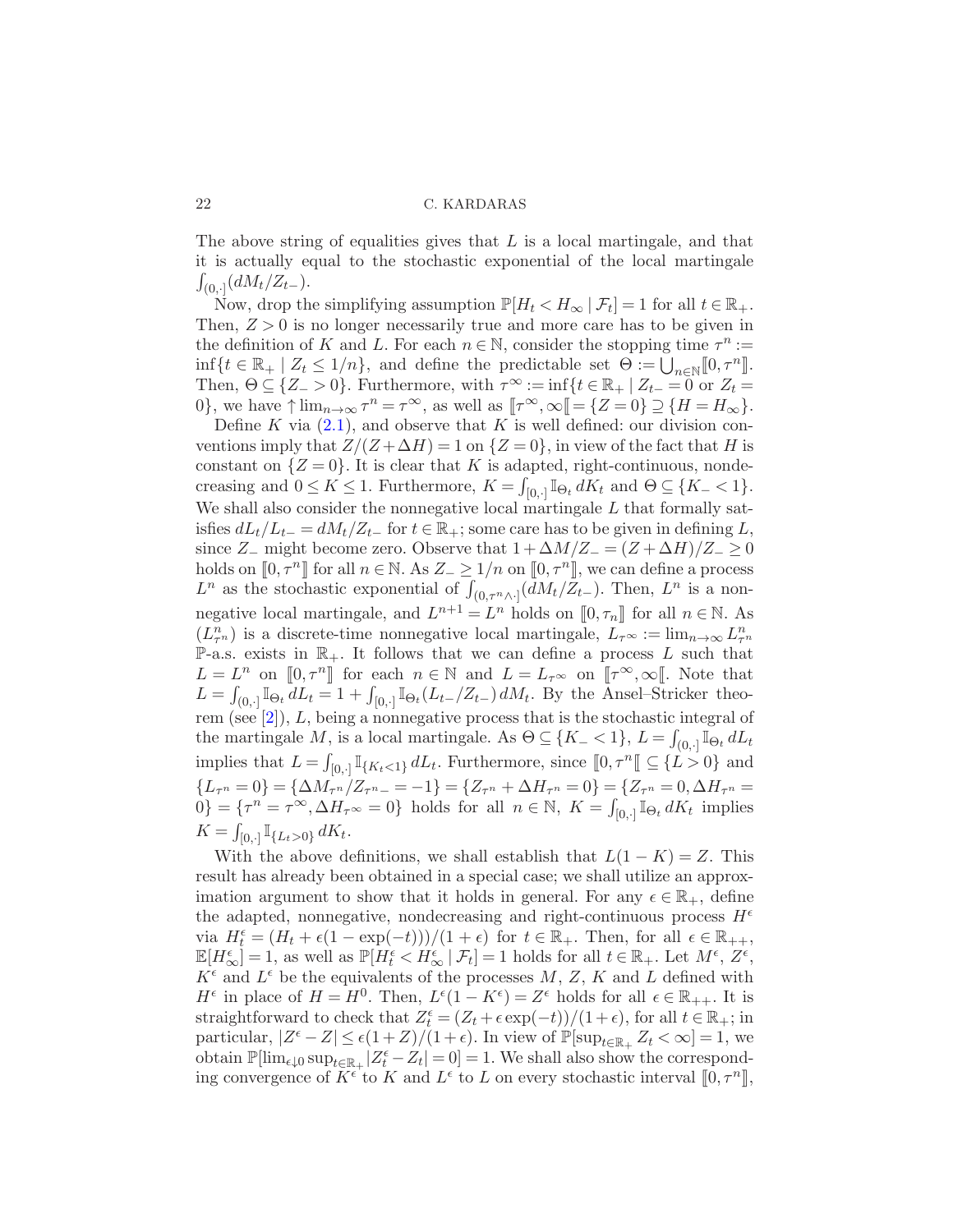$n \in \mathbb{N}$ . Define a function  $\lambda : \mathbb{R} \to \mathbb{R}_+ \cup {\infty}$  via  $\lambda(x) = x - \log(1+x)$  for  $x \in$  $]-1,\infty[$  and  $\lambda(x) = \infty$  for  $x \in [-\infty,-1]$ . Note that  $0 \leq \lambda(ax) \leq \lambda(x)$  holds for all  $x \in \mathbb{R}$  and  $a \in [0,1]$ , which will be used in the limit theorems that will follow. Further, let  $\mu^H$  be the *jump measure* of H, that is, the random counting measure on  $\mathbb{R}_+ \times \mathbb{R}$  defined via  $\mu^H((0, \cdot] \times E) := \sum_{t \in (0, \cdot]} \mathbb{I}_{E \setminus \{0\}}(\Delta H_t)$  for  $E \subseteq \mathbb{R}$ . A use of [\(2.1\)](#page-21-0), coupled with straightforward algebra, allows us to write

$$
1 - K_{\cdot \wedge \tau^n}^{\epsilon} = \frac{1 - H_0}{1 + \epsilon} \exp\left(-\int_{(0, \cdot \wedge \tau^n]} \frac{dH_t}{Z_t + \Delta H_t + \epsilon \exp(-t)} - \epsilon \int_{(0, \cdot \wedge \tau^n]} \frac{\exp(-t) dt}{Z_t + \Delta H_t + \epsilon \exp(-t)}\right)
$$
  
\$\times \exp\left(-\int\_{(0, \cdot \wedge \tau^n] \times \mathbb{R}} \lambda \left(\frac{x}{Z\_t + \Delta H\_t + \epsilon \exp(-t)}\right) \mu^H[dt, dx]\right).

By straightforward applications of the monotone convergence theorem as  $\epsilon \downarrow 0$  on the above equality, we obtain  $\mathbb{P}[\lim_{\epsilon \downarrow 0} \sup_{t \in [0, \tau^n]} |K_t^{\epsilon} - K_t| = 0] = 1$ for all  $n \in \mathbb{N}$ . Furthermore, note that  $M^{\epsilon} = (M + \epsilon)/(1 + \epsilon)$ ; therefore,  $L^{\epsilon}$  is the stochastic exponential of

$$
\int_{(0,\cdot]} \frac{dM^\epsilon_t}{Z^\epsilon_{t-}} = \int_{(0,\cdot]} \frac{dM_t}{Z_{t-} + \epsilon \exp(-t)}.
$$

Let  $\mathcal{L}[M,M]:=[M,M]-\sum_{t\in[0,\cdot]}|\Delta M_t|^2$  be the continuous part of the quadratic variation of M, and  $\mu^M$  being the jump measure of M defined as  $\mu^H$  before with " $H$ " replaced by " $M$ " throughout. Using the definition of the stochastic exponential, we obtain

$$
L^{\epsilon}_{\cdot \wedge \tau^{n}} = \exp \left( \int_{(0, \cdot \wedge \tau^{n}] } \frac{dM_{t}}{Z_{t-} + \epsilon \exp(-t)} - \frac{1}{2} \int_{(0, \cdot \wedge \tau^{n}] } \frac{d^{c}[M, M]_{t}}{|Z_{t-} + \epsilon \exp(-t)|^{2}} \right) \times \exp \left( - \int_{\mathbb{R} \times (0, \cdot \wedge \tau^{n}] } \lambda \left( \frac{x}{Z_{t-} + \epsilon \exp(-t)} \right) \mu^{M}[dx, dt] \right).
$$

The dominated theorem for stochastic integrals and the monotone convergence theorem for ordinary Lebesgue integrals give  $\mathbb{P}[\lim_{\epsilon \downarrow 0} \sup_{t \in [0,\tau^n]} | L_t^{\epsilon} L_t$  = 0] = 1 for all  $n \in \mathbb{N}$ . It follows that  $L(1 - K) = Z$  holds on  $\Theta =$  $\bigcup_{n\in\mathbb{N}}[0,\tau^n]$ . As  $L=\int_{[0,\cdot]}I\Theta_t dL_t$ ,  $K=\int_{[0,\cdot]}I\Theta_t dK_t$  and  $Z=\int_{[0,\cdot]}I\Theta_t dZ_t$ , we obtain that  $L(1 - K) = Z$  identically holds.

<span id="page-23-0"></span>We have thus established that properties  $(1)$ ,  $(2)$ ,  $(3)$  and  $(4)$  of Theorem [2.1](#page-19-0) are satisfied by the pair  $(L, K)$  that was constructed. Since  $L(1 - K) = Z$ and  $Z_{\infty} = 0$ , the set-inclusion  $\{L_{\infty} > 0\} \subseteq \{K_{\infty} = 1\}$  is apparent.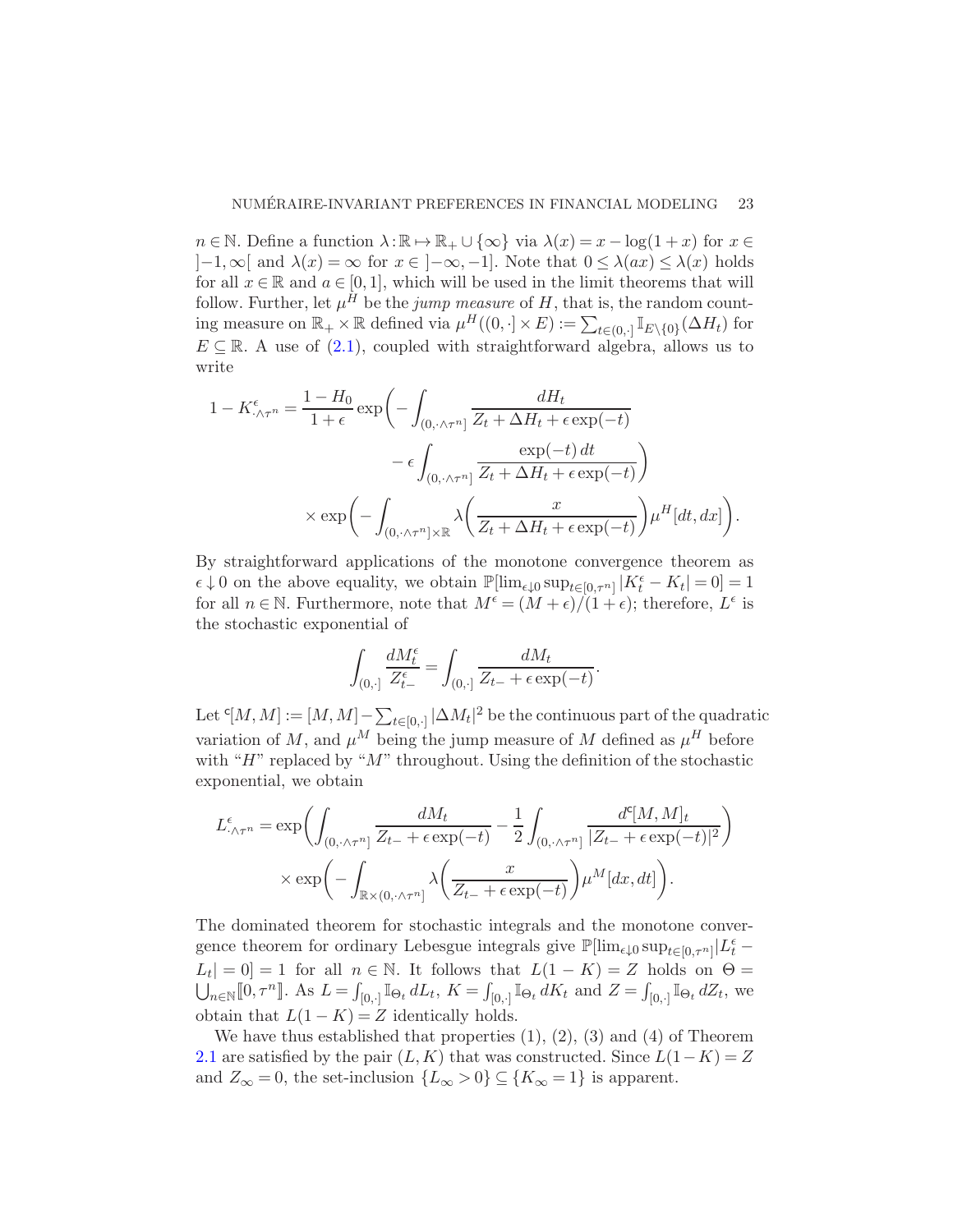REMARK 2.4. When H has continuous paths, K has continuous paths as well—in particular, K is predictable. The formula  $Z = L(1 - K)$  then implies that L coincides with the local martingale that appears in the multiplicative decomposition of the nonnegative supermartingale Z.

<span id="page-24-0"></span>EXAMPLE 2.5. On  $(\Omega, (\mathcal{F}_t)_{t \in \mathbb{R}_+}, \mathbb{P})$ , let L be any nonnegative local martingale with  $L_0 = 1$ ,  $\Delta L \leq 0$  and  $L_{\infty} = 0$ . Define  $L^* = \max_{t \in [0, \cdot]} L_t$ ; since  $\Delta L \leq 0, L^*$  is continuous. Define also the nonnegative, nondecreasing, continuous and adapted process  $H := \log(L^*)$ , as well as p via  $\int_{\Omega \times \mathbb{R}_+} V dp =$  $\mathbb{E}[\int_{\mathbb{R}_+} V_t dH_t]$  for all nonnegative optional process V. It is well known that  $H_{\infty} = \log(L_{\infty}^*)$  has the standard exponential distribution [see also  $(2.6)$  later on]; therefore,  $\mathbb{P}[H_{\infty} > 1] > 0$ ,  $\mathbb{E}[H_{\infty}] = 1$ , and p is a unit-measure optional measure. Define  $K := 1 - 1/L^*$ , which is continuous, adapted, nondecreasing and satisfies  $0 \leq K \leq 1$ . Then,

$$
\int_{[0,\cdot]} L_t dK_t = \int_{[0,\cdot]} \frac{L_t}{|L_t^*|^2} dL_t^* = \int_{[0,\cdot]} \frac{1}{L_t^*} dL_t^* = \log(L^*) = H,
$$

where the second equality follows from the fact that the random measure on  $\mathbb{R}_+$  that is generated by the nondecreasing continuous process  $L^*$  is carried by the random set  $\{t \in \mathbb{R}_+ \mid L_t = L_t^*\}$ . It follows that  $(L, K)$  is actually a canonical representation pair for  $p$ . Of course, it may happen that  $L$  is a strict local martingale; for example, L could be the reciprocal of a threedimensional Bessel process starting from one. Observe also that  $\mathbb{P}[K_{\infty}$  $1] = \mathbb{P}[L_{\infty}^* < \infty] = 1.$ 

2.4. *Num´eraire-invariant preferences on consumption streams.* Define Π to be the class of measures on  $(\Omega \times \mathbb{R}_+, \mathcal{O})$  with unit mass that are equivalent to some representative  $\bar{p} \in \Pi$ . Then, let  $\mathcal I$  be the class of all adapted, right-continuous, nonnegative and nondecreasing processes  $F$  satisfying the following property: if  $A \in \mathcal{O}$  is  $\Pi$ -null,  $\int_{[0, \cdot]} \mathbb{I}_{A_t} dF_t$  is an evanescent process. The processes in  $\mathcal I$  model all cumulative consumption streams that an agent could potentially choose from; if  $A \in \mathcal{O}$  is  $\Pi$ -null, the agent gives no consumption value on  $A$ , and therefore will not consume there. The following result gives a convenient characterization of the set  $\mathcal{I}$ .

PROPOSITION 2.6. *Fix*  $p \in \Pi$  *with canonical representation pair*  $(L, K)$ *.* Then, *I* is the class of all finite processes  $\int_{[0,1]} a_t d\vec{k_t}$ , where a ranges though *the nonnegative optional processes.*

PROOF. Let  $p \in \Pi$ , and let  $(L,K)$  be a pair of adapted càdlàg processes satisfying properties  $(1)$ ,  $(2)$ ,  $(3)$  and  $(4)$  of Theorem [2.1.](#page-19-0) Let also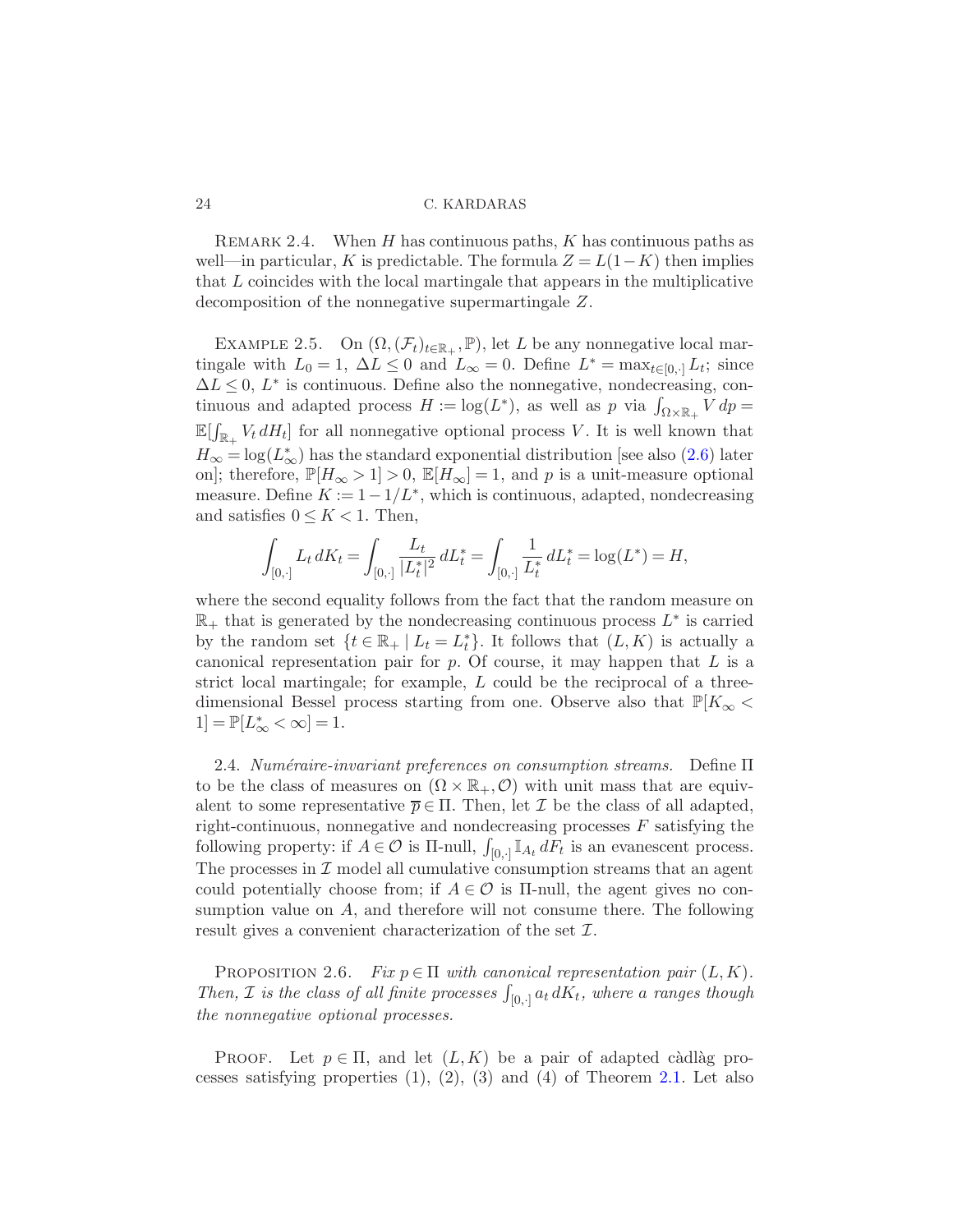$H := \int_{[0,\cdot]} L_t dK_t$ , so that  $\int_{\Omega \times \mathbb{R}_+} V d\mathbf{p} = \mathbb{E}[\int_{\mathbb{R}_+} V_t dH_t]$  holds for all nonnegative optional process V. For  $A \in \mathcal{O}$ ,  $p[A] = 0$  if and only if  $\int_{[0, .]} \mathbb{I}_{A_t} dH_t$  is evanescent.

By Theorem V.5.14 of [\[11](#page-33-11)], for all  $F \in \mathcal{I}$  there exists an nonnegative optional process b such that  $F = \int_{[0,1]} b_t dH_t$ . Letting  $a := bL$ , we have  $F =$  $\int_{[0,\cdot]} a_t dK_t.$ 

Now, let  $A \in \mathcal{O}$ . We have  $p[A] = 0$  if and only if  $\int_{[0, \cdot]} \mathbb{I}_{A_t} L_t dK_t$  is evanescent. As  $L$  is a nonnegative local martingale, this is equivalent to saying that  $\int_{[0,\cdot]} \mathbb{I}_{A_t} \mathbb{I}_{\{L_t>0\}} dK_t$  is evanescent. Since  $K = \int_{[0,\cdot]} \mathbb{I}_{\{L_t>0\}} dK_t$ , this is further equivalent to saying that  $\int_{[0, \cdot]} \mathbb{I}_{A_t} dK_t$  is evanescent. To recapitulate,  $A \in \mathcal{O}$ is II-null if and only if  $\int_{[0,1]} \mathbb{I}_{A_t} dK_t$  is evanescent. We then have  $K \in \mathcal{I}$ , and therefore,  $\int_{[0,1]} a_t dK_t$  also belongs to  $\mathcal I$  for each nonnegative optional process a such that the last integral is nonexploding in finite time. This completes the argument.  $\square$ 

<span id="page-25-1"></span>REMARK 2.7. The essential uniqueness of a canonical representation pair  $(L,K)$  for  $p \in \Pi$ , which has not been established yet, was *not* used in the proof above. Just the existence of a pair  $(L,K)$  that satisfies properties  $(1), (2), (3)$  and  $(4)$  of Theorem [2.1](#page-19-0) was utilized, which was shown in Section [2.3.](#page-20-0)

In view of the previous result, for  $p \in \Pi$ , and with  $(L,K)$  a canonical representation pair for p, each  $F \in \mathcal{I}$  can be written as  $F = \int_{[0, \cdot]} \partial_t^{F|K}$  $t^{\int t^{\alpha}} dK_t$ . Then, for  $F \in \mathcal{I}$  and  $G \in \mathcal{I}$  we define

<span id="page-25-0"></span>(2.2) 
$$
\frac{dF}{dG} := \frac{\partial^{F|K}}{\partial^{G|K}},
$$

where once again we are using the conventions on division discussed in the first paragraph of Section [1.1.](#page-4-1) If  $p' \in \Pi$  has canonical representation pair  $(L', K')$ , then, since  $K \in \mathcal{I}$  and  $\overline{K'} \in \mathcal{I}$ , we have  $\partial^{K'|K} > 0$  and  $\partial^{K|K'} > 0$ holding  $\Pi$ -a.e., as well as  $\partial^{F|K'} = \partial^{F|K}\partial^{K|K'}$ ,  $\Pi$ -a.e., for all  $F \in \mathcal{I}$ . Therefore, the definition of  $\partial F/\partial G$  in [\(2.2\)](#page-25-0) does not depend on the choice of  $p \in \Pi$ .

For  $p \in \Pi$  with canonical representation pair  $(L, K)$ , and all  $F \in \mathcal{I}$  and  $G \in \mathcal{I}$ , we define

(2.3) 
$$
\operatorname{rel}_p(F|G) := \int_{\Omega \times \mathbb{R}_+} \left(\frac{dF}{dG}\right) dp - 1 = \mathbb{E}\left[\int_{\mathbb{R}_+} \left(\frac{\partial_t^{F|K}}{\partial_t^{G|K}}\right) L_t dK_t\right] - 1
$$

and the corresponding preference relation  $\preccurlyeq_p$  on  $\mathcal I$  via  $F \preccurlyeq_p G \Longleftrightarrow \text{rel}_p(F|G) \le$ 0 for all  $F \in \mathcal{I}$  and  $G \in \mathcal{I}$ .

Such preference relations can be seen to stem from axiomatic foundations, just as in the static case that is presented in Theorem [1.5.](#page-14-0) Since the details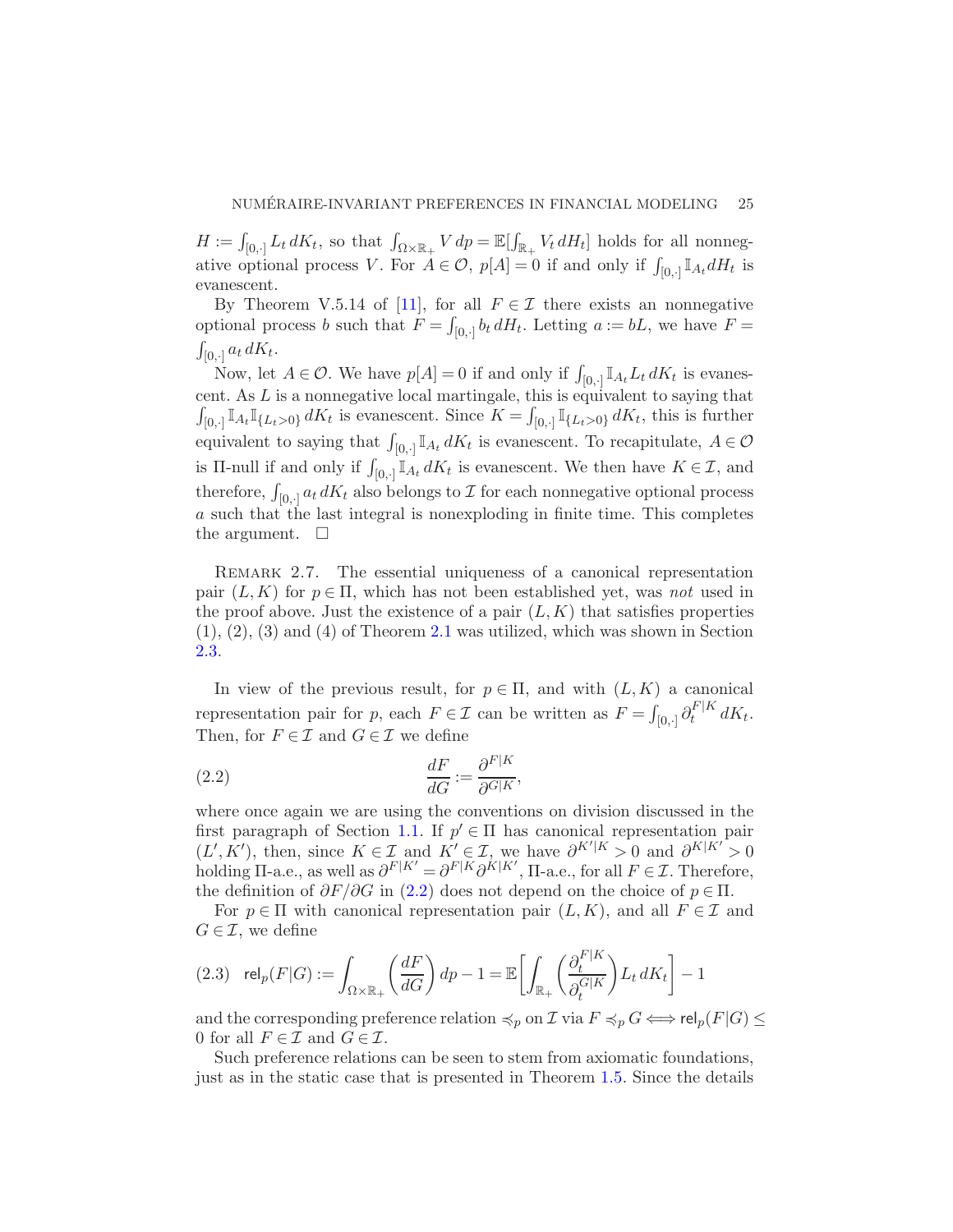<span id="page-26-1"></span>of such generalization are straightforward, we shall not delve into them here. Rather, we shall focus on novel features appearing in a dynamic environment.

REMARK 2.8. Recall the discussion in Remark [2.3.](#page-19-1) Let  $p \in \Pi$  with canonical representation pair  $(L,K)$ , and suppose that L is the density process of a probability  $\mathbb Q$  with respect to  $\mathbb P$ . Then,  $\mathbb Q[K_{\infty} = 1] = 1$ , and

$$
\mathrm{rel}_p(F|G) = \mathbb{E}_{\mathbb{Q}}\left[\int_{\mathbb{R}_+} \left(\frac{dF_t - dG_t}{dG_t}\right) dK_t\right] = \mathbb{E}_{\mathbb{Q}}\left[\int_{\mathbb{R}_+} \left(\frac{\partial_t^{F|K} - \partial_t^{G|K}}{\partial_t^{G|K}}\right) dK_t\right]
$$

holds for all  $F \in \mathcal{I}$  and  $G \in \mathcal{I}$ . We interpret  $\mathbb{Q}$  as the *subjective views* of an agent and K as the agent's *consumption clock*. As was described in Example [2.5,](#page-24-0)  $L$  might fail to be the density process of a probability  $\mathbb Q$  with respect to P, and  $\mathbb{P}[K_{\infty} = 1] = 1$  might fail. We still "loosely" interpret L as subjective views and K as consumption clock.

2.5. *The investment–consumption problem.* The canonical representation pair for an optional measure with unit mass allows for a very satisfactory solution to an agent's investment–consumption problem.

<span id="page-26-2"></span>2.5.1. *Pure investment*. Henceforth,  $S = (S^i)_{i=1,\dots,d}$  will be a vectorvalued semimartingale. For each  $i \in \{1, \ldots, d\}$ ,  $S^i$  should be thought as representing the discounted, with respect to some baseline security, price of a liquid asset traded in the market, satisfying  $S^i > 0$  and  $S^i$  > 0.

Consider a set-valued process  $\mathfrak{K}: \Omega \times \mathbb{R}_+ \mapsto 2^{\mathbb{R}^d} \setminus \{\varnothing\}$ , where  $2^{\mathbb{R}^d}$  denotes the powerset of  $\mathbb{R}^d$ , which will represent constraints imposed on the agent on the percentage of capital-at-hand invested in the liquid assets. The last set-valued process is assumed to satisfy some natural properties; namely,  $\mathfrak{K}(\omega, t)$  is convex and closed for all  $(\omega, t) \in \Omega \times \mathbb{R}_+$ ,  $\mathfrak{K}$  is predictable, in the sense that the set  $\{(\omega, t) \in \Omega \times \mathbb{R}_+ \mid \mathfrak{K}(\omega, t) \cap A \neq \emptyset\}$  is predictable for all closed  $A \subseteq \mathbb{R}^d$ , and finally  $\mathfrak K$  large enough as to contain all investments that produce zero wealth. Under a simple nonredundancy condition on the liquid assets, the last requirement simply reads  $0 \in \mathcal{R}(\omega, t)$  for all  $(\omega, t) \in \Omega \times \mathbb{R}_+$ . More precise information about these requirements can be found in [\[13](#page-33-12)].

Starting with capital  $x \in \mathbb{R}_+$ , and investing according to some d-dimensional, predictable strategy  $\theta$  representing the number of liquid assets held in the portfolio, an economic agent's discounted wealth is given by

(2.4) 
$$
X^{x,\theta} = x + \int_{[0,\cdot]} \langle \theta_t, dS_t \rangle.
$$

We define

<span id="page-26-0"></span>
$$
\mathcal{X}(x) := \{ X^{x,\theta} \mid X^{x,\theta} \text{ is defined in } (2.4), X^{x,\theta} \ge 0,
$$
  
and 
$$
\{ (\theta^i S^i_-)_{i=1,\dots,d} \in X^{x,\theta}_- \mathfrak{K} \} \text{ is } \Pi\text{-full} \}.
$$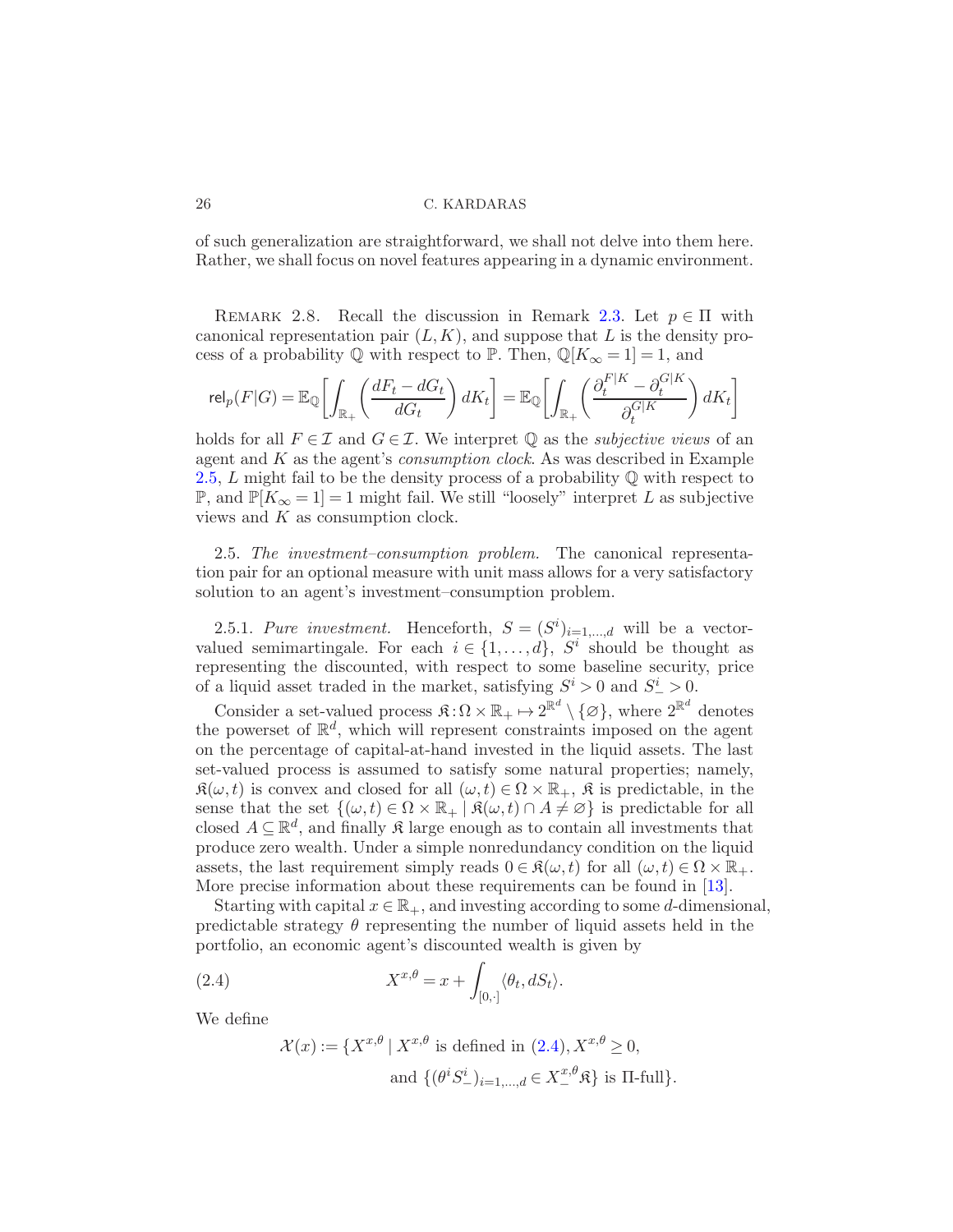The elements of  $\mathcal{X}(x)$  are *pure-investment* outcomes, starting with initial capital  $x \in \mathbb{R}_+$ . We also set  $\mathcal{X} = \bigcup_{x \in \mathbb{R}_+} \mathcal{X}(x)$ . The next result regards the viability of the market. Its validity follows from Theorem 4.12 in [\[13](#page-33-12)] coupled with a localization argument; its straightforward proof is omitted.

<span id="page-27-0"></span>Theorem 2.9. *With the above notation, the following two conditions are equivalent:*

- (1) *For all*  $t \in \mathbb{R}_+$ *, the set*  $\{X_t | X \in \mathcal{X}(1)\} \subseteq \mathbb{L}^0_+$  *is bounded.*
- (2) For any nonnegative local martingale L with  $L_0 = 1$ , there exists  $\widehat{X}^L \in$  $\mathcal{X}(1)$  *such that:* 
	- (a)  $L(X/\hat{X}^L)$  *is a supermartingale for all*  $X \in \mathcal{X}$ *.*
	- (b)  $\int_{(0,\cdot]} \mathbb{I}_{\{L_{t-}=0\}} d\widehat{X}_{t}^{L}$  is an evanescent process.
	- With the above specifications,  $\hat{X}^L$  is unique up to indistinguishability.

*Under any of the above equivalent conditions, we have*  $\mathcal{X}(0) = \{0\}.$ 

Remark 2.10. In the spirit and notation of the discussion of Remark [2.8,](#page-26-1) and if L is the density process of a probability  $\mathbb Q$  with respect to  $\mathbb P$ , the process  $\hat{X}^L$  of Theorem [2.9](#page-27-0) above is simply the *numéraire portfolio* under  $\mathbb{Q}$ (see  $[3, 13, 16]$  $[3, 13, 16]$  $[3, 13, 16]$  $[3, 13, 16]$ ). According to Theorem [2.9,](#page-27-0) the equivalent of the numéraire portfolio when the "views" of the agent are given by  $L$  exists even in cases where  $L$  is a strict local martingale and does not stem from a change of probability.

2.5.2. *Investment and consumption.* We now introduce agent's consumption. For  $x \in \mathbb{R}_+$ , a *consumption stream*  $C \in \mathcal{I}$  will be called *financeable* starting from capital  $x \in \mathbb{R}_+$  if there exists a predictable, d-dimensional and S-integrable  $\eta$  with the property that  $X^{x,\eta,C} := X^{x,\eta} - C$  is such that  $X^{x,\eta,C} \geq 0$  and  $\{(\eta^i S^i_-)_{i=1,\dots,d} \in X^{x,\eta,C}_{-} \mathfrak{K}\}\$ is II-full. The class of all consumption streams that can be financed starting from  $x \in \mathbb{R}_+$  will be denoted by  $\mathcal{C}(x)$ . It is straightforward that  $\mathcal{C}(x) = x\mathcal{C}(1)$  for  $x \in \mathbb{R}_{++}$ . Furthermore, un-der any of the equivalent conditions of Theorem [2.9,](#page-27-0)  $\mathcal{C}(0) = \{0\}$  holds.

For the solution to the agent's optimal investment–consumption problem that will be presented in Theorem [2.11](#page-28-0) below, a "multiplicative" representation for elements of  $\mathcal{C}(x)$ ,  $x \in \mathbb{R}_+$  will turn out to be more appropriate. To begin with, let  $\mathcal{I}(1)$  be the set of all  $F \in \mathcal{I}$  with  $F_{\infty} \leq 1$ ; observe that  $\mathcal{I}(1)$ corresponds to the set  $C(1)$  if  $S = 0$ , that is, if there are no investment opportunities. For  $x \in \mathbb{R}_{++}$ , let  $C \in \mathcal{C}(x)$ , and let  $\eta$  be a strategy that finances C. Then, we can write  $X^{x,\eta,C} = X^{x,\theta}(1 - F)$ , where  $F \in \mathcal{I}(1)$  formally satisfies  $dF_t/(1 - F_t) = dC_t/X_t^{x,\theta,C}$  [in other words,  $dF_t/(1 - F_t)$  is the rate of consumption relative to the capital-at-hand, and  $\theta := (1/(1 - F_{-}))\eta$ . Note also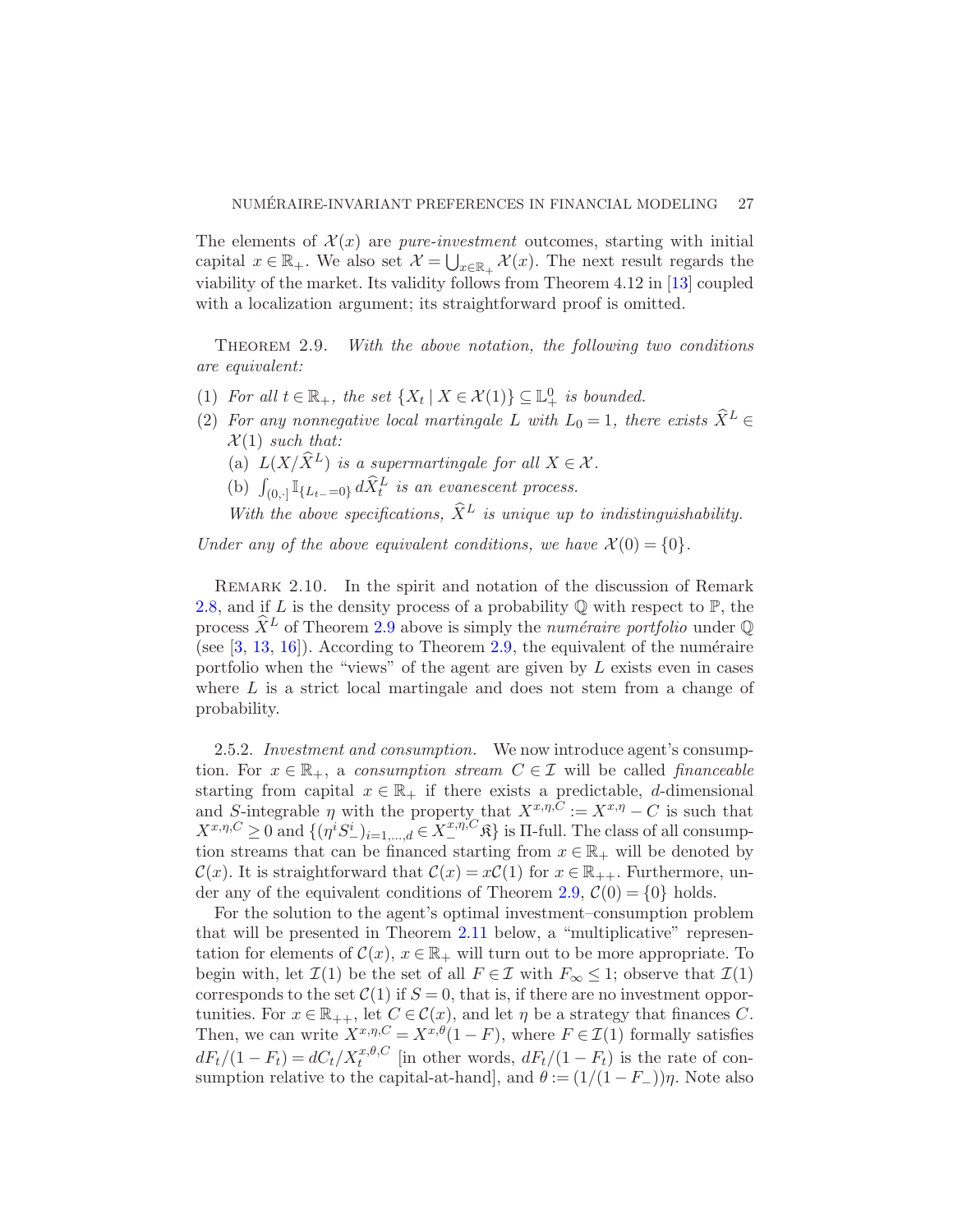that  $\{(\theta^i S^i_-)_{i=1,\dots,d} \in X^{x,\theta}_-\mathfrak{K}\} = \{(\eta^i S^i_-)_{i=1,\dots,d} \in X^{x,\eta,C}_-\mathfrak{K}\},\$  which is  $\Pi$ -full, and therefore  $X^{x,\theta} \in \mathcal{X}(x)$ . Conversely, start with  $X^{x,\theta} \in \mathcal{X}(x)$  and  $F \in \mathcal{I}(1)$ and define  $C := \int_{[0, \cdot]} X_t^{x, \theta}$  $t^{x,\theta}_{t} dF_{t}$  and  $\eta := (1 - F_{-})\theta$ . Then,  $X^{x,\eta,C} = X^{x,\theta}(1 - F)$ and  $\{(\eta^i S^i_-)_{i=1,\dots,d} \in X^{x,\eta,C}_{-} \mathfrak{K}\} = \{(\theta^i S^i_-)_{i=1,\dots,d} \in X^{x,\theta}_{-} \mathfrak{K}\},\$  which is  $\Pi$ -full. Under any of the equivalent conditions of Theorem [2.9,](#page-27-0) since  $\mathcal{X}(0) = \{0\}$  $\mathcal{C}(0)$ , an alternative equivalent description the class of financeable consumption streams starting from capital  $x \in \mathbb{R}_+$  is

<span id="page-28-1"></span><span id="page-28-0"></span>(2.5) 
$$
\mathcal{C}(x) = \left\{ \int_0^{\cdot} X_t dF_t \mid X \in \mathcal{X}(x) \text{ and } F \in \mathcal{I}(1) \right\}.
$$

THEOREM 2.11. Let  $p \in \Pi$  with canonical representation pair  $(L, K)$ . *Assume any of the equivalent conditions of Theorem [2.9,](#page-27-0) and let*  $\hat{X}^L \in \mathcal{X}(1)$ *be defined as in the latter result. Fix*  $x \in \mathbb{R}_+$  *and define*  $\mathcal{C}(x)$  *via* [\(2.5\)](#page-28-1)*. Then,*  $with \ \hat{C} := x \int_{[0,\cdot]} \widehat{X}_t^L dK_t \in \mathcal{C}(x), \ C \preccurlyeq_p \widehat{C} \ holds \ for \ all \ C \in \mathcal{C}(x).$ 

PROOF. For  $x \in \mathbb{R}_{++}$ , fix  $X \in X(x)$  and  $F \in \mathcal{I}(1)$  and let  $C = \int_0^{\cdot} X_t dF_t =$  $\int_0^{\cdot} X_t \partial_t^{F|K}$  $t^{F|K} dK_t$ . Let  $N := (1/x)L(X/\hat{X}^L)$ . Then, recalling that

$$
\widehat{C} := x \int_{[0,\cdot]} \widehat{X}_t^L dK_t,
$$

we have

$$
\operatorname{rel}_p(C|\widehat{C}) = \mathbb{E}\bigg[\int_{\mathbb{R}_+} \frac{X_t \partial_t^{F|K}}{x \widehat{X}_t^L} L_t dK_t \bigg] - 1 = \mathbb{E}\bigg[\int_{\mathbb{R}_+} N_t dF_t \bigg] - 1.
$$

For any finite stopping time  $\tau$ , and in view of  $N_0 = 1$ , one has

$$
\int_{[0,\tau]} N_t dF_t - 1 = N_\tau F_\tau - N_0 - \int_{[0,\tau]} F_{t-} dN_t \le N_\tau - N_0 - \int_{[0,\tau]} F_{t-} dN_t
$$

$$
= \int_{(0,\tau]} (1 - F_{t-}) dN_t.
$$

Pick an increasing sequence  $(\tau^n)_{n\in\mathbb{N}}$  of stopping times that P-a.s. converges to infinity and is such that  $\mathbb{E}[\sup_{t\in[0,\tau^n]} N_t] < \infty$  for all  $n \in \mathbb{N}$ . Then,  $\mathbb{E}[\int_{(0,\tau^n]}(1-F_{t-})dN_t] \leq 0$  hold for all  $n \in \mathbb{N}$  because N is a nonnegative supermartingale and  $0 \leq F \leq 1$ . Therefore,

$$
\mathrm{rel}_p(C|\widehat{C})=\lim_{n\to\infty}\mathbb{E}\bigg[\int_{[0,\tau^n]}N_t\,dF_t\bigg]-1\leq\limsup_{n\to\infty}\mathbb{E}\bigg[\int_{(0,\tau^n]}(1-F_{t-})\,dN_t\bigg]\leq0,
$$

which completes the proof.  $\square$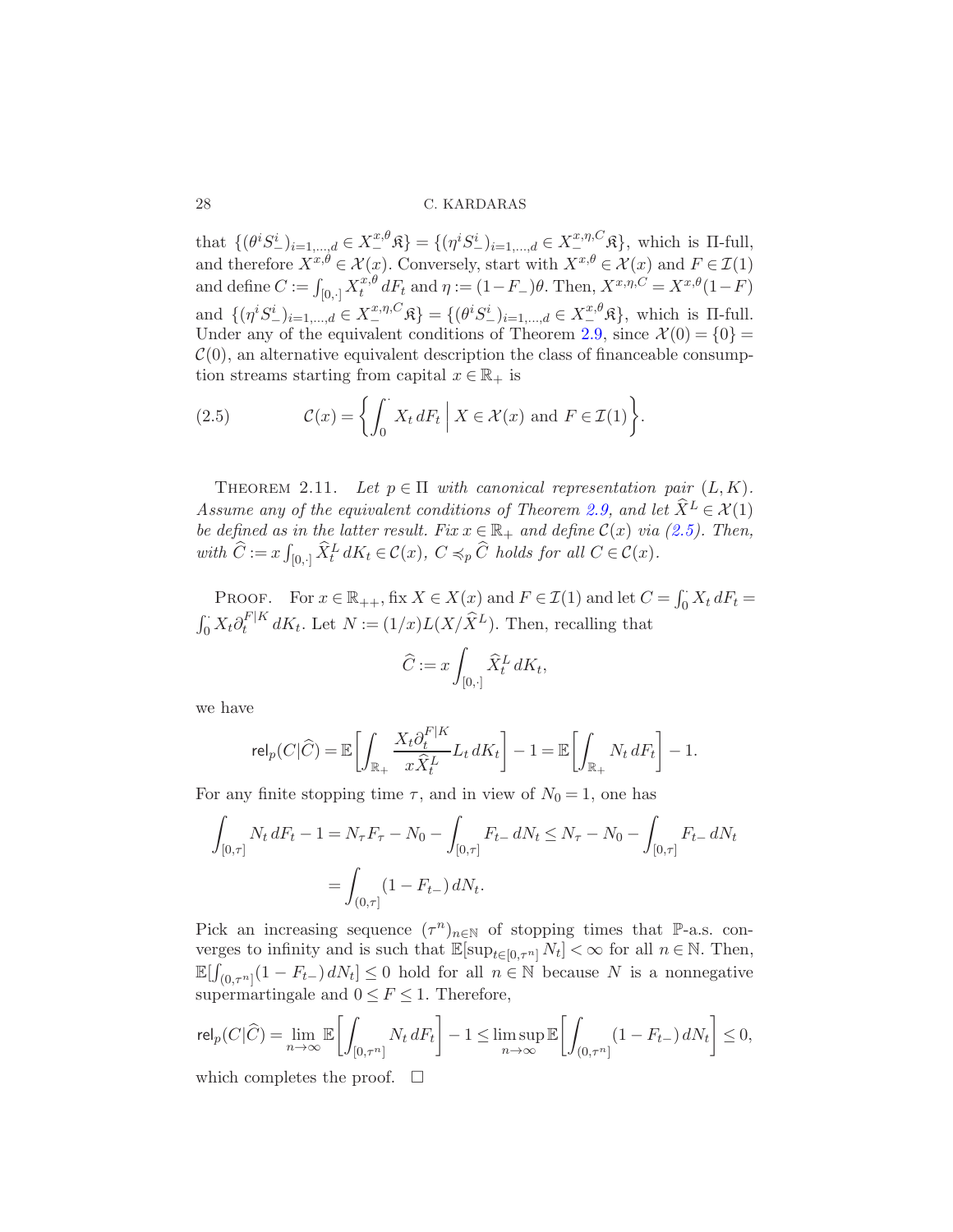The result of Theorem  $2.11$  describes how an agent with numéraireinvariant preferences generated by  $p$  will dynamically invest and consume in an optimal manner. The canonical representation pair  $(L,K)$  of p conveniently separates the investment and consumption problems. The optimal strategy, when described in proportions of wealth invested in the assets, is completely characterized by  $L$ ; indeed, these proportions will be the same as the ones held in the portfolio that results in the pure-investment wealth  $\widehat{X}^L$ . On the other hand, the optimal consumption in an infinitesimal interval around  $t \in \mathbb{R}_+$  relative to the capital-at-hand is  $dK_t/(1 - K_t)$ , which solely depends on K.

As can be seen from its proof, the validity of Theorem [2.9](#page-27-0) goes well beyond the framework of investing in a market with certain finite number of liquid assets. All that is needed is a class of nonnegative "wealth" processes  $(\mathcal{X}(x))_{x\in\mathbb{R}_+}$  with  $\mathcal{X}(x)=x\mathcal{X}(1)$  for  $x\in\mathbb{R}_+$ , such that statement (2) of Theorem [2.9](#page-27-0) holds; in other words, the crucial element is the existence of a numéraire portfolio under the "local change in probability" with the local martingale  $L$  acting as a "density process." The computational advantage of assuming a semimartingale  $S$  that generates the wealth processes is that the process  $\widehat{X}^L$  appearing in Theorems [2.9](#page-27-0) and [2.11](#page-28-0) can be completely described by the use of the triplet of predictable characteristics (see [\[12](#page-33-8)]) of the  $(1+d)$ -dimensional process  $(L, S)$ . The formulas appear in [\[10](#page-33-0)], where the closely-related problem of log-utility consumption maximization under a random clock is treated. Nevertheless, in the latter paper, the authors did not utilize the canonical representation pair in the solution; for this reason, unless the consumption clock is deterministic, it is not apparent that the two aspects of investment and consumption can be separated, as was previously pointed out.

Remark 2.12. Theorem [2.11](#page-28-0) solves in particular the *pure consumption problem*. Assume that an agent stats with a unit of account, has no access in a market and needs to choose how this unit of account will be consumed throughout time. This is modeled by setting  $\mathcal{C}(1) = \mathcal{I}(1)$ . Let  $p \in \Pi$  with  $(L,K)$  be its canonical representation pair. Then,  $F \preccurlyeq_p K$  holds for all  $F \in$  $\mathcal{I}(1)$ . Note that the optimal solution does *not* depend on L, in par with the discussion that followed Theorem [2.11.](#page-28-0)

In fact, the same consumption stream  $K$  solves the optimization problem for more general preference structures. Let  $U:\mathbb{R}_{++} \mapsto \mathbb{R}$  be a concave and nondecreasing function, and extend the definition of U by setting  $U(0) = \lim_{x\downarrow 0} U(x)$ . Consider a preference structure on  $\mathcal{I}(1)$  with numerical representation given via the utility functional

$$
\mathcal{I}(1) \ni F \mapsto \mathbb{U}(F) = \int_{\Omega \times \mathbb{R}_+} U(\partial^{F|K}) dp = \mathbb{E} \left[ \int_{\mathbb{R}_+} U(\partial_t^{F|K}) L_t dK_t \right],
$$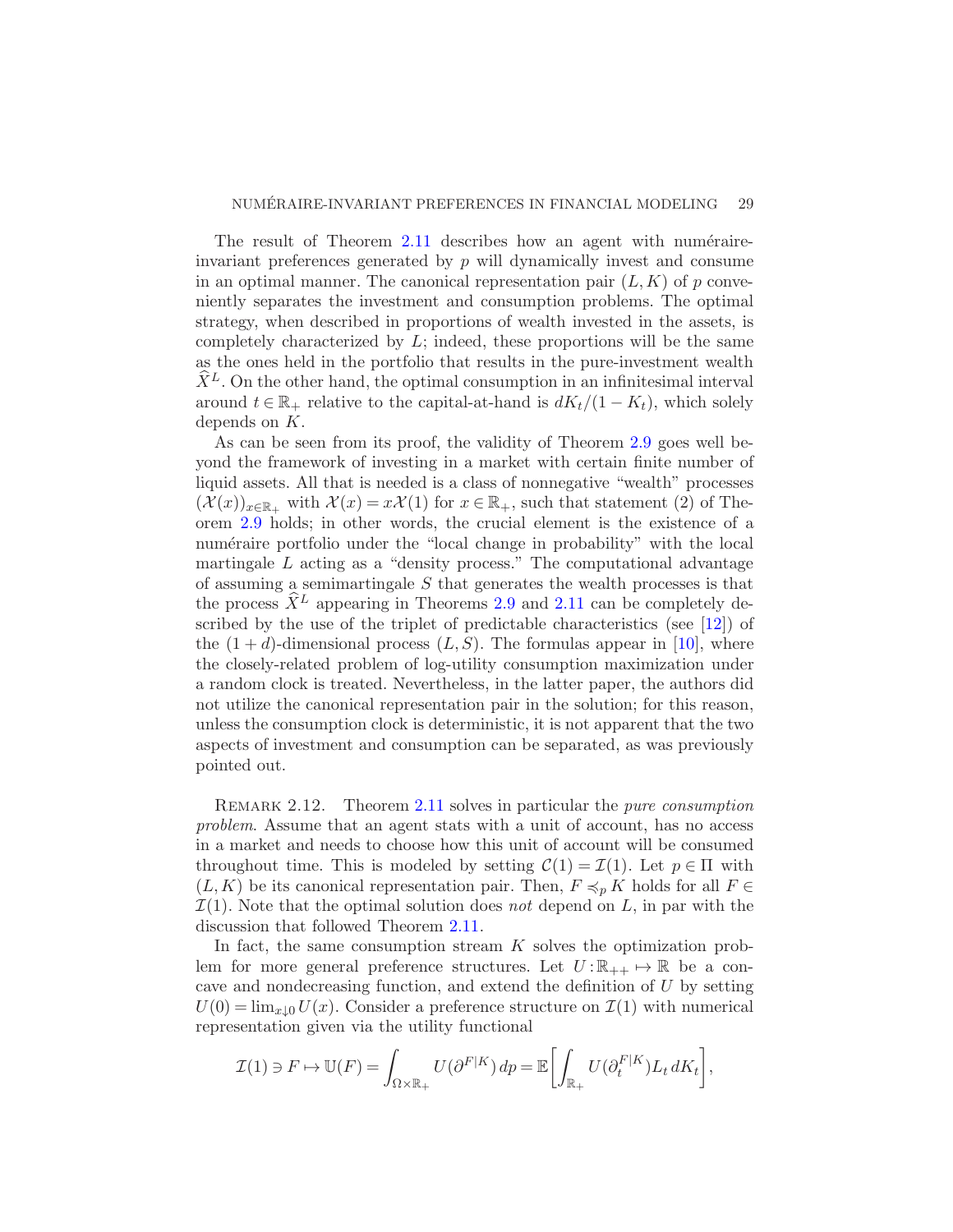where we shall soon see that the above integrals are well defined, in the sense that the positive part of the integrand is integrable. Let  $(\tau^n)_{n\in\mathbb{N}}$  be a localizing sequence such that  $\mathbb{E}[\sup_{t\in[0,\tau^n]} L_t] < \infty$  for all  $n \in \mathbb{N}$ . Since

$$
\int_{\Omega \times \mathbb{R}_+} \partial^{F|K} dp = \mathbb{E} \bigg[ \int_{\mathbb{R}_+} L_t dF_t \bigg] = \lim_{n \to \infty} \mathbb{E} \bigg[ \int_{[0, \tau^n]} L_t dF_t \bigg]
$$

$$
= \lim_{n \to \infty} \mathbb{E} \bigg[ L_{\tau^n} F_{\tau^n} - \int_{[0, \tau^n]} F_{t-} dL_t \bigg] \le 1,
$$

Jensen's inequality gives  $\mathbb{U}(F) \leq U(\int_{\Omega \times \mathbb{R}_+} \partial^{F|K} dp) \leq U(1) = \mathbb{U}(K)$ . Therefore,  $K$  is the optimal consumption plan.

<span id="page-30-0"></span>2.6. *Essential uniqueness of a canonical representation pair in Theorem* [2.1.](#page-19-0) Let  $p \in \Pi$ , and let  $(L, K)$  and  $(L', K')$  be two pairs of processes having the properties (1), (2), (3) and (4) in Theorem [2.1.](#page-19-0) The equality  $\int_{[0,\cdot]} L_t dK_t =$  $\int_{[0,1]} L'_t dK'_t$  holds due to the uniqueness of Doléans's representation of p.

Since  $K \in \mathcal{I}(1)$  and  $K' \in \mathcal{I}(1)$ , Theorem [2.11](#page-28-0) implies that  $K \preccurlyeq_p K'$  and  $K' \preccurlyeq_p K$ . (In view of Remark [2.7,](#page-25-1) the result of Theorem [2.11](#page-28-0) does not assume uniqueness of canonical representation pairs; therefore, there is no cyclic argument.) It follows that  $\partial^{K'|K} = 1$  holds  $\Pi$ -a.e., or, in other words, that  $K = K'$  in the sense that K and K' are indistinguishable.

Since  $K = K'$ , the equality  $\int_{[0, \cdot]} L_t dK_t = \int_{[0, \cdot]} L'_t dK'_t$  translates to  $KL$  –  $\int_{[0,\cdot]} K_{t-} dL_t = KL' - \int_{[0,\cdot]} K_{t-} dL'_t$ . Let  $(\tau^n)_{n \in \mathbb{N}}$  be a nondecreasing sequence of stopping times such that,  $\mathbb{P}\text{-a.s.,}\uparrow \lim_{n\to\infty} \tau^n = \infty$ , as well as  $\mathbb{E}[\sup_{t\in [0,\tau^n]} L_t] <$  $\infty$  and  $\mathbb{E}[\sup_{t\in[0,\tau^n]}L'_t]<\infty$  holds for all  $n\in\mathbb{N}$ . Then,  $\mathbb{E}[K_{\tau\wedge\tau^n}L_{\tau\wedge\tau^n}]=$  $\mathbb{E}[K_{\tau\wedge\tau^n}L'_{\tau\wedge\tau^n}]$  holds for all  $n \in \mathbb{N}$  and stopping times  $\tau$ . Since L, L' and K are all adapted càdlàg processes, it follows that  $KL$  and  $KL'$  are indistinguishable. This, coupled with the fact that  $L$  and  $L'$  are both local martingales, gives  $\{K_{\infty} > 0\} \subseteq \{L_t = L'_t, \forall t \in \mathbb{R}_+\}.$ 

2.7. *A random time-horizon investment problem.* We retain all the notation from Section [2.5.1](#page-26-2) for the market description and the investment sets. We shall also be assuming throughout that the market satisfies the viability requirement of Theorem [2.9.](#page-27-0) In particular, recall the notation  $\widehat{X}^L \in \mathcal{X}(1)$ from the last result. We are interested in characterizing the equivalent of the numéraire portfolio under  $\mathbb{P}$ , sampled at a random, *not necessarily stopping*, time. Here, by a *random time* we simply mean a  $\mathbb{R}_+$ -valued,  $\mathcal{F}_{\infty}$ -measurable random variable T.

<span id="page-30-1"></span>THEOREM 2.13. For any random time T, define the measure  $p = p<sup>T</sup>$  on  $(\Omega \times \mathbb{R}_+, \mathcal{O})$  *via*  $\int_{\Omega \times \mathbb{R}_+} V dp = \mathbb{E}[V_T]$  *for all nonnegative optional process* V.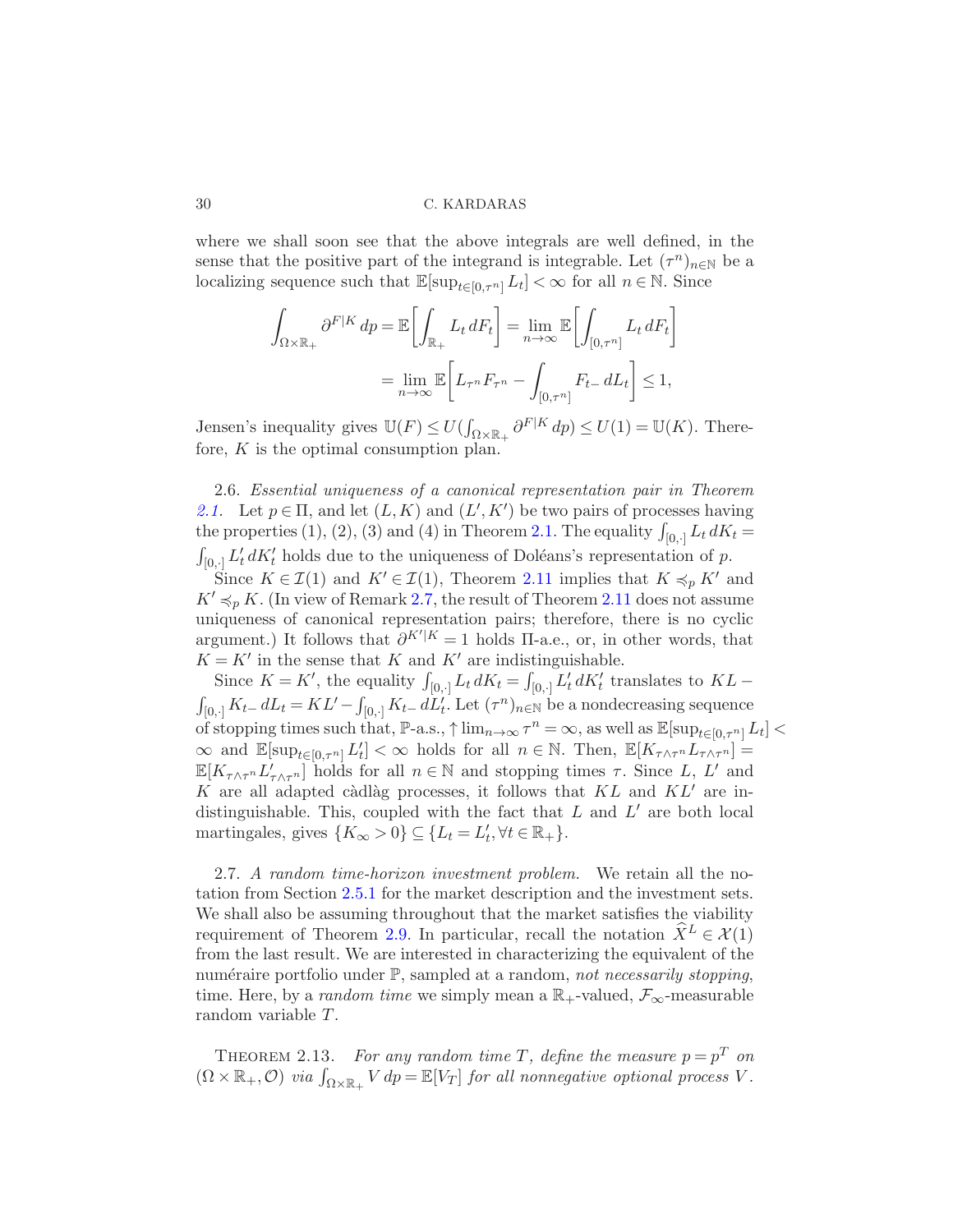*Since*  $p[\Omega \times \mathbb{R}_+] = 1$  *and*  $p[A] = 0$  *holds for all evanescent*  $A \in \mathcal{O}$ , let  $(L, K)$ *be the canonical representation pair for* p. Then,  $\mathbb{E}[X_T/\hat{X}_T^L] \leq X_0/\hat{X}_0^L = X_0$ *holds for all*  $X \in \mathcal{X}$ *.* 

PROOF. For  $X \in \mathcal{X}(1)$ , define  $C := \int_{[0, \cdot]} X_t dK_t$ . Define also

$$
\widehat{C}:=\int_{[0,\cdot]} \widehat{X}^L_t \, dK_t.
$$

Then,  $C \in \mathcal{C}(1)$ ,  $\widehat{C} \in \mathcal{C}(1)$  and  $\mathbb{E}[\int_{\mathbb{R}_+} (\partial_t^{C|K}$  $t_c^{C|K}/\partial_t^{\widehat{C}|K})L_t dK_t] \leq 1.$  Therefore,

$$
\mathbb{E}\left[\frac{X_T}{\widehat{X}_T^L}\right] = \int_{\Omega \times \mathbb{R}_+} \left(\frac{X}{\widehat{X}^L}\right) dp = \mathbb{E}\left[\int_{\mathbb{R}_+} \left(\frac{X_t}{\widehat{X}_t^L}\right) L_t dK_t\right]
$$

$$
= \mathbb{E}\left[\int_{\mathbb{R}_+} \left(\frac{\partial_t^{C|K}}{\partial_t^{\widehat{C}|K}}\right) L_t dK_t\right] \le 1.
$$

The result follows by simply noting that  $\mathcal{X}(x) = x\mathcal{X}(1)$  holds for all  $x \in \mathbb{R}_+$ .  $\Box$ 

The next result is a partial converse to Theorem [2.13,](#page-30-1) in the sense that the nonnegative local martingale  $L$  will be given and the random time  $T$ will be constructed from L. Recall that the *jump process* of a process L is defined via  $\Delta L_t = L_t - L_{t-}$  for all  $t \in \mathbb{R}_+$ .

<span id="page-31-1"></span>THEOREM 2.14. Let L be a nonnegative local martingale with  $L_0 = 1$ ,  $\Delta L \leq 0$  and  $L_{\infty} = 0$ . Let T be any random time with  $L_T = \max_{t \in \mathbb{R}_+} L_t$ . *Then,*  $\mathbb{E}[X_T/\hat{X}_T^L] \leq X_0/\hat{X}_0^L = X_0$  *holds for all*  $X \in \mathcal{X}$ *.* 

PROOF. The key to proving Theorem [2.14](#page-31-1) is the following version of Doob's maximal identity, which can be found for example in Lemma 2.1 of [\[18\]](#page-34-12): for all finite stopping times  $\tau$  and  $\mathcal{F}_{\tau}$ -measurable and nonnegative random variables  $\gamma$ , one has

<span id="page-31-0"></span>(2.6) 
$$
\mathbb{P}\Big[\sup_{t\in[\tau,\infty)}L_t > \gamma \mid \mathcal{F}_\tau\Big] = \left(\frac{L_\tau}{\gamma}\right) \wedge 1.
$$

The assumption  $\Delta L \leq 0$  implies that the nondecreasing process  $L^* :=$  $\max_{t \in [0, \cdot]} L_t$  is continuous. Consider the random times  $T_{\text{sup}} := \sup \{ t \in \mathbb{R}_+ \mid$  $L_t = L_{\infty}^*$  and  $T_{\text{inf}} := \inf\{t \in \mathbb{R}_+ \mid L_t = L_{\infty}^*\}$ . Obviously,  $T_{\text{inf}} \leq T \leq T_{\text{sup}}$ . A use of [\(2.6\)](#page-31-0) gives that for any finite stopping time  $\tau$  we have  $\mathbb{P}[T_{\text{sup}} > \tau]$  $\mathcal{F}_{\tau}$ ] =  $\mathbb{P}[\sup_{t \in [\tau,\infty)} L_t \geq L_{\tau}^* | \mathcal{F}_{\tau}] = L_{\tau}/L_{\tau}^*$ , as well as the equality  $\mathbb{P}[T_{\text{inf}} > \tau]$  $\mathcal{F}_{\tau}$ ] =  $\mathbb{P}[\sup_{t\in[\tau,\infty)}L_t>L_{\tau}^*|\mathcal{F}_{\tau}] = L_{\tau}/L_{\tau}^*.$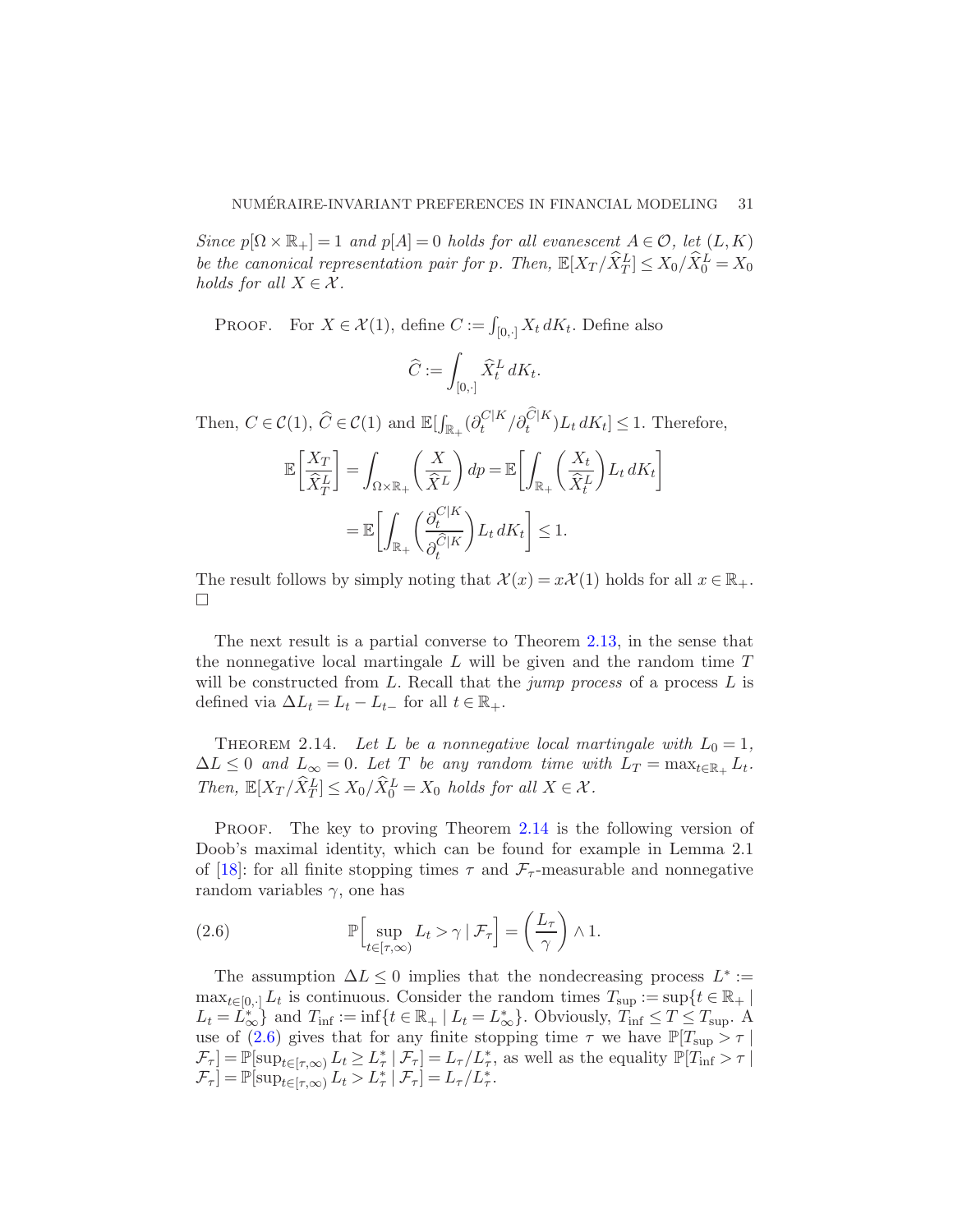Define the measure  $p^T$  on  $(\Omega \times \mathbb{R}_+, \mathcal{O})$  via  $\int_{\Omega \times \mathbb{R}_+} V dp^T = \mathbb{E}[V_T] =$  $\mathbb{E}[\int_{\mathbb{R}_+} V_t dH_t]$  for nonnegative optional processes V, where H is the dual optional projection of the process  $\mathbb{I}_{T,\infty}$ . Let Z be the nonnegative supermartingale such that  $Z_t = \mathbb{E}[H_{\infty} - H_t | \mathcal{F}_t] = \mathbb{P}[T > t | \mathcal{F}_t]$  holds for all  $t \in \mathbb{R}_+$ . Since  $T_{\text{inf}} \leq T \leq T_{\text{sup}}$ , it follows that  $Z = L/L^*$ . In the notation of Theorem [2.1,](#page-19-0) and according to Remark [2.4,](#page-23-0) L is the local martingale in the canonical representation pair of  $p<sup>T</sup>$ . Then, it follows from Theorem [2.13](#page-30-1) that  $\mathbb{E}[X_T/\widehat{X}_T^L] \leq X_0$  for all  $X \in \mathcal{X}$ .  $\Box$ 

Let  $S$  be a one-dimensional semimartingale that generates the wealthprocess class X. Assume that  $S > 0$ ,  $\Delta S \geq 0$ ,  $1/S$  is a local martingale and  $\lim_{t\to\infty} S_t = \infty$ . Define  $L = S_0/S$ , and let T be any random time such that  $S_T = \min_{t \in \mathbb{R}_+} S_t$ , that is,  $L_T = \max_{t \in \mathbb{R}_+} L_t$ . It is straightforward to see that  $\hat{X}^L = 1$  and  $\hat{X}^1 = S/S_0 = 1/L$ . In view of Theorem [2.14,](#page-31-1) it follows that  $\mathbb{E}[X_T] \leq X_0$  for all  $X \in \mathcal{X}$ . In words, at the random time of the overall minimum of  $S$ , which is the time of the overall minimum the numéraire portfolio, the whole market is at a downturn. We shall show below that the last fact is always true, regardless of whether  $S$  is a one-dimensional semimartingale with  $1/S$  is a local martingale or not. The next result adds yet one more remarkable fact to the long list of optimality properties of the numéraire portfolio, with the loose interpretation of the numéraire portfolio being an index of market status.

<span id="page-32-0"></span>THEOREM 2.15. *Suppose that*  $\widehat{X} = \widehat{X}^1 \in \mathcal{X}(1)$  *is such that*  $\Delta \widehat{X} \geq 0$  *and*  $\lim_{t\to\infty} X_t = \infty$ *. Let* T *be any random time such that*  $X_T = \min_{t\in\mathbb{R}_+} X_t$ *. Then,*  $\mathbb{E}[X_T] \leq X_0$  *holds for all*  $X \in \mathcal{X}$ *.* 

PROOF. Let  $L := 1/\hat{X}$ . Since  $\hat{X} \in \mathcal{X}(1), L_0 = 1$ . Also,  $\Delta \hat{X} \ge 0$  is equivalent to  $\Delta L \leq 0$ , as well as  $\lim_{t\to\infty} \widehat{X}_t = \infty$  is equivalent to  $\lim_{t\to\infty} L_t = 0$ . Therefore, in view of Theorem [2.14,](#page-31-1) Theorem [2.15](#page-32-0) will be proved as long as  $L$  is shown to be a nonnegative local martingale. Note that we already know that L is a supermartingale with  $L > 0$  and  $L > 0$ , as follows by the definition of  $X$ .

Since both  $\widehat{X}_- > 0$  and  $\widehat{X} > 0$  hold, we have  $\widehat{X} = 1 + \int_{(0, \cdot]} \widehat{X}_{t-} \langle \rho_t, dS_t \rangle$  for some d-dimensional predictable and S-integrable process  $\rho$ . A straightfor-ward application of Lemma 3.4 in [\[13](#page-33-12)] shows that  $\hat{L} = 1 - \int_{(0, \cdot]} L_{t-} \langle \rho_t, d\hat{S}_t \rangle$ , where

$$
\widehat{S} := S - \left[ {}^cS, \int_{(0, \cdot]} \langle \rho_t, d{}^c S_t \rangle \right] - \sum_{t \le \cdot} \frac{\Delta \widehat{X}_t}{\widehat{X}_t} \Delta S_t
$$

with <sup>c</sup>S denoting the uniquely defined continuous local martingale part of S (see, e.g., [\[12](#page-33-8)]). Since  $L > 0$  and  $L > 0$ , L is a local martingale if and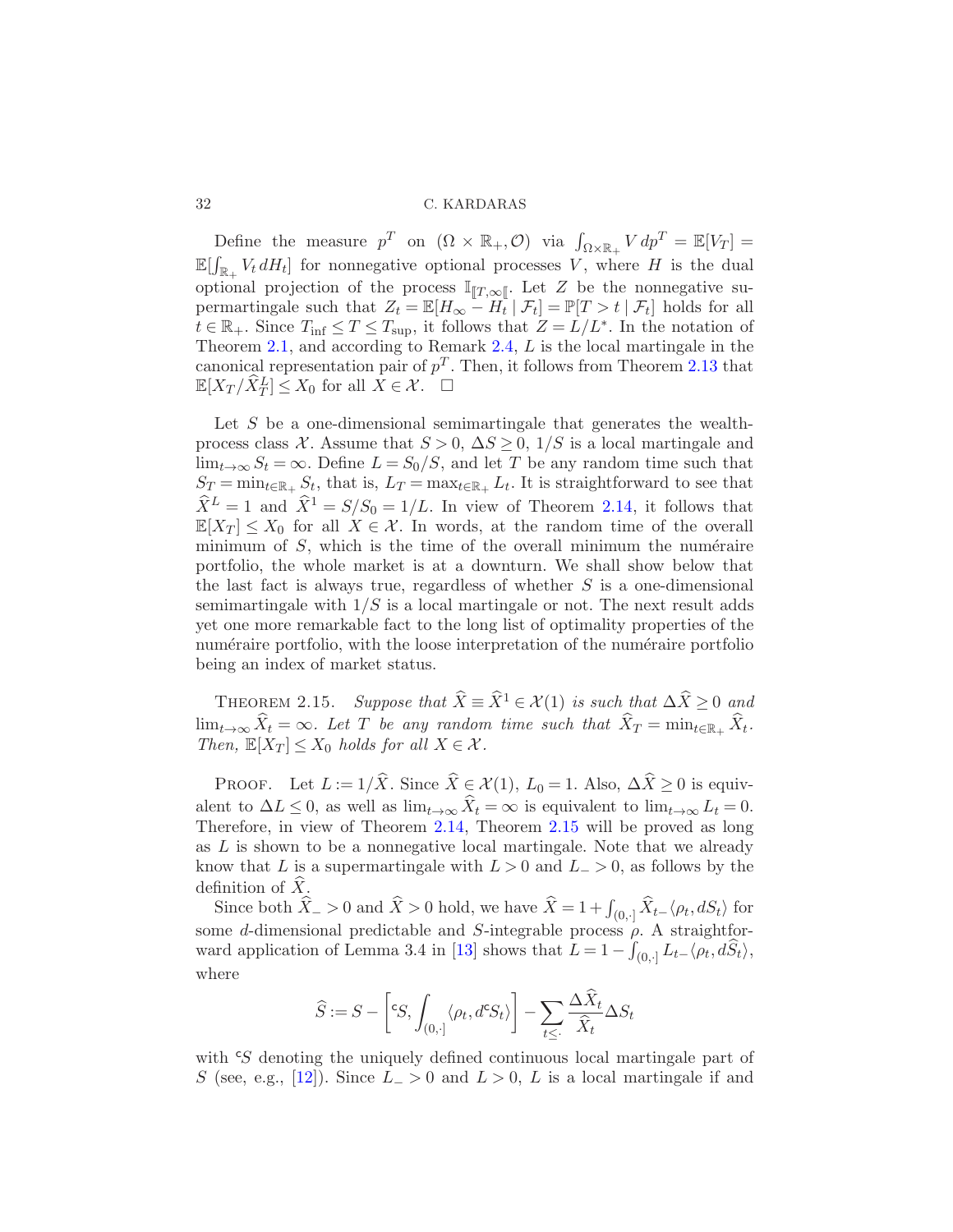only if  $\int_{(0, \cdot]} \langle \rho_t, d\hat{S}_t \rangle$  is a local martingale. The supermartingale property of L already gives that  $\int_{(0, \cdot]} \langle \rho_t, d\hat{S}_t \rangle$  is a local submartingale. We shall show that  $\int_{(0, \cdot]} \langle \rho_t, d\hat{S}_t \rangle$  is also a local supermartingale. Since  $\langle 2\rho, \Delta S \rangle = 2(\Delta \hat{X}/\hat{X}_-) \ge$ 0, the process X' defined implicitly via  $X' = 1 + \int_{(0, \cdot]} X'_{t-} \langle 2\rho_t, dS_t \rangle$  is an element of X with  $X' > 0$  and  $X' > 0$ . Therefore,  $X'/\widehat{X}$  is a nonnega-tive supermartingale. Again, Lemma 3.4 in [\[13](#page-33-12)] shows that  $X'/\hat{X} = 1 +$  $\int_{(0,\cdot]} (X'_t-\hat{X}_t-\hat{X}_t) \langle \rho_t, d\hat{S}_t \rangle$ . The supermartingale property of  $X'/\hat{X}$  implies that  $\int_{(0, \cdot]} \langle \rho_t, d\hat{S}_t \rangle$  is a local supermartingale. As  $\int_{(0, \cdot]} \langle \rho_t, d\hat{S}_t \rangle$  is a local submartingale, we conclude that  $\int_{(0, \cdot]} \langle \rho_t, d\hat{S}_t \rangle$  (and, therefore, L) is a local martingale.  $\Box$ 

#### REFERENCES

- <span id="page-33-1"></span>[1] Ankirchner, S., Dereich, S. and Imkeller, P. (2006). The Shannon information of filtrations and the additional logarithmic utility of insiders. Ann. Probab. 34 743–778. [MR2223957](http://www.ams.org/mathscinet-getitem?mr=2223957)
- <span id="page-33-10"></span>[2] Ansel, J.-P. and Stricker, C. (1994). Couverture des actifs contingents et prix maximum. Ann. Inst. H. Poincaré Probab. Statist. 30 303-315. [MR1277002](http://www.ams.org/mathscinet-getitem?mr=1277002)
- <span id="page-33-13"></span>BECHERER, D.  $(2001)$ . The numeraire portfolio for unbounded semimartingales. Finance Stoch. 5 327–341. [MR1849424](http://www.ams.org/mathscinet-getitem?mr=1849424)
- <span id="page-33-2"></span>[4] Bernoulli, D. (1954). Exposition of a new theory on the measurement of risk. Econometrica 22 23–36. [MR0059834](http://www.ams.org/mathscinet-getitem?mr=0059834)
- <span id="page-33-5"></span>[5] Blanchet-Scalliet, C., El Karoui, N., Jeanblanc, M. and Martellini, L. (2008). Optimal investment decisions when time-horizon is uncertain. J. Math. Econom. 44 1100–1113. [MR2456470](http://www.ams.org/mathscinet-getitem?mr=2456470)
- <span id="page-33-4"></span>[6] Bouchard, B. and Pham, H. (2004). Wealth-path dependent utility maximization in incomplete markets. Finance Stoch. 8 579–603. [MR2212119](http://www.ams.org/mathscinet-getitem?mr=2212119)
- <span id="page-33-6"></span>[7] Brannath, W. and Schachermayer, W. (1999). A bipolar theorem for  $L_+^0(\Omega,\mathscr{F},\mathbf{P})$ . In Séminaire de Probabilités, XXXIII. Lecture Notes in Math. 1709 349–354. Springer, Berlin. [MR1768009](http://www.ams.org/mathscinet-getitem?mr=1768009)
- <span id="page-33-7"></span>[8] Delbaen, F. and Schachermayer, W. (1994). A general version of the fundamental theorem of asset pricing. Math. Ann. 300 463–520. [MR1304434](http://www.ams.org/mathscinet-getitem?mr=1304434)
- <span id="page-33-9"></span>[9] Elworthy, K. D., Li, X. M. and Yor, M. (1997). On the tails of the supremum and the quadratic variation of strictly local martingales. In  $Séminaire de Probabilities$ , XXXI. Lecture Notes in Math. 1655 113–125. Springer, Berlin. [MR1478722](http://www.ams.org/mathscinet-getitem?mr=1478722)
- <span id="page-33-0"></span>[10] Goll, T. and Kallsen, J. (2003). A complete explicit solution to the log-optimal portfolio problem. Ann. Appl. Probab. 13 774–799. [MR1970286](http://www.ams.org/mathscinet-getitem?mr=1970286)
- <span id="page-33-11"></span>[11] He, S. W., Wang, J. G. and Yan, J. A. (1992). Semimartingale Theory and Stochastic Calculus. Kexue Chubanshe (Science Press), Beijing. [MR1219534](http://www.ams.org/mathscinet-getitem?mr=1219534)
- <span id="page-33-8"></span>[12] Jacod, J. and Shiryaev, A. N. (2003). Limit Theorems for Stochastic Processes, 2nd ed. Grundlehren der Mathematischen Wissenschaften [Fundamental Principles of Mathematical Sciences] 288. Springer, Berlin. [MR1943877](http://www.ams.org/mathscinet-getitem?mr=1943877)
- <span id="page-33-12"></span>[13] KARATZAS, I. and KARDARAS, C. (2007). The numéraire portfolio in semimartingale financial models. Finance Stoch. 11 447–493. [MR2335830](http://www.ams.org/mathscinet-getitem?mr=2335830)
- <span id="page-33-3"></span>[14] KELLY, J. L. JR. (1956). A new interpretation of information rate. Bell. System Tech. J. 35 917–926. [MR0090494](http://www.ams.org/mathscinet-getitem?mr=0090494)